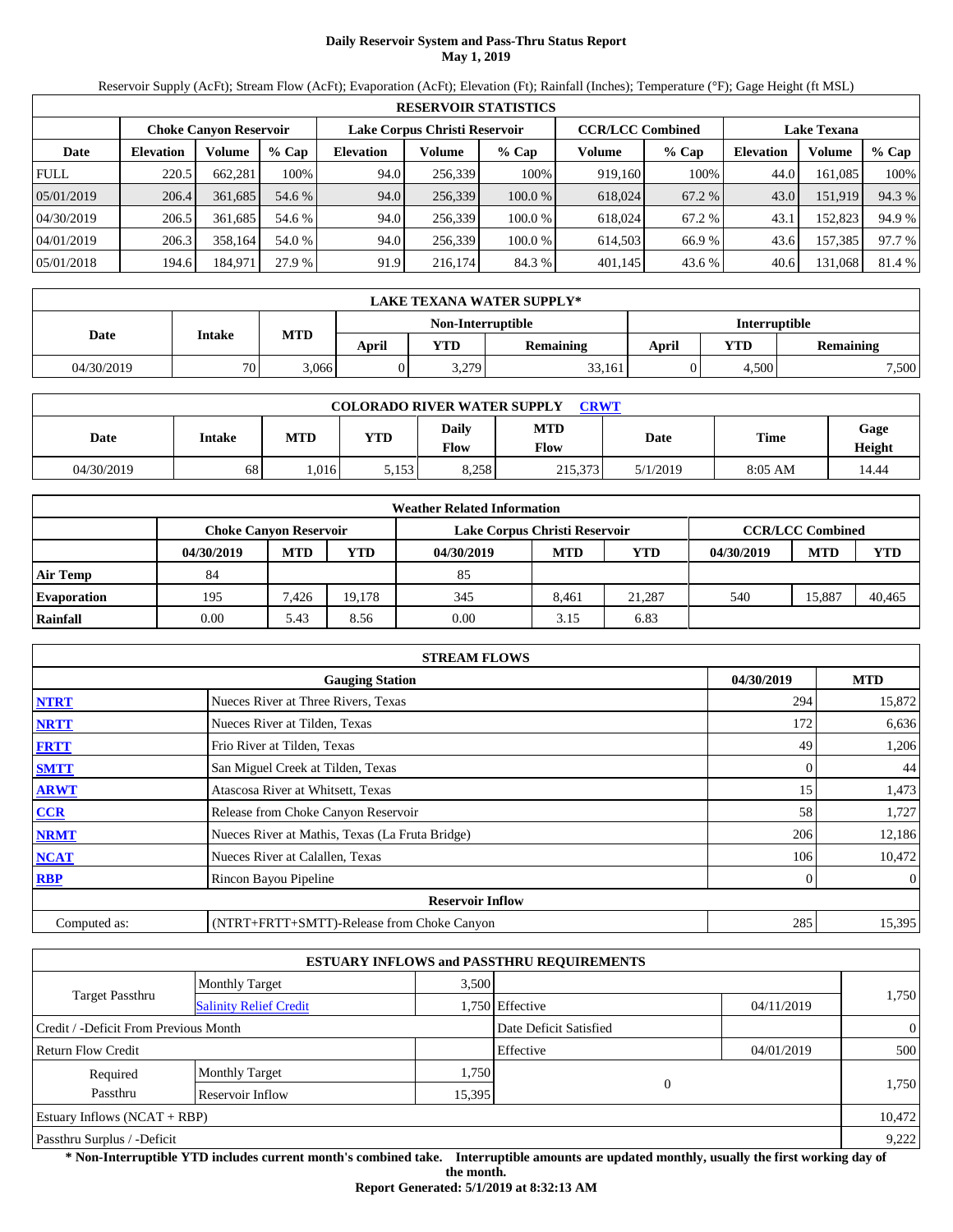# **Daily Reservoir System and Pass-Thru Status Report May 2, 2019**

Reservoir Supply (AcFt); Stream Flow (AcFt); Evaporation (AcFt); Elevation (Ft); Rainfall (Inches); Temperature (°F); Gage Height (ft MSL)

|             | <b>RESERVOIR STATISTICS</b> |                               |         |                  |                               |         |         |                         |                    |         |        |  |  |
|-------------|-----------------------------|-------------------------------|---------|------------------|-------------------------------|---------|---------|-------------------------|--------------------|---------|--------|--|--|
|             |                             | <b>Choke Canyon Reservoir</b> |         |                  | Lake Corpus Christi Reservoir |         |         | <b>CCR/LCC Combined</b> | <b>Lake Texana</b> |         |        |  |  |
| Date        | <b>Elevation</b>            | Volume                        | $%$ Cap | <b>Elevation</b> | Volume                        | $%$ Cap | Volume  | $%$ Cap                 | <b>Elevation</b>   | Volume  | % Cap  |  |  |
| <b>FULL</b> | 220.5                       | 662.281                       | 100%    | 94.0             | 256,339                       | 100%    | 919.160 | 100%                    | 44.0               | 161.085 | 100%   |  |  |
| 05/02/2019  | 206.4                       | 361.685                       | 54.6 %  | 94.0             | 256,339                       | 100.0%  | 618,024 | 67.2 %                  | 43.0               | 151,919 | 94.3 % |  |  |
| 05/01/2019  | 206.4                       | 361.685                       | 54.6 %  | 94.0             | 256,339                       | 100.0 % | 618.024 | 67.2 %                  | 43.0               | 151,919 | 94.3 % |  |  |
| 04/02/2019  | 206.4                       | 359,922                       | 54.3 %  | 94.0             | 256.339                       | 100.0 % | 616.261 | 67.0 %                  | 43.6               | 157,385 | 97.7 % |  |  |
| 05/02/2018  | 194.5                       | 183,785                       | 27.7 %  | 91.9             | 216,174                       | 84.3 %  | 399,959 | 43.5 %                  | 40.6               | 131,068 | 81.4 % |  |  |

|            | LAKE TEXANA WATER SUPPLY* |            |       |                   |                  |       |                         |       |  |  |  |
|------------|---------------------------|------------|-------|-------------------|------------------|-------|-------------------------|-------|--|--|--|
|            |                           |            |       | Non-Interruptible |                  |       | <b>Interruptible</b>    |       |  |  |  |
| Date       | Intake                    | <b>MTD</b> | April | <b>YTD</b>        | <b>Remaining</b> | April | <b>YTD</b><br>Remaining |       |  |  |  |
| 05/01/2019 | 70                        | 70         | 3.066 | 6,345             | 30,095           |       | 4,500                   | 7,500 |  |  |  |

| <b>COLORADO RIVER WATER SUPPLY</b><br><b>CRWT</b> |        |     |            |               |                    |          |         |                |  |  |
|---------------------------------------------------|--------|-----|------------|---------------|--------------------|----------|---------|----------------|--|--|
| Date                                              | Intake | MTD | <b>YTD</b> | Daily<br>Flow | MTD<br><b>Flow</b> | Date     | Time    | Gage<br>Height |  |  |
| 05/01/2019                                        | 68     | 68  | 4,205      | 9.409         | 9,409              | 5/2/2019 | 7:15 AM | 0.00           |  |  |

|                    | <b>Weather Related Information</b> |            |            |                               |            |            |            |                         |            |  |  |
|--------------------|------------------------------------|------------|------------|-------------------------------|------------|------------|------------|-------------------------|------------|--|--|
|                    | <b>Choke Canvon Reservoir</b>      |            |            | Lake Corpus Christi Reservoir |            |            |            | <b>CCR/LCC Combined</b> |            |  |  |
|                    | 05/01/2019                         | <b>MTD</b> | <b>YTD</b> | 05/01/2019                    | <b>MTD</b> | <b>YTD</b> | 05/01/2019 | <b>MTD</b>              | <b>YTD</b> |  |  |
| Air Temp           | 84                                 |            |            | 83                            |            |            |            |                         |            |  |  |
| <b>Evaporation</b> | 206                                | 206        | 19.384     | 253                           | 253        | 21,540     | 459        | 459                     | 40,924     |  |  |
| Rainfall           | 0.00                               | 0.00       | 8.56       | 0.00                          | 0.00       | 6.83       |            |                         |            |  |  |

|              | <b>STREAM FLOWS</b>                             |            |                |
|--------------|-------------------------------------------------|------------|----------------|
|              | <b>Gauging Station</b>                          | 05/01/2019 | <b>MTD</b>     |
| <b>NTRT</b>  | Nueces River at Three Rivers, Texas             | 276        | 276            |
| <b>NRTT</b>  | Nueces River at Tilden, Texas                   | 166        | 166            |
| <b>FRTT</b>  | Frio River at Tilden, Texas                     | 41         | 41             |
| <b>SMTT</b>  | San Miguel Creek at Tilden, Texas               |            | $\mathbf{0}$   |
| <b>ARWT</b>  | Atascosa River at Whitsett, Texas               | 12         | 12             |
| <b>CCR</b>   | Release from Choke Canyon Reservoir             | 58         | 58             |
| <b>NRMT</b>  | Nueces River at Mathis, Texas (La Fruta Bridge) | 206        | 206            |
| <b>NCAT</b>  | Nueces River at Calallen, Texas                 | 106        | 106            |
| <b>RBP</b>   | Rincon Bayou Pipeline                           |            | $\overline{0}$ |
|              | <b>Reservoir Inflow</b>                         |            |                |
| Computed as: | (NTRT+FRTT+SMTT)-Release from Choke Canyon      | 259        | 259            |

|                                       |                               |        | <b>ESTUARY INFLOWS and PASSTHRU REQUIREMENTS</b> |              |                |
|---------------------------------------|-------------------------------|--------|--------------------------------------------------|--------------|----------------|
|                                       | <b>Monthly Target</b>         | 23,500 |                                                  |              |                |
| Target Passthru                       | <b>Salinity Relief Credit</b> |        | 0 Effective                                      |              | 23,500         |
| Credit / -Deficit From Previous Month |                               |        | Date Deficit Satisfied                           |              | 9,222          |
| <b>Return Flow Credit</b>             |                               |        | Effective                                        | 05/01/2019   | 500            |
| Required                              | <b>Monthly Target</b>         | 23,500 |                                                  |              |                |
| Passthru                              | Reservoir Inflow              | 259    |                                                  | $\mathbf{0}$ | 259            |
| <b>Estuary Inflows (NCAT + RBP)</b>   |                               |        |                                                  |              | 106            |
| Passthru Surplus / -Deficit           |                               |        |                                                  |              | $\overline{0}$ |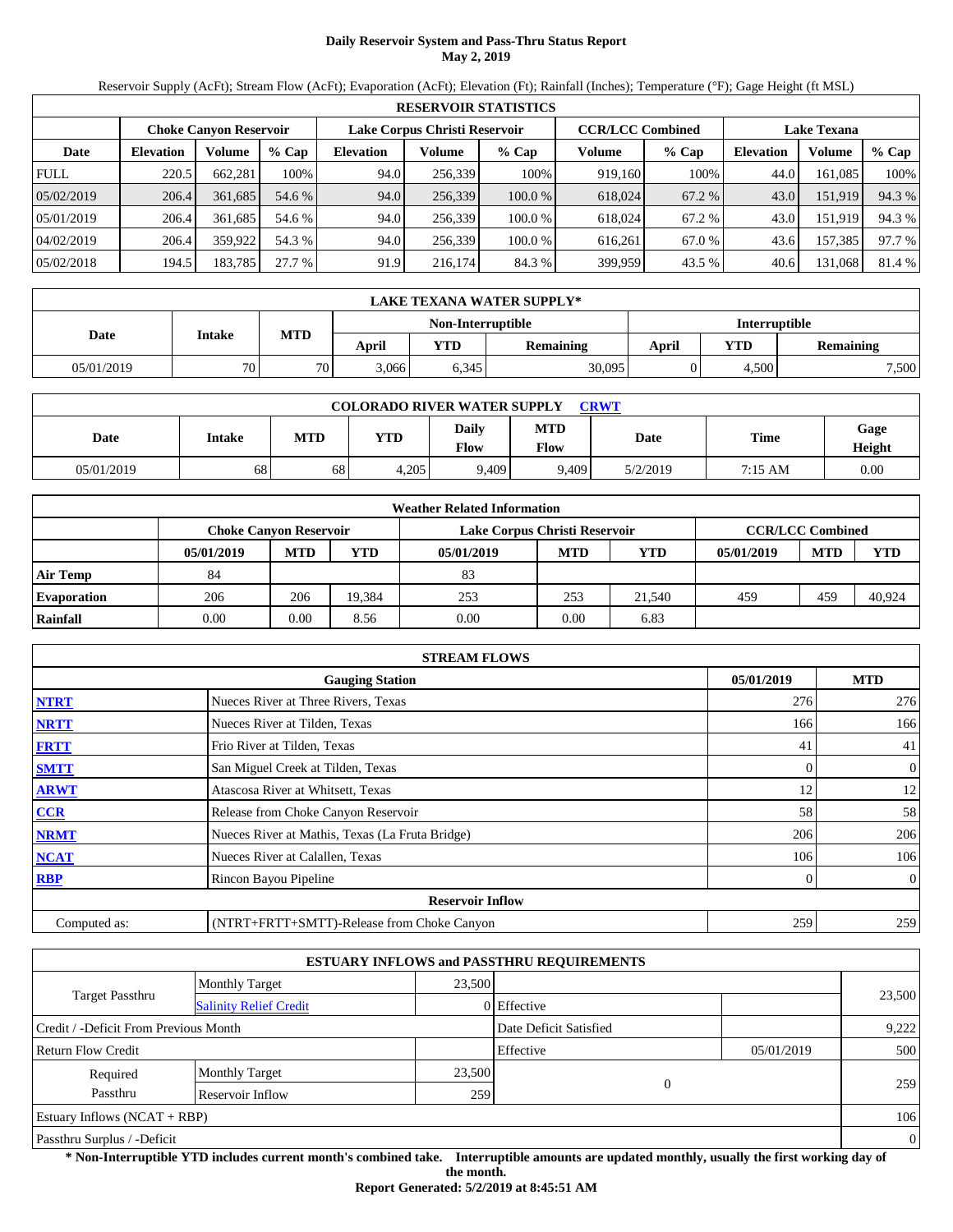# **Daily Reservoir System and Pass-Thru Status Report May 3, 2019**

Reservoir Supply (AcFt); Stream Flow (AcFt); Evaporation (AcFt); Elevation (Ft); Rainfall (Inches); Temperature (°F); Gage Height (ft MSL)

|             | <b>RESERVOIR STATISTICS</b> |                               |         |                               |         |         |                         |         |                    |         |        |  |  |
|-------------|-----------------------------|-------------------------------|---------|-------------------------------|---------|---------|-------------------------|---------|--------------------|---------|--------|--|--|
|             |                             | <b>Choke Canyon Reservoir</b> |         | Lake Corpus Christi Reservoir |         |         | <b>CCR/LCC Combined</b> |         | <b>Lake Texana</b> |         |        |  |  |
| Date        | <b>Elevation</b>            | Volume                        | $%$ Cap | <b>Elevation</b>              | Volume  | $%$ Cap | Volume                  | $%$ Cap | <b>Elevation</b>   | Volume  | % Cap  |  |  |
| <b>FULL</b> | 220.5                       | 662.281                       | 100%    | 94.0                          | 256,339 | 100%    | 919.160                 | 100%    | 44.0               | 161.085 | 100%   |  |  |
| 05/03/2019  | 206.4                       | 359.922                       | 54.3 %  | 94.0                          | 256.339 | 100.0%  | 616.261                 | 67.0 %  | 43.0               | 151.919 | 94.3 % |  |  |
| 05/02/2019  | 206.4                       | 361.685                       | 54.6 %  | 94.0                          | 256,339 | 100.0%  | 618,024                 | 67.2 %  | 43.0               | 151,919 | 94.3 % |  |  |
| 04/03/2019  | 206.3                       | 358.164                       | 54.0 %  | 94.0                          | 256.339 | 100.0 % | 614.503                 | 66.9%   | 43.5               | 156.467 | 97.1 % |  |  |
| 05/03/2018  | 194.5                       | 183,785                       | 27.7 %  | 91.8                          | 214,326 | 83.6 %  | 398,111                 | 43.3 %  | 40.4               | 129,400 | 80.3%  |  |  |

|            | LAKE TEXANA WATER SUPPLY* |     |                                                  |                   |        |                      |                  |       |  |  |  |  |
|------------|---------------------------|-----|--------------------------------------------------|-------------------|--------|----------------------|------------------|-------|--|--|--|--|
|            |                           |     |                                                  | Non-Interruptible |        | <b>Interruptible</b> |                  |       |  |  |  |  |
| Date       | Intake                    |     | <b>MTD</b><br>April<br>April<br>YTD<br>Remaining |                   |        | YTD                  | <b>Remaining</b> |       |  |  |  |  |
| 05/02/2019 | 70 <sub>1</sub>           | 140 | 3.066                                            | 6.345             | 30,095 |                      | 4,500            | 7,500 |  |  |  |  |

| <b>COLORADO RIVER WATER SUPPLY</b><br><b>CRWT</b> |               |     |       |               |                    |          |         |                |  |  |  |
|---------------------------------------------------|---------------|-----|-------|---------------|--------------------|----------|---------|----------------|--|--|--|
| Date                                              | <b>Intake</b> | MTD | YTD   | Dailv<br>Flow | <b>MTD</b><br>Flow | Date     | Time    | Gage<br>Height |  |  |  |
| 05/02/2019                                        | 68            | 136 | 4,272 |               | 9.409              | 5/3/2019 | 7:15 AM | 0.00           |  |  |  |

|                    | <b>Weather Related Information</b>                                                        |            |            |            |            |        |            |            |            |  |  |  |
|--------------------|-------------------------------------------------------------------------------------------|------------|------------|------------|------------|--------|------------|------------|------------|--|--|--|
|                    | <b>CCR/LCC Combined</b><br>Lake Corpus Christi Reservoir<br><b>Choke Canvon Reservoir</b> |            |            |            |            |        |            |            |            |  |  |  |
|                    | 05/02/2019                                                                                | <b>MTD</b> | <b>YTD</b> | 05/02/2019 | <b>MTD</b> | YTD    | 05/02/2019 | <b>MTD</b> | <b>YTD</b> |  |  |  |
| <b>Air Temp</b>    | 84                                                                                        |            |            | 84         |            |        |            |            |            |  |  |  |
| <b>Evaporation</b> | 205                                                                                       | 411        | 19.589     | 276        | 529        | 21,816 | 481        | 940        | 41,405     |  |  |  |
| Rainfall           | 0.08                                                                                      | 0.08       | 8.64       | 0.03       | 0.03       | 6.86   |            |            |            |  |  |  |

|              | <b>STREAM FLOWS</b>                             |            |                |
|--------------|-------------------------------------------------|------------|----------------|
|              | <b>Gauging Station</b>                          | 05/02/2019 | <b>MTD</b>     |
| <b>NTRT</b>  | Nueces River at Three Rivers, Texas             | 337        | 613            |
| <b>NRTT</b>  | Nueces River at Tilden, Texas                   | 164        | 331            |
| <b>FRTT</b>  | Frio River at Tilden, Texas                     | 39         | 80             |
| <b>SMTT</b>  | San Miguel Creek at Tilden, Texas               | 0          | $\overline{0}$ |
| <b>ARWT</b>  | Atascosa River at Whitsett, Texas               | 9          | 21             |
| CCR          | Release from Choke Canyon Reservoir             | 58         | 115            |
| <b>NRMT</b>  | Nueces River at Mathis, Texas (La Fruta Bridge) | 206        | 413            |
| <b>NCAT</b>  | Nueces River at Calallen, Texas                 | 96         | 203            |
| <b>RBP</b>   | Rincon Bayou Pipeline                           | 0          | $\overline{0}$ |
|              | <b>Reservoir Inflow</b>                         |            |                |
| Computed as: | (NTRT+FRTT+SMTT)-Release from Choke Canyon      | 318        | 578            |

|                                       |                               |        | <b>ESTUARY INFLOWS and PASSTHRU REQUIREMENTS</b> |            |        |  |
|---------------------------------------|-------------------------------|--------|--------------------------------------------------|------------|--------|--|
|                                       | <b>Monthly Target</b>         | 23,500 |                                                  |            |        |  |
| Target Passthru                       | <b>Salinity Relief Credit</b> |        | 0 Effective                                      |            | 23,500 |  |
| Credit / -Deficit From Previous Month |                               |        | Date Deficit Satisfied                           |            | 9,222  |  |
| <b>Return Flow Credit</b>             |                               |        | Effective                                        | 05/01/2019 | 500    |  |
| Required                              | <b>Monthly Target</b>         | 23,500 |                                                  |            |        |  |
| Passthru                              | Reservoir Inflow              |        |                                                  | $\Omega$   | 578    |  |
| Estuary Inflows $(NCAT + RBP)$        |                               |        |                                                  |            | 203    |  |
| Passthru Surplus / -Deficit           |                               |        |                                                  |            | 9,347  |  |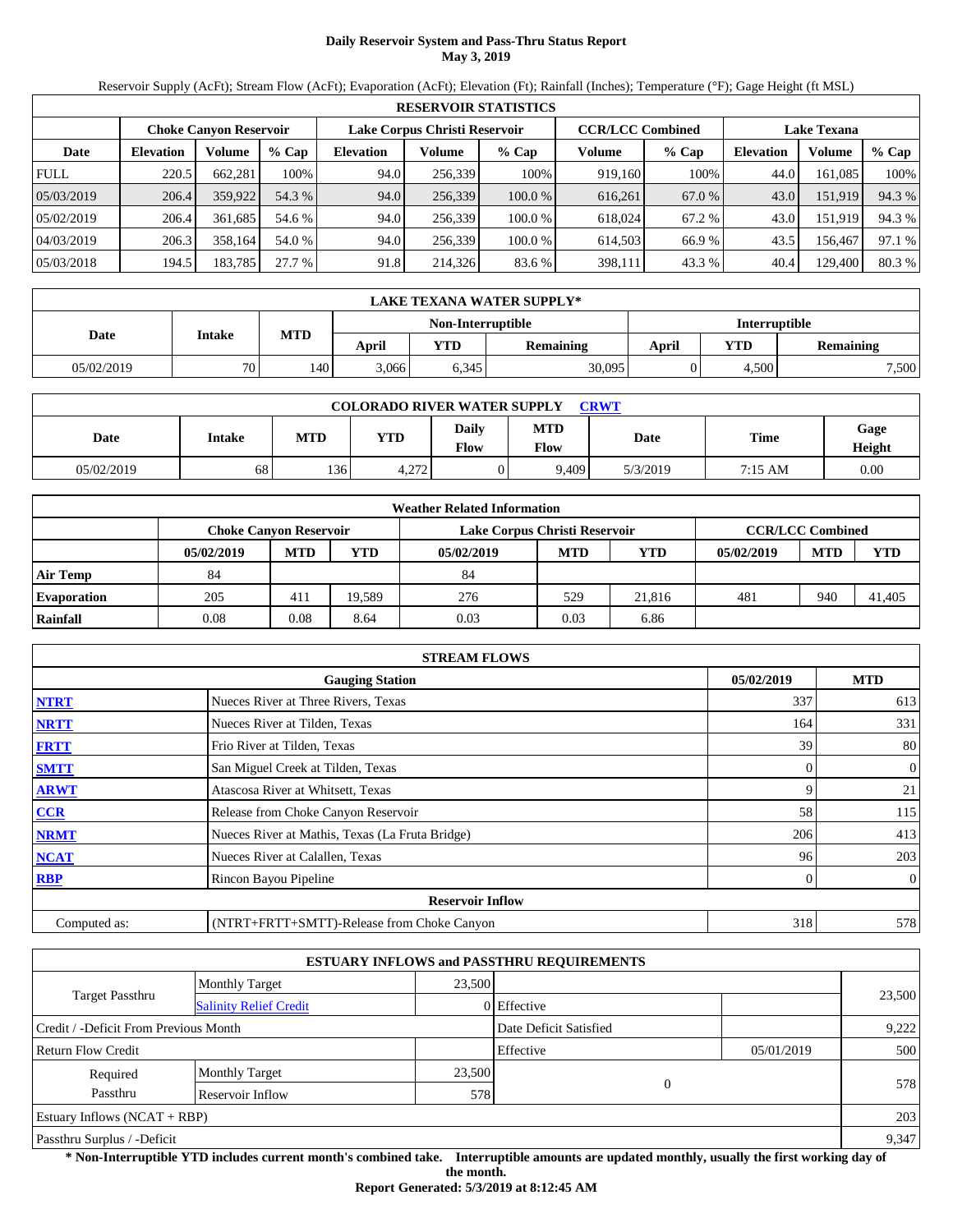# **Daily Reservoir System and Pass-Thru Status Report May 4, 2019**

Reservoir Supply (AcFt); Stream Flow (AcFt); Evaporation (AcFt); Elevation (Ft); Rainfall (Inches); Temperature (°F); Gage Height (ft MSL)

|             | <b>RESERVOIR STATISTICS</b> |                               |         |                  |                               |         |                         |         |                    |         |        |  |
|-------------|-----------------------------|-------------------------------|---------|------------------|-------------------------------|---------|-------------------------|---------|--------------------|---------|--------|--|
|             |                             | <b>Choke Canvon Reservoir</b> |         |                  | Lake Corpus Christi Reservoir |         | <b>CCR/LCC Combined</b> |         | <b>Lake Texana</b> |         |        |  |
| Date        | <b>Elevation</b>            | Volume                        | $%$ Cap | <b>Elevation</b> | Volume                        | $%$ Cap | Volume                  | $%$ Cap | <b>Elevation</b>   | Volume  | % Cap  |  |
| <b>FULL</b> | 220.5                       | 662,281                       | 100%    | 94.0             | 256,339                       | 100%    | 919,160                 | 100%    | 44.0               | 161.085 | 100%   |  |
| 05/04/2019  | 206.6                       | 363,453                       | 54.8 %  | 94.0             | 256,339                       | 100.0 % | 619,792                 | 67.4 %  | 43.0               | 151,919 | 94.3 % |  |
| 05/03/2019  | 206.4                       | 359,922                       | 54.3 %  | 94.0             | 256.339                       | 100.0 % | 616.261                 | 67.0 %  | 43.0               | 151,919 | 94.3 % |  |
| 04/04/2019  | 206.2                       | 356,411                       | 53.8 %  | 94.0             | 256,339                       | 100.0%  | 612.750                 | 66.7 %  | 43.5               | 156,467 | 97.1 % |  |
| 05/04/2018  | 194.5                       | 183,785                       | 27.7 %  | 91.8             | 214,326                       | 83.6 %  | 398,111                 | 43.3 %  | 40.4               | 129,400 | 80.3%  |  |

|            | LAKE TEXANA WATER SUPPLY* |            |       |                           |        |                      |       |                  |  |  |  |  |
|------------|---------------------------|------------|-------|---------------------------|--------|----------------------|-------|------------------|--|--|--|--|
|            |                           |            |       | Non-Interruptible         |        | <b>Interruptible</b> |       |                  |  |  |  |  |
| Date       | <b>Intake</b>             | <b>MTD</b> | April | April<br>YTD<br>Remaining |        |                      | YTD   | <b>Remaining</b> |  |  |  |  |
| 05/03/2019 | 70                        | 211        | 3,066 | 6,345                     | 30,095 |                      | 4,500 | 7,500            |  |  |  |  |

| <b>COLORADO RIVER WATER SUPPLY</b><br><b>CRWT</b> |        |     |       |                      |                    |          |         |                |  |  |  |
|---------------------------------------------------|--------|-----|-------|----------------------|--------------------|----------|---------|----------------|--|--|--|
| Date                                              | Intake | MTD | YTD   | <b>Daily</b><br>Flow | MTD<br><b>Flow</b> | Date     | Time    | Gage<br>Height |  |  |  |
| 05/03/2019                                        | 68     | 203 | 4,340 |                      | 9,409              | 5/4/2019 | 7:15 AM | 14.86          |  |  |  |

|                    | <b>Weather Related Information</b> |                                                                                           |            |            |            |            |            |            |            |  |  |  |
|--------------------|------------------------------------|-------------------------------------------------------------------------------------------|------------|------------|------------|------------|------------|------------|------------|--|--|--|
|                    |                                    | <b>CCR/LCC Combined</b><br>Lake Corpus Christi Reservoir<br><b>Choke Canvon Reservoir</b> |            |            |            |            |            |            |            |  |  |  |
|                    | 05/03/2019                         | <b>MTD</b>                                                                                | <b>YTD</b> | 05/03/2019 | <b>MTD</b> | <b>YTD</b> | 05/03/2019 | <b>MTD</b> | <b>YTD</b> |  |  |  |
| <b>Air Temp</b>    | 82                                 |                                                                                           |            | 82         |            |            |            |            |            |  |  |  |
| <b>Evaporation</b> | 196                                | 607                                                                                       | 19.785     | 230        | 759        | 22,046     | 426        | .366       | 41,831     |  |  |  |
| Rainfall           | 1.37                               | 1.45                                                                                      | 10.01      | 0.37       | 0.40       | 7.23       |            |            |            |  |  |  |

|              | <b>STREAM FLOWS</b>                             |              |                |
|--------------|-------------------------------------------------|--------------|----------------|
|              | 05/03/2019                                      | <b>MTD</b>   |                |
| <b>NTRT</b>  | Nueces River at Three Rivers, Texas             | 270          | 883            |
| <b>NRTT</b>  | Nueces River at Tilden, Texas                   | 169          | 499            |
| <b>FRTT</b>  | Frio River at Tilden, Texas                     | 40           | 119            |
| <b>SMTT</b>  | San Miguel Creek at Tilden, Texas               | $\mathbf{0}$ | $\overline{0}$ |
| <b>ARWT</b>  | Atascosa River at Whitsett, Texas               | 8            | 29             |
| CCR          | Release from Choke Canyon Reservoir             | 58           | 173            |
| <b>NRMT</b>  | Nueces River at Mathis, Texas (La Fruta Bridge) | 224          | 637            |
| <b>NCAT</b>  | Nueces River at Calallen, Texas                 | 139          | 342            |
| <b>RBP</b>   | Rincon Bayou Pipeline                           | $\Omega$     | $\overline{0}$ |
|              | <b>Reservoir Inflow</b>                         |              |                |
| Computed as: | (NTRT+FRTT+SMTT)-Release from Choke Canyon      | 252          | 830            |

|                                       |                               |                 | <b>ESTUARY INFLOWS and PASSTHRU REQUIREMENTS</b> |            |        |  |
|---------------------------------------|-------------------------------|-----------------|--------------------------------------------------|------------|--------|--|
|                                       | <b>Monthly Target</b>         | 23,500          |                                                  |            |        |  |
| Target Passthru                       | <b>Salinity Relief Credit</b> |                 | 0 Effective                                      |            | 23,500 |  |
| Credit / -Deficit From Previous Month |                               |                 | Date Deficit Satisfied                           |            | 9,222  |  |
| <b>Return Flow Credit</b>             |                               |                 | Effective                                        | 05/01/2019 | 500    |  |
| Required                              | <b>Monthly Target</b>         | 23,500          |                                                  |            |        |  |
| Passthru                              | Reservoir Inflow              | $\theta$<br>830 |                                                  | 830        |        |  |
| Estuary Inflows $(NCAT + RBP)$        |                               |                 |                                                  |            | 342    |  |
| Passthru Surplus / -Deficit           |                               |                 |                                                  |            | 9,234  |  |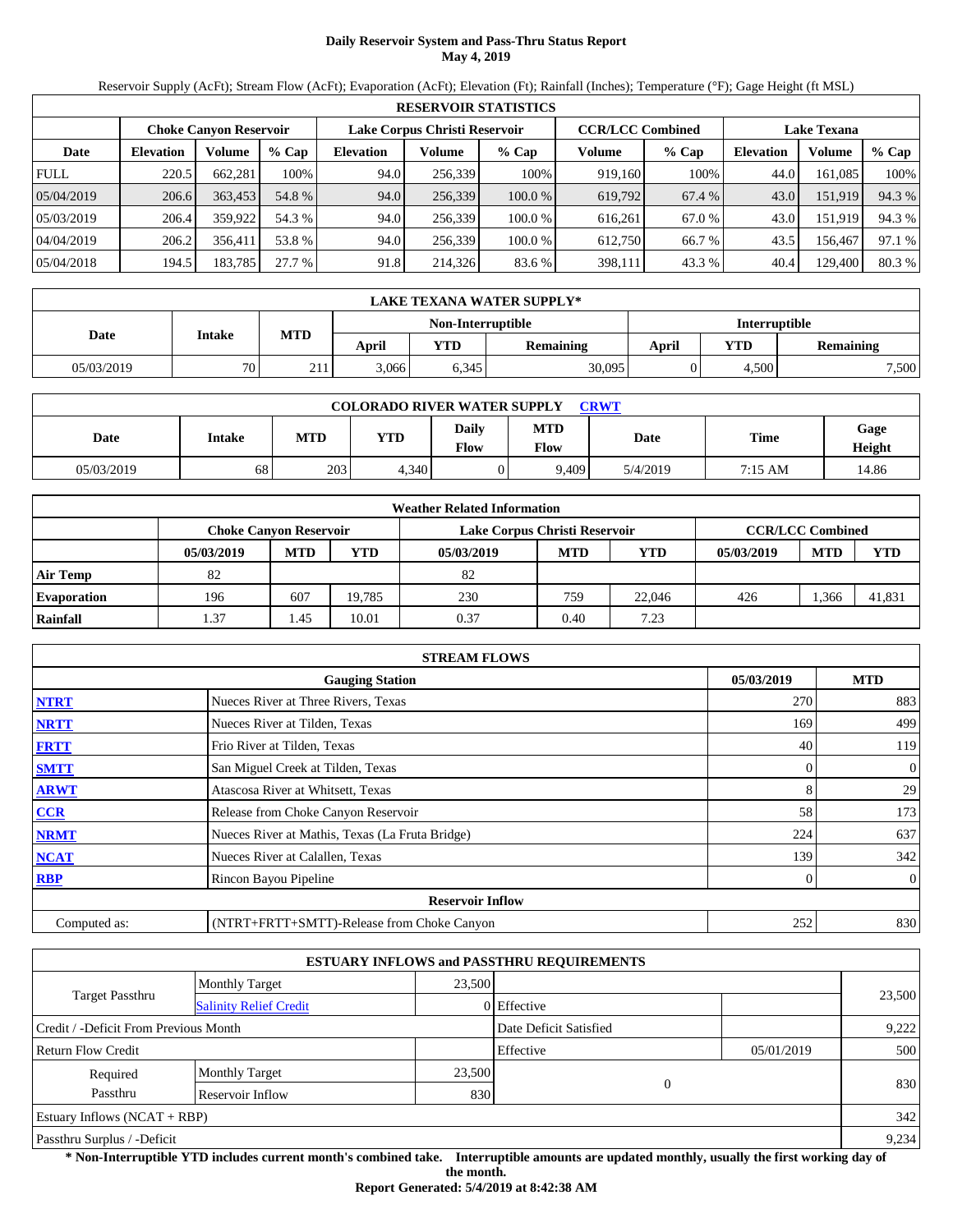# **Daily Reservoir System and Pass-Thru Status Report May 5, 2019**

Reservoir Supply (AcFt); Stream Flow (AcFt); Evaporation (AcFt); Elevation (Ft); Rainfall (Inches); Temperature (°F); Gage Height (ft MSL)

|             | <b>RESERVOIR STATISTICS</b>                                                                                     |         |         |                  |         |         |         |         |                  |         |        |
|-------------|-----------------------------------------------------------------------------------------------------------------|---------|---------|------------------|---------|---------|---------|---------|------------------|---------|--------|
|             | <b>CCR/LCC Combined</b><br>Lake Corpus Christi Reservoir<br><b>Lake Texana</b><br><b>Choke Canyon Reservoir</b> |         |         |                  |         |         |         |         |                  |         |        |
| Date        | <b>Elevation</b>                                                                                                | Volume  | $%$ Cap | <b>Elevation</b> | Volume  | $%$ Cap | Volume  | $%$ Cap | <b>Elevation</b> | Volume  | % Cap  |
| <b>FULL</b> | 220.5                                                                                                           | 662,281 | 100%    | 94.0             | 256,339 | 100%    | 919,160 | 100%    | 44.0             | 161.085 | 100%   |
| 05/05/2019  | 206.6                                                                                                           | 363,453 | 54.8 %  | 94.0             | 256,339 | 100.0%  | 619,792 | 67.4 %  | 43.2             | 153,730 | 95.4 % |
| 05/04/2019  | 206.6                                                                                                           | 363,453 | 54.8 %  | 94.0             | 256,339 | 100.0 % | 619.792 | 67.4 %  | 43.0             | 151,919 | 94.3 % |
| 04/05/2019  | 206.3                                                                                                           | 358,164 | 54.0 %  | 94.0             | 256,339 | 100.0%  | 614,503 | 66.9%   | 43.5             | 156,467 | 97.1 % |
| 05/05/2018  | 194.7                                                                                                           | 186,162 | 28.1 %  | 91.9             | 216,174 | 84.3 %  | 402,336 | 43.8%   | 40.4             | 129,400 | 80.3%  |

|            | LAKE TEXANA WATER SUPPLY* |            |       |                   |           |                      |       |                  |  |  |
|------------|---------------------------|------------|-------|-------------------|-----------|----------------------|-------|------------------|--|--|
|            | Intake                    | <b>MTD</b> |       | Non-Interruptible |           | <b>Interruptible</b> |       |                  |  |  |
| Date       |                           |            | April | YTD               | Remaining | April                | YTD   | <b>Remaining</b> |  |  |
| 05/04/2019 | 71                        | 281        | 3.066 | 6.345             | 30,095    |                      | 4,500 | 7,500            |  |  |

| <b>COLORADO RIVER WATER SUPPLY</b><br>CRWT |        |            |            |                      |                    |          |         |                |  |  |
|--------------------------------------------|--------|------------|------------|----------------------|--------------------|----------|---------|----------------|--|--|
| Date                                       | Intake | <b>MTD</b> | <b>YTD</b> | Daily<br><b>Flow</b> | <b>MTD</b><br>Flow | Date     | Time    | Gage<br>Height |  |  |
| 05/04/2019                                 | 68     | 271        | 4.408      | 12,525               | 21.934             | 5/5/2019 | 7:15 AM | 21.33          |  |  |

|                    | <b>Weather Related Information</b> |            |            |                               |            |        |            |                         |            |  |  |
|--------------------|------------------------------------|------------|------------|-------------------------------|------------|--------|------------|-------------------------|------------|--|--|
|                    | <b>Choke Canvon Reservoir</b>      |            |            | Lake Corpus Christi Reservoir |            |        |            | <b>CCR/LCC Combined</b> |            |  |  |
|                    | 05/04/2019                         | <b>MTD</b> | <b>YTD</b> | 05/04/2019                    | <b>MTD</b> | YTD    | 05/04/2019 | <b>MTD</b>              | <b>YTD</b> |  |  |
| <b>Air Temp</b>    | 83                                 |            |            | 84                            |            |        |            |                         |            |  |  |
| <b>Evaporation</b> | 227                                | 834        | 20.012     | 150                           | 909        | 22.196 | 377        | .743                    | 42,208     |  |  |
| Rainfall           | 0.00                               | 1.45       | 10.01      | 0.00                          | 0.40       | 7.23   |            |                         |            |  |  |

|              | <b>STREAM FLOWS</b>                             |            |                     |  |  |  |  |  |  |
|--------------|-------------------------------------------------|------------|---------------------|--|--|--|--|--|--|
|              | <b>Gauging Station</b>                          | 05/04/2019 | <b>MTD</b>          |  |  |  |  |  |  |
| <b>NTRT</b>  | Nueces River at Three Rivers, Texas             | 320        | 1,203               |  |  |  |  |  |  |
| <b>NRTT</b>  | Nueces River at Tilden, Texas                   | 173        | 672                 |  |  |  |  |  |  |
| <b>FRTT</b>  | Frio River at Tilden, Texas                     | 44         | 163                 |  |  |  |  |  |  |
| <b>SMTT</b>  | San Miguel Creek at Tilden, Texas               |            | $\mathbf{0}$<br>0   |  |  |  |  |  |  |
| <b>ARWT</b>  | Atascosa River at Whitsett, Texas               | 10         | 39                  |  |  |  |  |  |  |
| <b>CCR</b>   | Release from Choke Canyon Reservoir             | 58         | 230                 |  |  |  |  |  |  |
| <b>NRMT</b>  | Nueces River at Mathis, Texas (La Fruta Bridge) | 204        | 842                 |  |  |  |  |  |  |
| <b>NCAT</b>  | Nueces River at Calallen, Texas                 | 142        | 484                 |  |  |  |  |  |  |
| <b>RBP</b>   | Rincon Bayou Pipeline                           |            | $\overline{0}$<br>0 |  |  |  |  |  |  |
|              | <b>Reservoir Inflow</b>                         |            |                     |  |  |  |  |  |  |
| Computed as: | (NTRT+FRTT+SMTT)-Release from Choke Canyon      | 306        | 1,135               |  |  |  |  |  |  |

|                                       |                               |        | <b>ESTUARY INFLOWS and PASSTHRU REQUIREMENTS</b> |          |            |        |  |
|---------------------------------------|-------------------------------|--------|--------------------------------------------------|----------|------------|--------|--|
|                                       | <b>Monthly Target</b>         | 23,500 |                                                  |          |            |        |  |
| Target Passthru                       | <b>Salinity Relief Credit</b> |        | 0 Effective                                      |          |            | 23,500 |  |
| Credit / -Deficit From Previous Month |                               |        | Date Deficit Satisfied                           |          |            | 9,222  |  |
| <b>Return Flow Credit</b>             |                               |        | Effective                                        |          | 05/01/2019 | 500    |  |
| Required                              | <b>Monthly Target</b>         | 23,500 |                                                  |          |            |        |  |
| Passthru<br>Reservoir Inflow          |                               |        | 1,135                                            | $\Omega$ |            | 1,135  |  |
| Estuary Inflows $(NCAT + RBP)$        |                               |        |                                                  |          |            | 484    |  |
| Passthru Surplus / -Deficit           |                               |        |                                                  |          |            | 9,071  |  |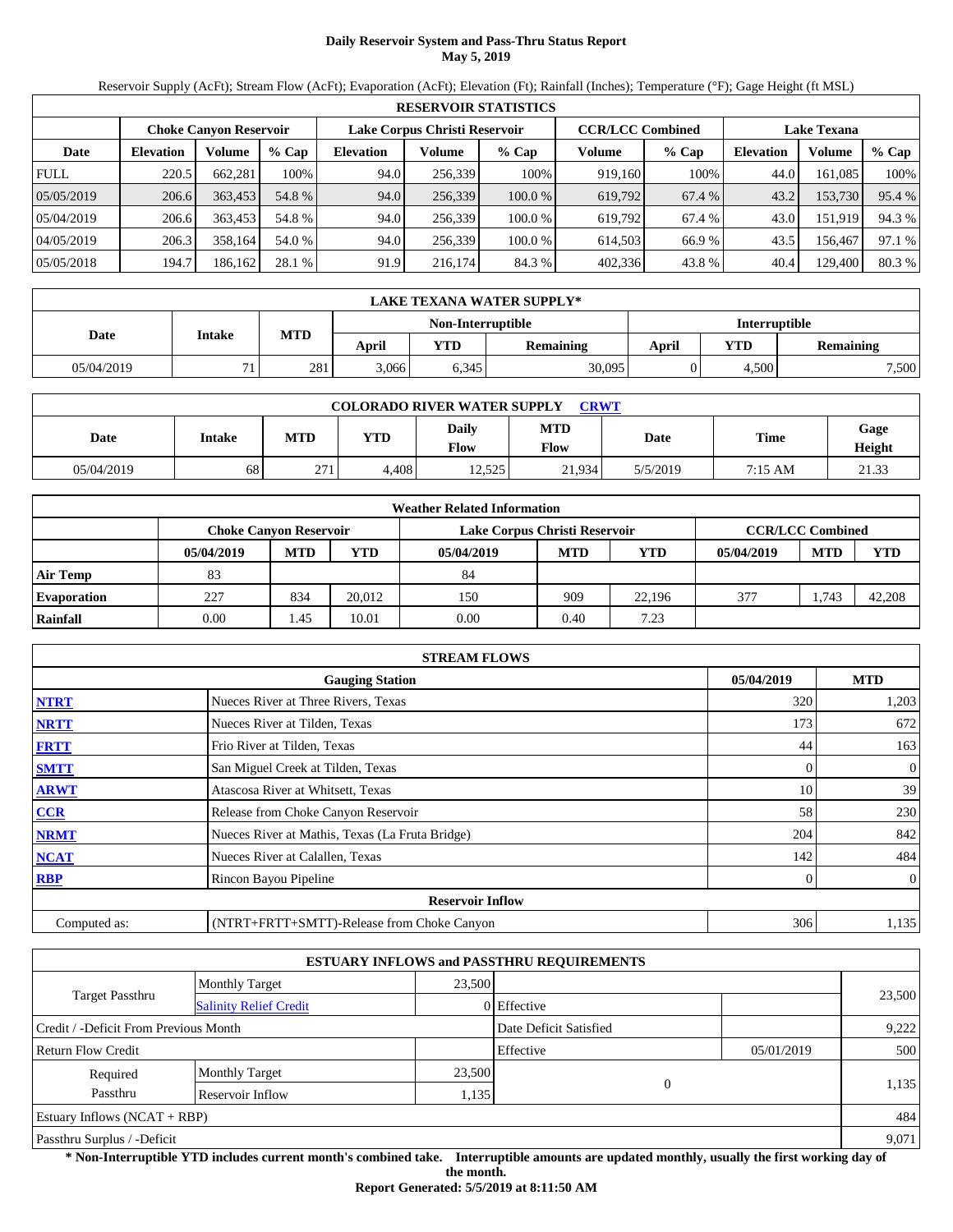# **Daily Reservoir System and Pass-Thru Status Report May 6, 2019**

Reservoir Supply (AcFt); Stream Flow (AcFt); Evaporation (AcFt); Elevation (Ft); Rainfall (Inches); Temperature (°F); Gage Height (ft MSL)

|             | <b>RESERVOIR STATISTICS</b>                                                                                     |         |         |                  |         |         |         |         |                  |         |        |  |
|-------------|-----------------------------------------------------------------------------------------------------------------|---------|---------|------------------|---------|---------|---------|---------|------------------|---------|--------|--|
|             | <b>CCR/LCC Combined</b><br>Lake Corpus Christi Reservoir<br><b>Lake Texana</b><br><b>Choke Canyon Reservoir</b> |         |         |                  |         |         |         |         |                  |         |        |  |
| Date        | <b>Elevation</b>                                                                                                | Volume  | $%$ Cap | <b>Elevation</b> | Volume  | $%$ Cap | Volume  | $%$ Cap | <b>Elevation</b> | Volume  | % Cap  |  |
| <b>FULL</b> | 220.5                                                                                                           | 662.281 | 100%    | 94.0             | 256.339 | 100%    | 919.160 | 100%    | 44.0             | 161.085 | 100%   |  |
| 05/06/2019  | 206.6                                                                                                           | 363,453 | 54.8 %  | 94.0             | 256,339 | 100.0%  | 619,792 | 67.4 %  | 43.5             | 156.467 | 97.1 % |  |
| 05/05/2019  | 206.6                                                                                                           | 363,453 | 54.8 %  | 94.0             | 256,339 | 100.0 % | 619,792 | 67.4 %  | 43.2             | 153,730 | 95.4 % |  |
| 04/06/2019  | 206.3                                                                                                           | 358.164 | 54.0 %  | 94.0             | 256.339 | 100.0 % | 614.503 | 66.9%   | 43.5             | 156,467 | 97.1 % |  |
| 05/06/2018  | 194.7                                                                                                           | 186,162 | 28.1 %  | 91.8             | 214,326 | 83.6 %  | 400,488 | 43.6 %  | 40.4             | 129,400 | 80.3%  |  |

|            | <b>LAKE TEXANA WATER SUPPLY*</b> |            |       |                   |                  |                      |            |                  |  |  |
|------------|----------------------------------|------------|-------|-------------------|------------------|----------------------|------------|------------------|--|--|
|            | Intake                           |            |       | Non-Interruptible |                  | <b>Interruptible</b> |            |                  |  |  |
| Date       |                                  | <b>MTD</b> | April | <b>YTD</b>        | <b>Remaining</b> | April                | <b>YTD</b> | <b>Remaining</b> |  |  |
| 05/05/2019 | 71                               | 352        | 3.066 | 6,345             | 30,095           |                      | 4,500      | 7,500            |  |  |

| <b>COLORADO RIVER WATER SUPPLY</b><br>CRWT |               |     |       |                      |                    |          |             |                |  |  |
|--------------------------------------------|---------------|-----|-------|----------------------|--------------------|----------|-------------|----------------|--|--|
| Date                                       | <b>Intake</b> | MTD | YTD   | <b>Daily</b><br>Flow | <b>MTD</b><br>Flow | Date     | <b>Time</b> | Gage<br>Height |  |  |
| 05/05/2019                                 | 67            | 338 | 4.475 | 12,525               |                    | 5/6/2019 | 7:15 AM     | 27.83          |  |  |

|                    | <b>Weather Related Information</b> |            |            |                               |            |        |            |                         |            |  |  |
|--------------------|------------------------------------|------------|------------|-------------------------------|------------|--------|------------|-------------------------|------------|--|--|
|                    | <b>Choke Canvon Reservoir</b>      |            |            | Lake Corpus Christi Reservoir |            |        |            | <b>CCR/LCC Combined</b> |            |  |  |
|                    | 05/05/2019                         | <b>MTD</b> | <b>YTD</b> | 05/05/2019                    | <b>MTD</b> | YTD    | 05/05/2019 | <b>MTD</b>              | <b>YTD</b> |  |  |
| <b>Air Temp</b>    | 85                                 |            |            | 84                            |            |        |            |                         |            |  |  |
| <b>Evaporation</b> | 309                                | .143       | 20.321     | 299                           | .208       | 22,495 | 608        | 2,351                   | 42,816     |  |  |
| Rainfall           | 0.00                               | 1.45       | 10.01      | 0.00                          | 0.40       | 7.23   |            |                         |            |  |  |

|              | <b>STREAM FLOWS</b>                             |  |            |                  |  |  |  |  |  |
|--------------|-------------------------------------------------|--|------------|------------------|--|--|--|--|--|
|              | <b>Gauging Station</b>                          |  | 05/05/2019 | <b>MTD</b>       |  |  |  |  |  |
| <b>NTRT</b>  | Nueces River at Three Rivers, Texas             |  | 290        | 1,493            |  |  |  |  |  |
| <b>NRTT</b>  | Nueces River at Tilden, Texas                   |  | 202        | 874              |  |  |  |  |  |
| <b>FRTT</b>  | Frio River at Tilden, Texas                     |  | 41         | 204              |  |  |  |  |  |
| <b>SMTT</b>  | San Miguel Creek at Tilden, Texas               |  |            | $\boldsymbol{0}$ |  |  |  |  |  |
| <b>ARWT</b>  | Atascosa River at Whitsett, Texas               |  | 222        | 261              |  |  |  |  |  |
| <b>CCR</b>   | Release from Choke Canyon Reservoir             |  | 58         | 288              |  |  |  |  |  |
| <b>NRMT</b>  | Nueces River at Mathis, Texas (La Fruta Bridge) |  | 180        | 1,021            |  |  |  |  |  |
| <b>NCAT</b>  | Nueces River at Calallen, Texas                 |  | 136        | 620              |  |  |  |  |  |
| <b>RBP</b>   | Rincon Bayou Pipeline                           |  |            | $\boldsymbol{0}$ |  |  |  |  |  |
|              | <b>Reservoir Inflow</b>                         |  |            |                  |  |  |  |  |  |
| Computed as: | (NTRT+FRTT+SMTT)-Release from Choke Canyon      |  | 274        | 1,409            |  |  |  |  |  |

|                                       |                               |        | <b>ESTUARY INFLOWS and PASSTHRU REQUIREMENTS</b> |            |        |  |
|---------------------------------------|-------------------------------|--------|--------------------------------------------------|------------|--------|--|
|                                       | <b>Monthly Target</b>         | 23,500 |                                                  |            |        |  |
| Target Passthru                       | <b>Salinity Relief Credit</b> |        | 0 Effective                                      |            | 23,500 |  |
| Credit / -Deficit From Previous Month |                               |        | Date Deficit Satisfied                           |            | 9,222  |  |
| <b>Return Flow Credit</b>             |                               |        | Effective                                        | 05/01/2019 | 500    |  |
| Required                              | <b>Monthly Target</b>         | 23,500 |                                                  |            |        |  |
| Passthru<br>Reservoir Inflow          |                               |        | 1,409                                            | $\Omega$   | 1.409  |  |
| Estuary Inflows $(NCAT + RBP)$        |                               |        |                                                  |            | 620    |  |
| Passthru Surplus / -Deficit           |                               |        |                                                  |            | 8,933  |  |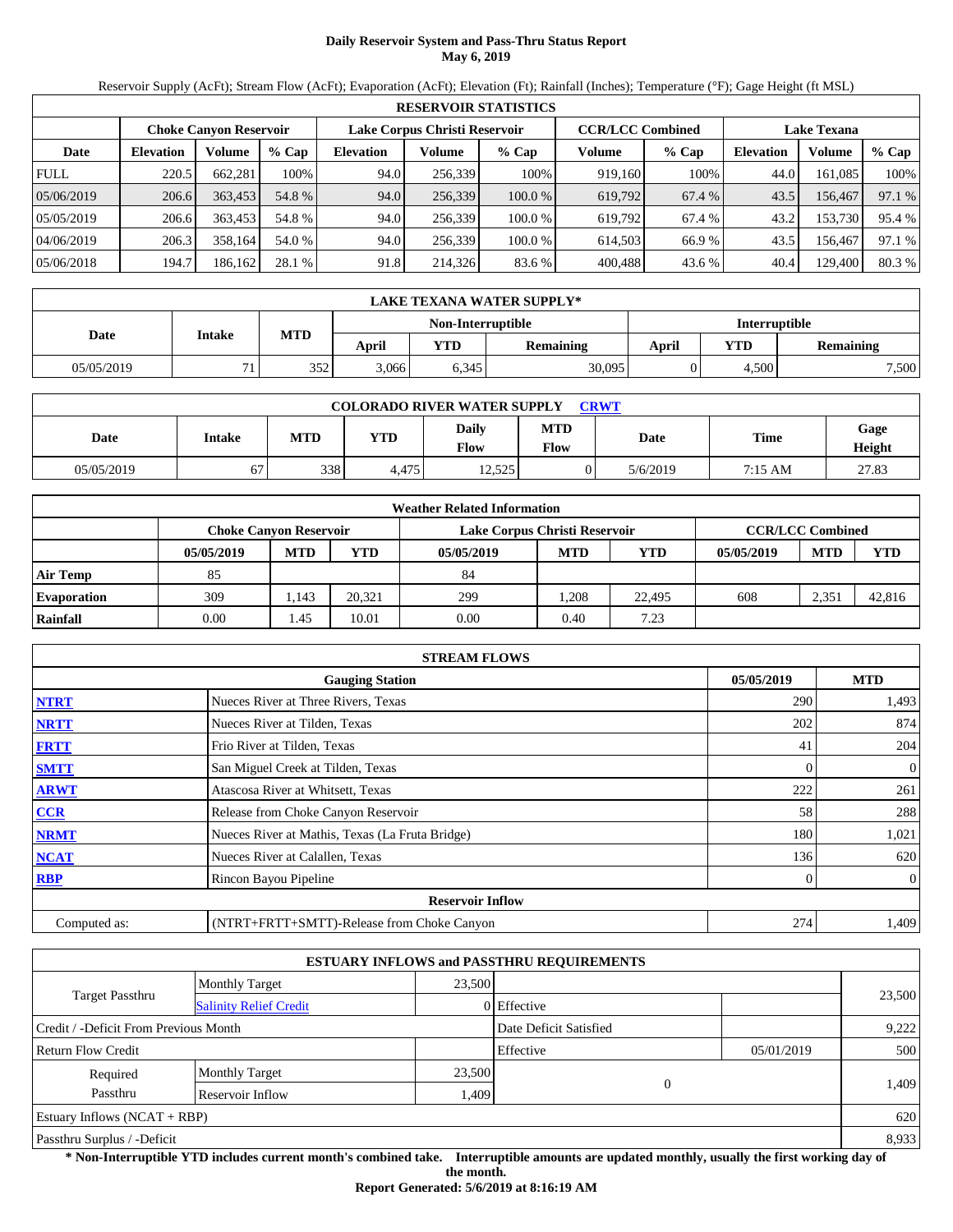# **Daily Reservoir System and Pass-Thru Status Report May 7, 2019**

Reservoir Supply (AcFt); Stream Flow (AcFt); Evaporation (AcFt); Elevation (Ft); Rainfall (Inches); Temperature (°F); Gage Height (ft MSL)

|             | <b>RESERVOIR STATISTICS</b> |                               |         |                  |                               |         |                         |         |                    |         |        |  |  |
|-------------|-----------------------------|-------------------------------|---------|------------------|-------------------------------|---------|-------------------------|---------|--------------------|---------|--------|--|--|
|             |                             | <b>Choke Canyon Reservoir</b> |         |                  | Lake Corpus Christi Reservoir |         | <b>CCR/LCC Combined</b> |         | <b>Lake Texana</b> |         |        |  |  |
| Date        | <b>Elevation</b>            | Volume                        | $%$ Cap | <b>Elevation</b> | Volume                        | $%$ Cap | Volume                  | $%$ Cap | <b>Elevation</b>   | Volume  | % Cap  |  |  |
| <b>FULL</b> | 220.5                       | 662.281                       | 100%    | 94.0             | 256,339                       | 100%    | 919,160                 | 100%    | 44.0               | 161.085 | 100%   |  |  |
| 05/07/2019  | 206.7                       | 365,226                       | 55.1 %  | 94.0             | 256,339                       | 100.0%  | 621,565                 | 67.6 %  | 43.7               | 158,306 | 98.3%  |  |  |
| 05/06/2019  | 206.6                       | 363,453                       | 54.8 %  | 94.0             | 256,339                       | 100.0 % | 619.792                 | 67.4 %  | 43.5               | 156,467 | 97.1 % |  |  |
| 04/07/2019  | 206.9                       | 368,788                       | 55.6 %  | 94.0             | 256,339                       | 100.0 % | 625.127                 | 68.0 %  | 43.5               | 156,467 | 97.1 % |  |  |
| 05/07/2018  | 194.7                       | 186,162                       | 28.1 %  | 91.8             | 214,326                       | 83.6 %  | 400.488                 | 43.6 %  | 40.4               | 129,400 | 80.3%  |  |  |

|            | LAKE TEXANA WATER SUPPLY* |            |       |                   |           |                      |                         |       |  |  |  |
|------------|---------------------------|------------|-------|-------------------|-----------|----------------------|-------------------------|-------|--|--|--|
|            |                           |            |       | Non-Interruptible |           | <b>Interruptible</b> |                         |       |  |  |  |
| Date       | Intake                    | <b>MTD</b> | April | YTD               | Remaining | April                | YTD<br><b>Remaining</b> |       |  |  |  |
| 05/06/2019 | 114                       | 466        | 3.066 | 6.345             | 30,095    |                      | 4,500                   | 7,500 |  |  |  |

| <b>COLORADO RIVER WATER SUPPLY</b><br>CRWT |        |            |            |                      |                    |          |         |                |  |  |  |
|--------------------------------------------|--------|------------|------------|----------------------|--------------------|----------|---------|----------------|--|--|--|
| Date                                       | Intake | <b>MTD</b> | <b>YTD</b> | Daily<br><b>Flow</b> | <b>MTD</b><br>Flow | Date     | Time    | Gage<br>Height |  |  |  |
| 05/06/2019                                 | 24     | 363        | 4.500      | 46,846               | 97.960             | 5/7/2019 | 7:15 AM | 31.96          |  |  |  |

|                    | <b>Weather Related Information</b>                                                        |            |            |            |            |        |            |            |        |  |  |  |
|--------------------|-------------------------------------------------------------------------------------------|------------|------------|------------|------------|--------|------------|------------|--------|--|--|--|
|                    | <b>CCR/LCC Combined</b><br>Lake Corpus Christi Reservoir<br><b>Choke Canvon Reservoir</b> |            |            |            |            |        |            |            |        |  |  |  |
|                    | 05/06/2019                                                                                | <b>MTD</b> | <b>YTD</b> | 05/06/2019 | <b>MTD</b> | YTD    | 05/06/2019 | <b>MTD</b> | YTD    |  |  |  |
| <b>Air Temp</b>    | 74                                                                                        |            |            | 75         |            |        |            |            |        |  |  |  |
| <b>Evaporation</b> | 124                                                                                       | .267       | 20.445     | 207        | . 415      | 22.702 | 331        | 2.682      | 43,147 |  |  |  |
| Rainfall           | 1.73                                                                                      | 3.18       | 11.74      | 0.97       | . 37       | 8.20   |            |            |        |  |  |  |

|              | <b>STREAM FLOWS</b>                             |            |                |
|--------------|-------------------------------------------------|------------|----------------|
|              | <b>Gauging Station</b>                          | 05/06/2019 | <b>MTD</b>     |
| <b>NTRT</b>  | Nueces River at Three Rivers, Texas             |            | 2,037<br>544   |
| <b>NRTT</b>  | Nueces River at Tilden, Texas                   |            | 254<br>1,128   |
| <b>FRTT</b>  | Frio River at Tilden, Texas                     |            | 264<br>60      |
| <b>SMTT</b>  | San Miguel Creek at Tilden, Texas               |            | 33<br>33       |
| <b>ARWT</b>  | Atascosa River at Whitsett, Texas               |            | 396<br>135     |
| <b>CCR</b>   | Release from Choke Canyon Reservoir             |            | 345<br>58      |
| <b>NRMT</b>  | Nueces River at Mathis, Texas (La Fruta Bridge) |            | 272<br>1,293   |
| <b>NCAT</b>  | Nueces River at Calallen, Texas                 |            | 730<br>110     |
| <b>RBP</b>   | Rincon Bayou Pipeline                           |            | $\overline{0}$ |
|              | <b>Reservoir Inflow</b>                         |            |                |
| Computed as: | (NTRT+FRTT+SMTT)-Release from Choke Canyon      |            | 579<br>1,988   |

|                                                  |                       |        | <b>ESTUARY INFLOWS and PASSTHRU REQUIREMENTS</b> |            |        |  |
|--------------------------------------------------|-----------------------|--------|--------------------------------------------------|------------|--------|--|
|                                                  | <b>Monthly Target</b> | 23,500 |                                                  |            |        |  |
| Target Passthru<br><b>Salinity Relief Credit</b> |                       |        | 0 Effective                                      |            | 23,500 |  |
| Credit / -Deficit From Previous Month            |                       |        | Date Deficit Satisfied                           |            | 9,222  |  |
| <b>Return Flow Credit</b>                        |                       |        | Effective                                        | 05/01/2019 | 500    |  |
| Required                                         | <b>Monthly Target</b> | 23,500 |                                                  |            |        |  |
| Passthru<br>Reservoir Inflow                     |                       |        | 1,988                                            | $\Omega$   | 1,988  |  |
| Estuary Inflows $(NCAT + RBP)$                   |                       |        |                                                  |            | 730    |  |
| Passthru Surplus / -Deficit                      |                       |        |                                                  |            |        |  |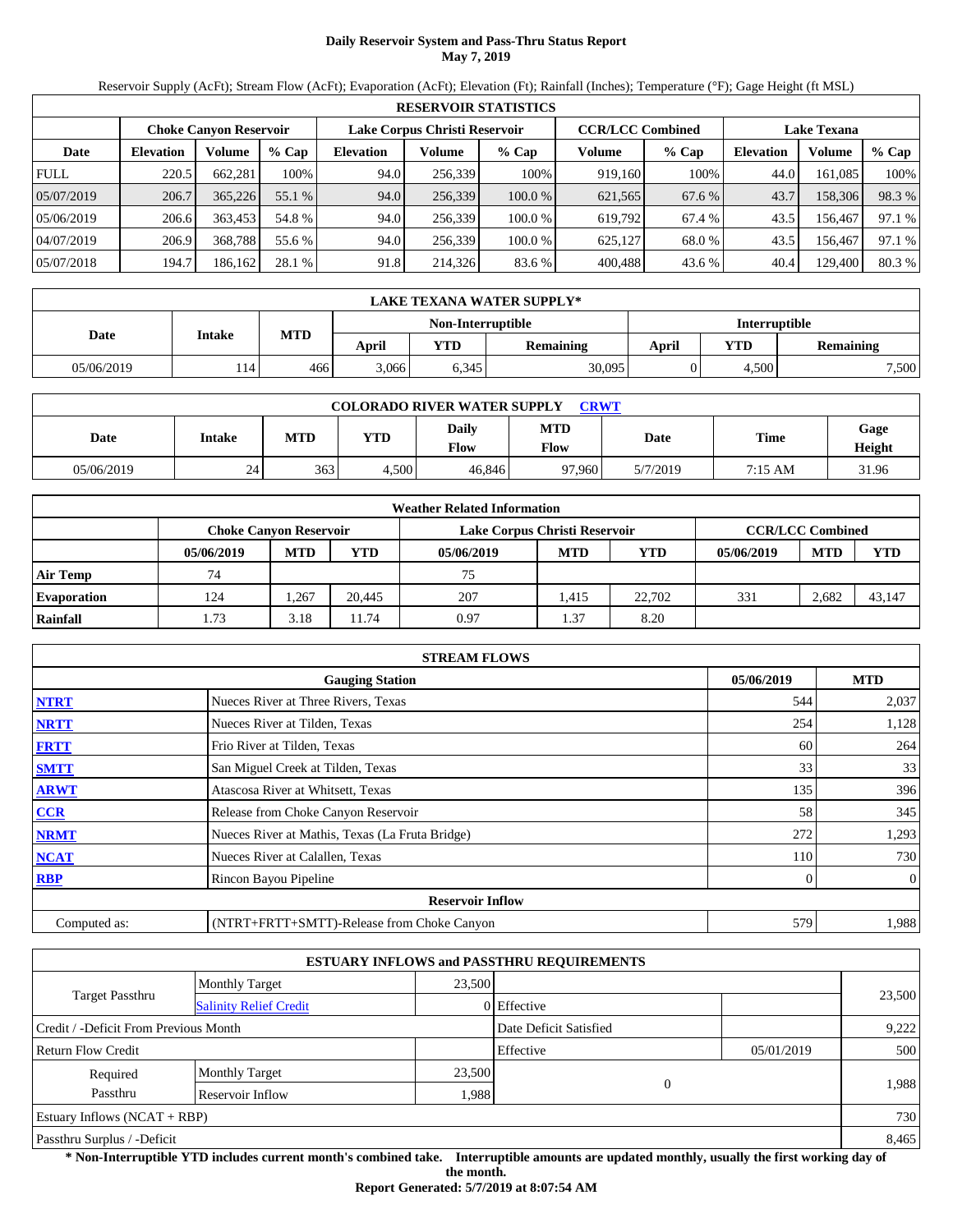# **Daily Reservoir System and Pass-Thru Status Report May 8, 2019**

Reservoir Supply (AcFt); Stream Flow (AcFt); Evaporation (AcFt); Elevation (Ft); Rainfall (Inches); Temperature (°F); Gage Height (ft MSL)

|             | <b>RESERVOIR STATISTICS</b> |                               |         |                               |         |         |                         |         |                    |         |        |  |  |
|-------------|-----------------------------|-------------------------------|---------|-------------------------------|---------|---------|-------------------------|---------|--------------------|---------|--------|--|--|
|             |                             | <b>Choke Canyon Reservoir</b> |         | Lake Corpus Christi Reservoir |         |         | <b>CCR/LCC Combined</b> |         | <b>Lake Texana</b> |         |        |  |  |
| Date        | <b>Elevation</b>            | Volume                        | $%$ Cap | <b>Elevation</b>              | Volume  | $%$ Cap | Volume                  | $%$ Cap | <b>Elevation</b>   | Volume  | % Cap  |  |  |
| <b>FULL</b> | 220.5                       | 662.281                       | 100%    | 94.0                          | 256.339 | 100%    | 919.160                 | 100%    | 44.0               | 161.085 | 100%   |  |  |
| 05/08/2019  | 206.6                       | 363.453                       | 54.8 %  | 94.0                          | 256,339 | 100.0%  | 619,792                 | 67.4 %  | 43.6               | 157,385 | 97.7 % |  |  |
| 05/07/2019  | 206.7                       | 365,226                       | 55.1 %  | 94.0                          | 256.339 | 100.0 % | 621.565                 | 67.6 %  | 43.7               | 158,306 | 98.3%  |  |  |
| 04/08/2019  | 206.9                       | 368.788                       | 55.6 %  | 94.4                          | 256.339 | 100.0 % | 625.127                 | 68.0 %  | 43.5               | 156.467 | 97.1 % |  |  |
| 05/08/2018  | 194.6                       | 184,971                       | 27.9 %  | 91.7                          | 212.485 | 82.9 %  | 397,456                 | 43.2 %  | 40.3               | 128,570 | 79.8%  |  |  |

|            | LAKE TEXANA WATER SUPPLY* |            |       |            |                  |       |                                |       |  |  |  |
|------------|---------------------------|------------|-------|------------|------------------|-------|--------------------------------|-------|--|--|--|
|            | <b>Interruptible</b>      |            |       |            |                  |       |                                |       |  |  |  |
| Date       | Intake                    | <b>MTD</b> | April | <b>YTD</b> | <b>Remaining</b> | April | <b>YTD</b><br><b>Remaining</b> |       |  |  |  |
| 05/07/2019 | 138                       | 604        | 3.066 | 6,345      | 30,095           |       | 4,500                          | 7,500 |  |  |  |

| <b>COLORADO RIVER WATER SUPPLY</b><br><b>CRWT</b> |               |            |            |                      |                    |          |         |                |  |  |  |
|---------------------------------------------------|---------------|------------|------------|----------------------|--------------------|----------|---------|----------------|--|--|--|
| Date                                              | <b>Intake</b> | <b>MTD</b> | <b>YTD</b> | Daily<br><b>Flow</b> | <b>MTD</b><br>Flow | Date     | Time    | Gage<br>Height |  |  |  |
| 05/07/2019                                        |               | 363        | 4.500      | 57,168               | 155.128            | 5/8/2019 | 7:15 AM | 30.16          |  |  |  |

|                    | <b>Weather Related Information</b>                                                        |            |            |            |            |        |            |            |            |  |  |  |
|--------------------|-------------------------------------------------------------------------------------------|------------|------------|------------|------------|--------|------------|------------|------------|--|--|--|
|                    | <b>CCR/LCC Combined</b><br>Lake Corpus Christi Reservoir<br><b>Choke Canvon Reservoir</b> |            |            |            |            |        |            |            |            |  |  |  |
|                    | 05/07/2019                                                                                | <b>MTD</b> | <b>YTD</b> | 05/07/2019 | <b>MTD</b> | YTD    | 05/07/2019 | <b>MTD</b> | <b>YTD</b> |  |  |  |
| <b>Air Temp</b>    | 84                                                                                        |            |            | 84         |            |        |            |            |            |  |  |  |
| <b>Evaporation</b> | 155                                                                                       | l.422      | 20,600     | 161        | .576       | 22,863 | 316        | 2.998      | 43.463     |  |  |  |
| Rainfall           | 0.03                                                                                      | 3.21       | 11.77      | 0.00       | 1.37       | 8.20   |            |            |            |  |  |  |

|              | <b>STREAM FLOWS</b>                             |            |              |
|--------------|-------------------------------------------------|------------|--------------|
|              | <b>Gauging Station</b>                          | 05/07/2019 | <b>MTD</b>   |
| <b>NTRT</b>  | Nueces River at Three Rivers, Texas             | 524        | 2,561        |
| <b>NRTT</b>  | Nueces River at Tilden, Texas                   | 351        | 1,480        |
| <b>FRTT</b>  | Frio River at Tilden, Texas                     | 139        | 403          |
| <b>SMTT</b>  | San Miguel Creek at Tilden, Texas               | 31         | 64           |
| <b>ARWT</b>  | Atascosa River at Whitsett, Texas               | 99         | 496          |
| CCR          | Release from Choke Canyon Reservoir             | 58         | 403          |
| <b>NRMT</b>  | Nueces River at Mathis, Texas (La Fruta Bridge) | 333        | 1,627        |
| <b>NCAT</b>  | Nueces River at Calallen, Texas                 | 187        | 917          |
| <b>RBP</b>   | Rincon Bayou Pipeline                           | $\Omega$   | $\mathbf{0}$ |
|              | <b>Reservoir Inflow</b>                         |            |              |
| Computed as: | (NTRT+FRTT+SMTT)-Release from Choke Canyon      | 636        | 2,624        |

|                                                  |                       |        | <b>ESTUARY INFLOWS and PASSTHRU REQUIREMENTS</b> |            |        |
|--------------------------------------------------|-----------------------|--------|--------------------------------------------------|------------|--------|
|                                                  | <b>Monthly Target</b> | 23,500 |                                                  |            |        |
| Target Passthru<br><b>Salinity Relief Credit</b> |                       |        | 0 Effective                                      |            | 23,500 |
| Credit / -Deficit From Previous Month            |                       |        | Date Deficit Satisfied                           |            | 9,222  |
| Return Flow Credit                               |                       |        | Effective                                        | 05/01/2019 | 500    |
| Required                                         | <b>Monthly Target</b> | 23,500 |                                                  |            |        |
| Passthru                                         | Reservoir Inflow      | 2,624  | 0                                                |            | 2,624  |
| Estuary Inflows $(NCAT + RBP)$                   |                       |        |                                                  |            | 917    |
| Passthru Surplus / -Deficit                      |                       |        |                                                  |            | 8,015  |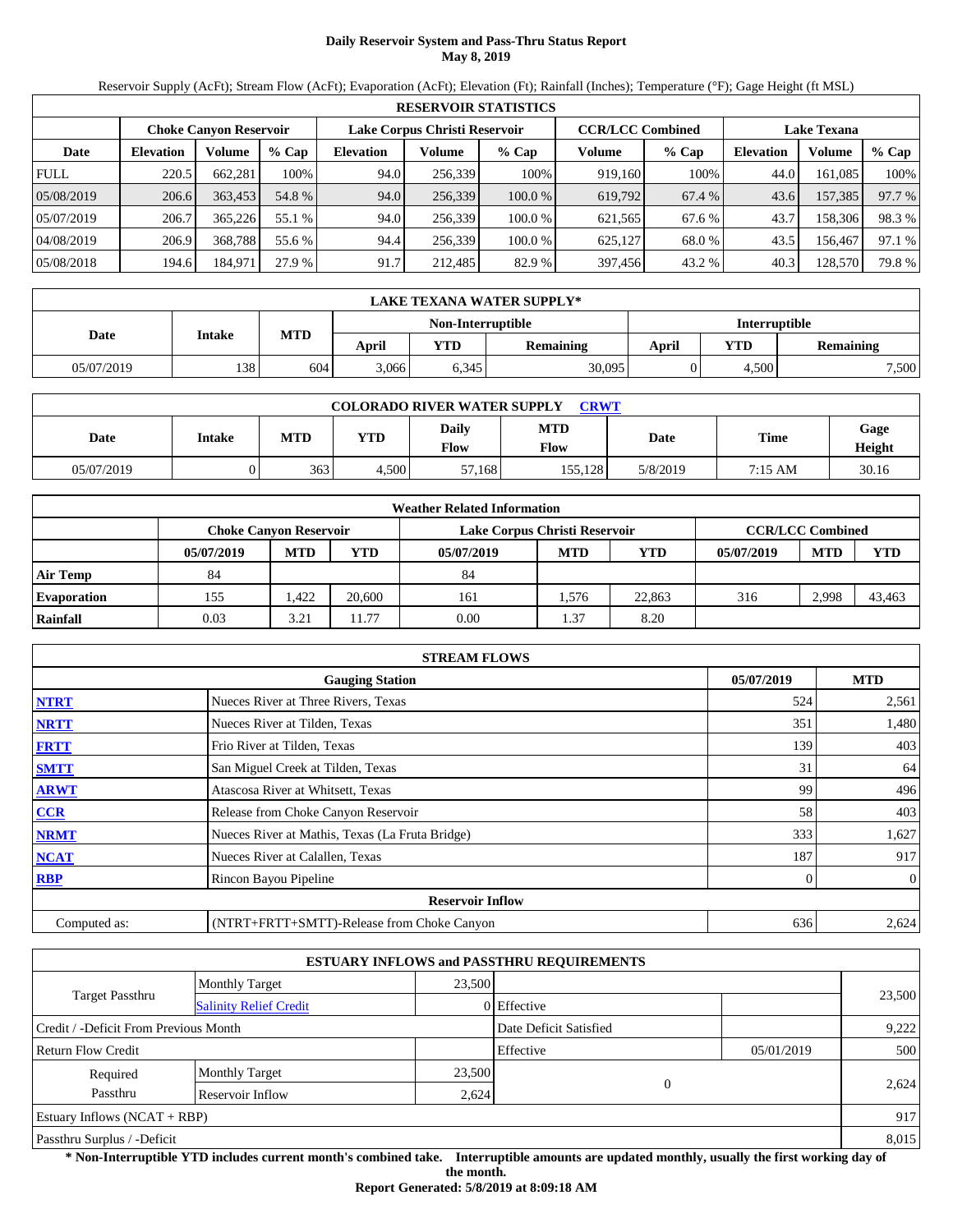# **Daily Reservoir System and Pass-Thru Status Report May 9, 2019**

Reservoir Supply (AcFt); Stream Flow (AcFt); Evaporation (AcFt); Elevation (Ft); Rainfall (Inches); Temperature (°F); Gage Height (ft MSL)

|             | <b>RESERVOIR STATISTICS</b> |                               |         |                               |         |         |                         |         |                    |         |        |  |  |
|-------------|-----------------------------|-------------------------------|---------|-------------------------------|---------|---------|-------------------------|---------|--------------------|---------|--------|--|--|
|             |                             | <b>Choke Canyon Reservoir</b> |         | Lake Corpus Christi Reservoir |         |         | <b>CCR/LCC Combined</b> |         | <b>Lake Texana</b> |         |        |  |  |
| Date        | <b>Elevation</b>            | Volume                        | $%$ Cap | <b>Elevation</b>              | Volume  | $%$ Cap | Volume                  | $%$ Cap | <b>Elevation</b>   | Volume  | % Cap  |  |  |
| <b>FULL</b> | 220.5                       | 662.281                       | 100%    | 94.0                          | 256,339 | 100%    | 919,160                 | 100%    | 44.0               | 161.085 | 100%   |  |  |
| 05/09/2019  | 206.7                       | 365,226                       | 55.1 %  | 94.0                          | 256,339 | 100.0%  | 621,565                 | 67.6 %  | 43.6               | 157,385 | 97.7 % |  |  |
| 05/08/2019  | 206.6                       | 363,453                       | 54.8 %  | 94.0                          | 256,339 | 100.0 % | 619.792                 | 67.4 %  | 43.6               | 157,385 | 97.7 % |  |  |
| 04/09/2019  | 206.8                       | 367,005                       | 55.4 %  | 94.0                          | 256,339 | 100.0%  | 623,344                 | 67.8%   | 43.5               | 156,467 | 97.1 % |  |  |
| 05/09/2018  | 194.6                       | 184,971                       | 27.9 %  | 91.7                          | 212.485 | 82.9 %  | 397,456                 | 43.2 %  | 40.3               | 128,570 | 79.8%  |  |  |

|            | LAKE TEXANA WATER SUPPLY* |            |       |                   |           |                      |       |                  |  |  |  |
|------------|---------------------------|------------|-------|-------------------|-----------|----------------------|-------|------------------|--|--|--|
|            | <b>Intake</b>             |            |       | Non-Interruptible |           | <b>Interruptible</b> |       |                  |  |  |  |
| Date       |                           | <b>MTD</b> | April | YTD               | Remaining | April                | VTD-  | <b>Remaining</b> |  |  |  |
| 05/08/2019 | 125                       | 729        | 3.066 | 6,345             | 30,095    |                      | +,500 | 7,500            |  |  |  |

| <b>COLORADO RIVER WATER SUPPLY</b><br><b>CRWT</b> |               |            |            |                      |                    |          |         |                |  |  |  |
|---------------------------------------------------|---------------|------------|------------|----------------------|--------------------|----------|---------|----------------|--|--|--|
| Date                                              | <b>Intake</b> | <b>MTD</b> | <b>YTD</b> | Daily<br><b>Flow</b> | <b>MTD</b><br>Flow | Date     | Time    | Gage<br>Height |  |  |  |
| 05/08/2019                                        |               | 363        | 4.500      | 44.266               | 199,393            | 5/9/2019 | 7:15 AM | 26.54          |  |  |  |

|                    | <b>Weather Related Information</b> |            |            |                               |                         |        |            |            |            |  |  |
|--------------------|------------------------------------|------------|------------|-------------------------------|-------------------------|--------|------------|------------|------------|--|--|
|                    | <b>Choke Canvon Reservoir</b>      |            |            | Lake Corpus Christi Reservoir | <b>CCR/LCC Combined</b> |        |            |            |            |  |  |
|                    | 05/08/2019                         | <b>MTD</b> | <b>YTD</b> | 05/08/2019                    | <b>MTD</b>              | YTD    | 05/08/2019 | <b>MTD</b> | <b>YTD</b> |  |  |
| <b>Air Temp</b>    | 86                                 |            |            | 86                            |                         |        |            |            |            |  |  |
| <b>Evaporation</b> | 176                                | .598       | 20,776     | 184                           | .760                    | 23,047 | 360        | 3,358      | 43,823     |  |  |
| Rainfall           | 0.04                               | 3.25       | 11.81      | 0.00                          | 1.37                    | 8.20   |            |            |            |  |  |

|              | <b>STREAM FLOWS</b>                             |            |            |
|--------------|-------------------------------------------------|------------|------------|
|              | <b>Gauging Station</b>                          | 05/08/2019 | <b>MTD</b> |
| <b>NTRT</b>  | Nueces River at Three Rivers, Texas             | 516        | 3,077      |
| <b>NRTT</b>  | Nueces River at Tilden, Texas                   | 657        | 2,137      |
| <b>FRTT</b>  | Frio River at Tilden, Texas                     | 104        | 507        |
| <b>SMTT</b>  | San Miguel Creek at Tilden, Texas               | 8          | 71         |
| <b>ARWT</b>  | Atascosa River at Whitsett, Texas               | 89         | 584        |
| <b>CCR</b>   | Release from Choke Canyon Reservoir             | 58         | 461        |
| <b>NRMT</b>  | Nueces River at Mathis, Texas (La Fruta Bridge) | 333        | 1,960      |
| <b>NCAT</b>  | Nueces River at Calallen, Texas                 | 270        | 1,187      |
| <b>RBP</b>   | Rincon Bayou Pipeline                           | 0          | $\theta$   |
|              | <b>Reservoir Inflow</b>                         |            |            |
| Computed as: | (NTRT+FRTT+SMTT)-Release from Choke Canyon      | 570        | 3,194      |

|                                       |                               |        | <b>ESTUARY INFLOWS and PASSTHRU REQUIREMENTS</b> |            |        |
|---------------------------------------|-------------------------------|--------|--------------------------------------------------|------------|--------|
|                                       | <b>Monthly Target</b>         | 23,500 |                                                  |            |        |
| Target Passthru                       | <b>Salinity Relief Credit</b> |        | 0 Effective                                      |            | 23,500 |
| Credit / -Deficit From Previous Month |                               |        | Date Deficit Satisfied                           |            | 9,222  |
| <b>Return Flow Credit</b>             |                               |        | Effective                                        | 05/01/2019 | 500    |
| Required                              | <b>Monthly Target</b>         | 23,500 |                                                  |            |        |
| Passthru                              | Reservoir Inflow              | 3,194  | $\Omega$                                         |            | 3,194  |
| Estuary Inflows $(NCAT + RBP)$        |                               |        |                                                  |            | 1,187  |
| Passthru Surplus / -Deficit           |                               |        |                                                  |            | 7,715  |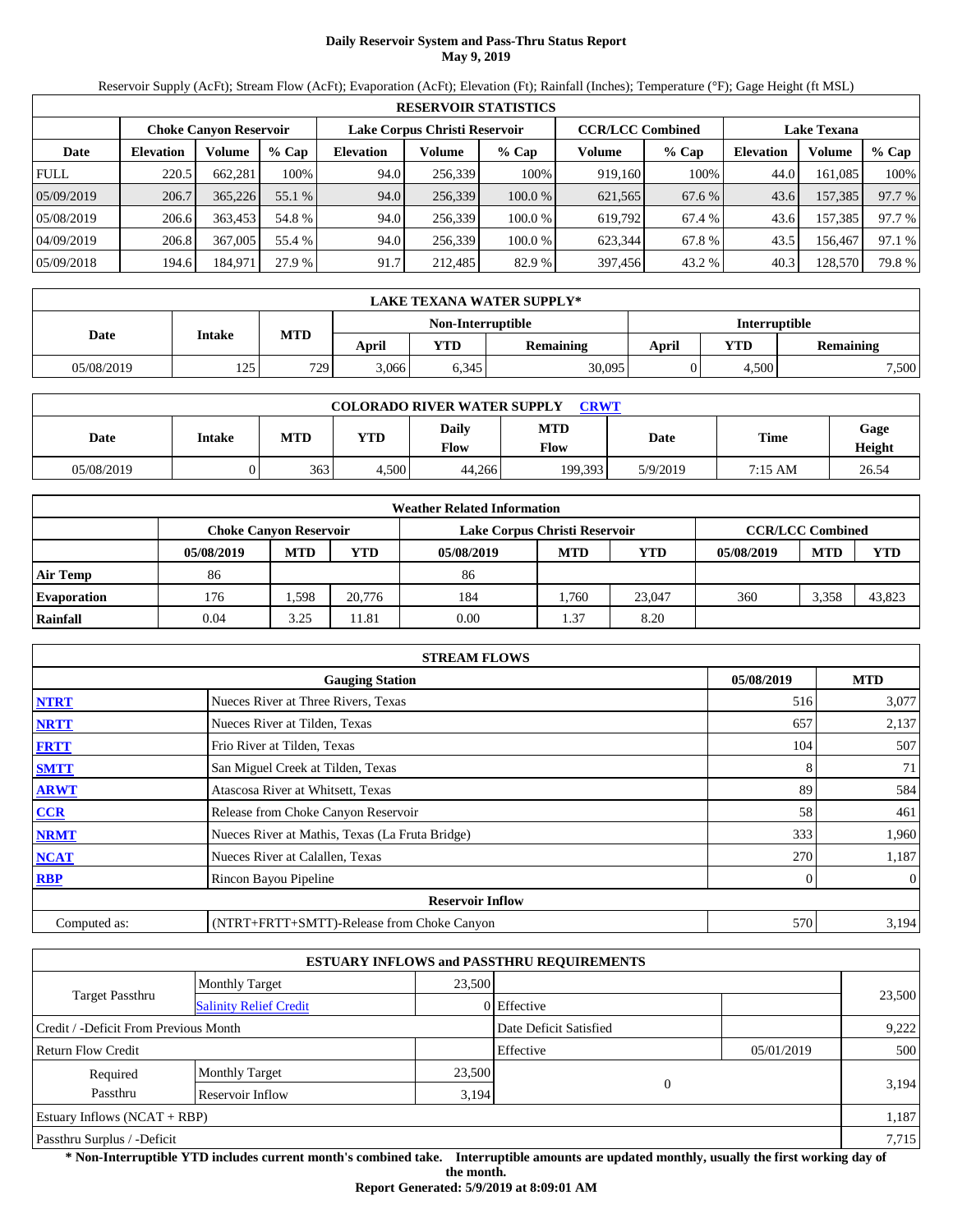# **Daily Reservoir System and Pass-Thru Status Report May 10, 2019**

Reservoir Supply (AcFt); Stream Flow (AcFt); Evaporation (AcFt); Elevation (Ft); Rainfall (Inches); Temperature (°F); Gage Height (ft MSL)

|             | <b>RESERVOIR STATISTICS</b> |                               |         |                               |         |         |                         |         |                    |         |        |  |  |
|-------------|-----------------------------|-------------------------------|---------|-------------------------------|---------|---------|-------------------------|---------|--------------------|---------|--------|--|--|
|             |                             | <b>Choke Canyon Reservoir</b> |         | Lake Corpus Christi Reservoir |         |         | <b>CCR/LCC Combined</b> |         | <b>Lake Texana</b> |         |        |  |  |
| Date        | <b>Elevation</b>            | Volume                        | $%$ Cap | <b>Elevation</b>              | Volume  | $%$ Cap | Volume                  | $%$ Cap | <b>Elevation</b>   | Volume  | % Cap  |  |  |
| <b>FULL</b> | 220.5                       | 662.281                       | 100%    | 94.0                          | 256,339 | 100%    | 919.160                 | 100%    | 44.0               | 161.085 | 100%   |  |  |
| 05/10/2019  | 206.7                       | 365,226                       | 55.1 %  | 94.0                          | 256,339 | 100.0%  | 621,565                 | 67.6 %  | 43.9               | 160.156 | 99.4 % |  |  |
| 05/09/2019  | 206.7                       | 365,226                       | 55.1 %  | 94.0                          | 256,339 | 100.0%  | 621,565                 | 67.6 %  | 43.6               | 157,385 | 97.7 % |  |  |
| 04/10/2019  | 206.7                       | 365,226                       | 55.1 %  | 94.0                          | 256.339 | 100.0 % | 621.565                 | 67.6 %  | 43.5               | 156.467 | 97.1 % |  |  |
| 05/10/2018  | 194.5                       | 183,785                       | 27.7 %  | 91.7                          | 212.485 | 82.9 %  | 396,270                 | 43.1 %  | 40.3               | 128,570 | 79.8%  |  |  |

|            | LAKE TEXANA WATER SUPPLY* |            |       |                   |           |                      |       |                  |  |  |  |
|------------|---------------------------|------------|-------|-------------------|-----------|----------------------|-------|------------------|--|--|--|
|            | <b>Intake</b>             |            |       | Non-Interruptible |           | <b>Interruptible</b> |       |                  |  |  |  |
| Date       |                           | <b>MTD</b> | April | YTD               | Remaining | April                | VTD-  | <b>Remaining</b> |  |  |  |
| 05/09/2019 | $40^{\circ}$              | 868        | 3,066 | 6,345             | 30,095    |                      | +,500 | 7,500            |  |  |  |

| <b>COLORADO RIVER WATER SUPPLY</b><br>CRWT |        |            |            |               |                    |           |             |                |  |  |  |
|--------------------------------------------|--------|------------|------------|---------------|--------------------|-----------|-------------|----------------|--|--|--|
| Date                                       | Intake | <b>MTD</b> | <b>YTD</b> | Daily<br>Flow | <b>MTD</b><br>Flow | Date      | <b>Time</b> | Gage<br>Height |  |  |  |
| 05/09/2019                                 |        | 363        | 4.500      | 39,303        | 238.696            | 5/10/2019 | 7:15 AM     | 27.05          |  |  |  |

|                    | <b>Weather Related Information</b> |                                                                                           |        |            |            |            |            |            |        |  |  |
|--------------------|------------------------------------|-------------------------------------------------------------------------------------------|--------|------------|------------|------------|------------|------------|--------|--|--|
|                    |                                    | <b>CCR/LCC Combined</b><br>Lake Corpus Christi Reservoir<br><b>Choke Canyon Reservoir</b> |        |            |            |            |            |            |        |  |  |
|                    | 05/09/2019                         | <b>MTD</b>                                                                                | YTD    | 05/09/2019 | <b>MTD</b> | <b>YTD</b> | 05/09/2019 | <b>MTD</b> | YTD    |  |  |
| Air Temp           | 86                                 |                                                                                           |        | 87         |            |            |            |            |        |  |  |
| <b>Evaporation</b> | 290                                | .888                                                                                      | 21,066 | 230        | .990       | 23,277     | 520        | 3.878      | 44,343 |  |  |
| Rainfall           | 1.21                               | 4.46                                                                                      | 13.02  | 0.55       | 1.92       | 8.75       |            |            |        |  |  |

|              | <b>STREAM FLOWS</b>                             |            |                |
|--------------|-------------------------------------------------|------------|----------------|
|              | <b>Gauging Station</b>                          | 05/09/2019 | <b>MTD</b>     |
| <b>NTRT</b>  | Nueces River at Three Rivers, Texas             | 740        | 3,817          |
| <b>NRTT</b>  | Nueces River at Tilden, Texas                   | 943        | 3,080          |
| <b>FRTT</b>  | Frio River at Tilden, Texas                     | 80         | 587            |
| <b>SMTT</b>  | San Miguel Creek at Tilden, Texas               | 11         | 83             |
| <b>ARWT</b>  | Atascosa River at Whitsett, Texas               | 81         | 665            |
| <b>CCR</b>   | Release from Choke Canyon Reservoir             | 58         | 518            |
| <b>NRMT</b>  | Nueces River at Mathis, Texas (La Fruta Bridge) | 401        | 2,361          |
| <b>NCAT</b>  | Nueces River at Calallen, Texas                 | 290        | 1,477          |
| <b>RBP</b>   | Rincon Bayou Pipeline                           |            | $\overline{0}$ |
|              | <b>Reservoir Inflow</b>                         |            |                |
| Computed as: | (NTRT+FRTT+SMTT)-Release from Choke Canyon      | 774        | 3,968          |

|                                       |                               |        | <b>ESTUARY INFLOWS and PASSTHRU REQUIREMENTS</b> |            |        |  |
|---------------------------------------|-------------------------------|--------|--------------------------------------------------|------------|--------|--|
|                                       | <b>Monthly Target</b>         | 23,500 |                                                  |            |        |  |
| Target Passthru                       | <b>Salinity Relief Credit</b> |        | 0 Effective                                      |            | 23,500 |  |
| Credit / -Deficit From Previous Month |                               |        | Date Deficit Satisfied                           |            | 9,222  |  |
| <b>Return Flow Credit</b>             |                               |        | Effective                                        | 05/01/2019 | 500    |  |
| Required                              | <b>Monthly Target</b>         | 23,500 |                                                  |            |        |  |
| Passthru<br>Reservoir Inflow<br>3,968 |                               |        |                                                  | $\Omega$   | 3,968  |  |
| Estuary Inflows $(NCAT + RBP)$        |                               |        |                                                  |            | 1,477  |  |
| Passthru Surplus / -Deficit           |                               |        |                                                  |            | 7,231  |  |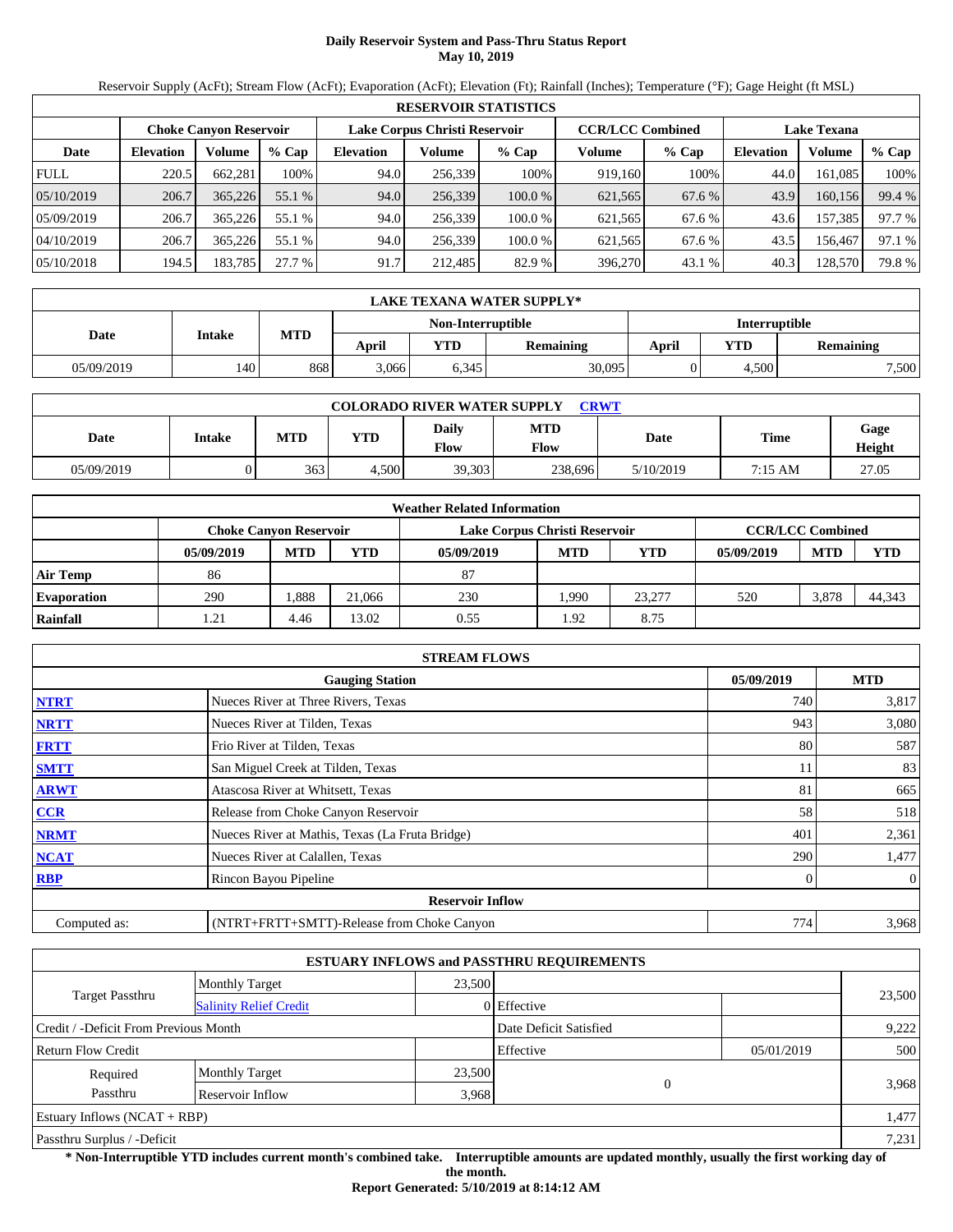# **Daily Reservoir System and Pass-Thru Status Report May 11, 2019**

Reservoir Supply (AcFt); Stream Flow (AcFt); Evaporation (AcFt); Elevation (Ft); Rainfall (Inches); Temperature (°F); Gage Height (ft MSL)

|             | <b>RESERVOIR STATISTICS</b> |                               |         |                               |         |         |                         |         |                    |         |         |  |
|-------------|-----------------------------|-------------------------------|---------|-------------------------------|---------|---------|-------------------------|---------|--------------------|---------|---------|--|
|             |                             | <b>Choke Canvon Reservoir</b> |         | Lake Corpus Christi Reservoir |         |         | <b>CCR/LCC Combined</b> |         | <b>Lake Texana</b> |         |         |  |
| Date        | <b>Elevation</b>            | Volume                        | $%$ Cap | <b>Elevation</b>              | Volume  | $%$ Cap | Volume                  | $%$ Cap | <b>Elevation</b>   | Volume  | $%$ Cap |  |
| <b>FULL</b> | 220.5                       | 662.281                       | 100%    | 94.0                          | 256.339 | 100%    | 919.160                 | 100%    | 44.0               | 161.085 | 100%    |  |
| 05/11/2019  | 206.8                       | 367,005                       | 55.4 %  | 94.0                          | 256,339 | 100.0%  | 623,344                 | 67.8 %  | 44.0               | 161.085 | 100.0 % |  |
| 05/10/2019  | 206.7                       | 365,226                       | 55.1 %  | 94.0                          | 256,339 | 100.0 % | 621,565                 | 67.6 %  | 43.9               | 160.156 | 99.4 %  |  |
| 04/11/2019  | 206.7                       | 365,226                       | 55.1 %  | 94.0                          | 256.339 | 100.0 % | 621,565                 | 67.6 %  | 43.4               | 155,551 | 96.6 %  |  |
| 05/11/2018  | 194.6                       | 184,971                       | 27.9 %  | 91.6                          | 210.649 | 82.2 %  | 395,620                 | 43.0 %  | 40.1               | 126,918 | 78.8%   |  |

|            | LAKE TEXANA WATER SUPPLY* |            |       |                   |                  |               |       |                  |  |  |  |
|------------|---------------------------|------------|-------|-------------------|------------------|---------------|-------|------------------|--|--|--|
|            | Intake                    |            |       | Non-Interruptible |                  | Interruptible |       |                  |  |  |  |
| Date       |                           | <b>MTD</b> | April | <b>YTD</b>        | <b>Remaining</b> | April         | YTD   | <b>Remaining</b> |  |  |  |
| 05/10/2019 | 140                       | ,008       | 3,066 | 6,345             | 30,095           |               | 4.500 | 7,500            |  |  |  |

| <b>COLORADO RIVER WATER SUPPLY</b><br><b>CRWT</b> |        |     |            |                      |                    |           |         |                |  |  |  |
|---------------------------------------------------|--------|-----|------------|----------------------|--------------------|-----------|---------|----------------|--|--|--|
| Date                                              | Intake | MTD | <b>YTD</b> | Daily<br><b>Flow</b> | <b>MTD</b><br>Flow | Date      | Time    | Gage<br>Height |  |  |  |
| 05/10/2019                                        |        | 363 | 4.500      | 41.487               | 280.183            | 5/11/2019 | 7:15 AM | 29.10          |  |  |  |

|                    |                               |            |            | <b>Weather Related Information</b> |                         |        |            |            |            |
|--------------------|-------------------------------|------------|------------|------------------------------------|-------------------------|--------|------------|------------|------------|
|                    | <b>Choke Canvon Reservoir</b> |            |            | Lake Corpus Christi Reservoir      | <b>CCR/LCC Combined</b> |        |            |            |            |
|                    | 05/10/2019                    | <b>MTD</b> | <b>YTD</b> | 05/10/2019                         | <b>MTD</b>              | YTD    | 05/10/2019 | <b>MTD</b> | <b>YTD</b> |
| <b>Air Temp</b>    | 66                            |            |            | 67                                 |                         |        |            |            |            |
| <b>Evaporation</b> | 73                            | 1.961      | 21.139     | 104                                | 2.094                   | 23.381 | 177        | 4.055      | 44.520     |
| Rainfall           | 0.02                          | 4.48       | 13.04      | 0.04                               | .96                     | 8.79   |            |            |            |

|              | <b>STREAM FLOWS</b>                             |            |                |
|--------------|-------------------------------------------------|------------|----------------|
|              | <b>Gauging Station</b>                          | 05/10/2019 | <b>MTD</b>     |
| <b>NTRT</b>  | Nueces River at Three Rivers, Texas             | 2,561      | 6,378          |
| <b>NRTT</b>  | Nueces River at Tilden, Texas                   | 977        | 4,056          |
| <b>FRTT</b>  | Frio River at Tilden, Texas                     | 106        | 693            |
| <b>SMTT</b>  | San Miguel Creek at Tilden, Texas               | 107        | 190            |
| <b>ARWT</b>  | Atascosa River at Whitsett, Texas               | 1,227      | 1,892          |
| <b>CCR</b>   | Release from Choke Canyon Reservoir             | 58         | 576            |
| <b>NRMT</b>  | Nueces River at Mathis, Texas (La Fruta Bridge) | 901        | 3,263          |
| <b>NCAT</b>  | Nueces River at Calallen, Texas                 | 363        | 1,840          |
| <b>RBP</b>   | Rincon Bayou Pipeline                           |            | $\overline{0}$ |
|              | <b>Reservoir Inflow</b>                         |            |                |
| Computed as: | (NTRT+FRTT+SMTT)-Release from Choke Canyon      | 2,716      | 6,685          |

|                                       |                               |        | <b>ESTUARY INFLOWS and PASSTHRU REQUIREMENTS</b> |            |        |
|---------------------------------------|-------------------------------|--------|--------------------------------------------------|------------|--------|
|                                       | <b>Monthly Target</b>         | 23,500 |                                                  |            |        |
| Target Passthru                       | <b>Salinity Relief Credit</b> |        | 0 Effective                                      |            | 23,500 |
| Credit / -Deficit From Previous Month |                               |        | Date Deficit Satisfied                           |            | 9,222  |
| <b>Return Flow Credit</b>             |                               |        | Effective                                        | 05/01/2019 | 500    |
| Required                              | <b>Monthly Target</b>         | 23,500 |                                                  |            |        |
| Passthru<br>Reservoir Inflow          |                               |        | 6,685                                            | $\theta$   | 6,685  |
| Estuary Inflows $(NCAT + RBP)$        |                               |        |                                                  |            | 1,840  |
| Passthru Surplus / -Deficit           |                               |        |                                                  |            | 4,877  |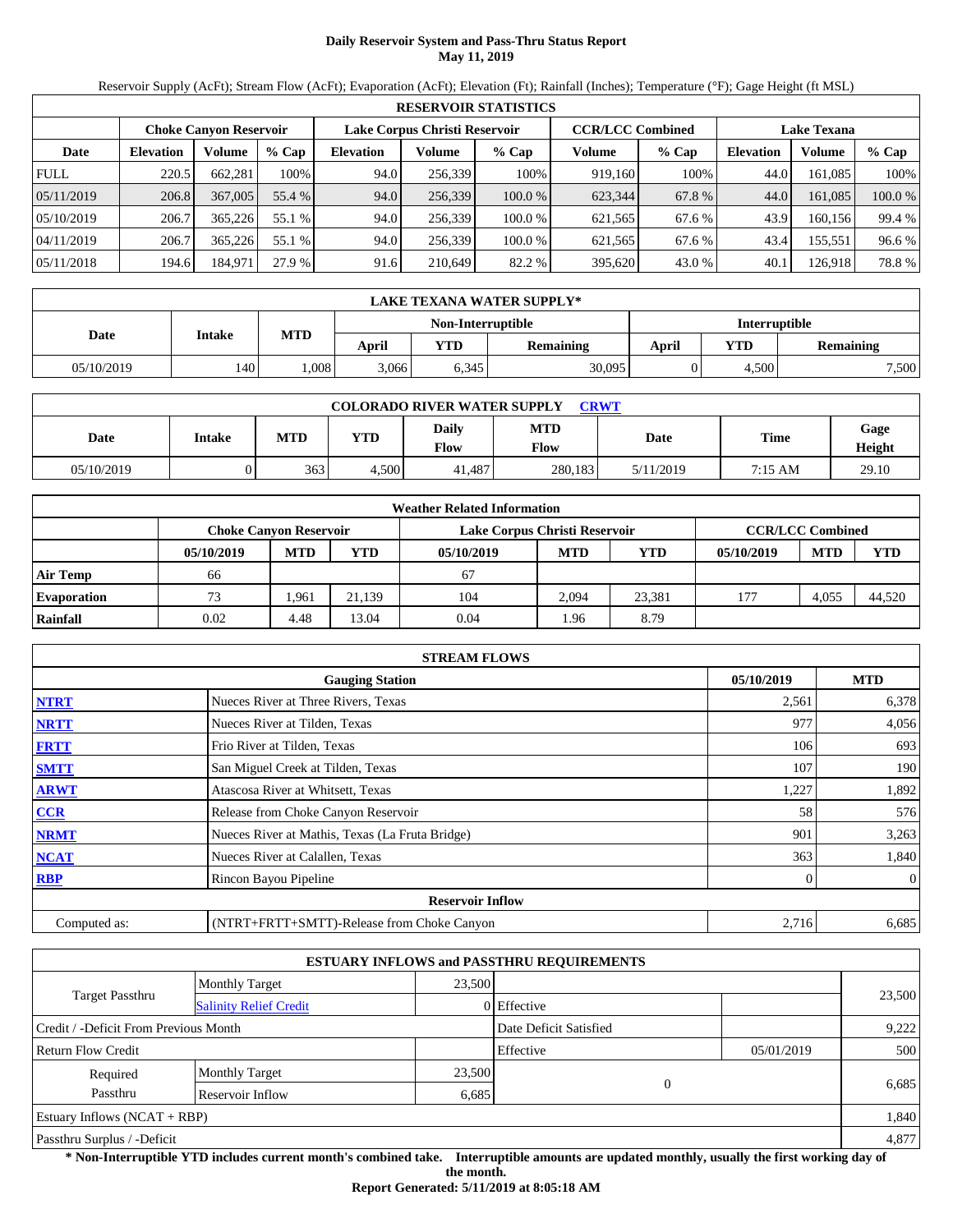# **Daily Reservoir System and Pass-Thru Status Report May 12, 2019**

Reservoir Supply (AcFt); Stream Flow (AcFt); Evaporation (AcFt); Elevation (Ft); Rainfall (Inches); Temperature (°F); Gage Height (ft MSL)

|             |                               |         |         |                  |                               | <b>RESERVOIR STATISTICS</b> |                         |         |                    |         |         |
|-------------|-------------------------------|---------|---------|------------------|-------------------------------|-----------------------------|-------------------------|---------|--------------------|---------|---------|
|             | <b>Choke Canvon Reservoir</b> |         |         |                  | Lake Corpus Christi Reservoir |                             | <b>CCR/LCC Combined</b> |         | <b>Lake Texana</b> |         |         |
| Date        | <b>Elevation</b>              | Volume  | $%$ Cap | <b>Elevation</b> | Volume                        | $%$ Cap                     | Volume                  | $%$ Cap | <b>Elevation</b>   | Volume  | % Cap   |
| <b>FULL</b> | 220.5                         | 662,281 | 100%    | 94.0             | 256,339                       | 100%                        | 919.160                 | 100%    | 44.0               | 161,085 | 100%    |
| 05/12/2019  | 206.8                         | 367,005 | 55.4 %  | 94.0             | 256,339                       | 100.0%                      | 623.344                 | 67.8 %  | 44.0               | 161.085 | 100.0 % |
| 05/11/2019  | 206.8                         | 367,005 | 55.4 %  | 94.0             | 256,339                       | 100.0%                      | 623,344                 | 67.8%   | 44.0               | 161.085 | 100.0%  |
| 04/12/2019  | 206.7                         | 365,226 | 55.1 %  | 94.0             | 256,339                       | 100.0 %                     | 621,565                 | 67.6 %  | 43.5               | 156,467 | 97.1 %  |
| 05/12/2018  | 194.5                         | 183,785 | 27.7 %  | 91.6             | 210.649                       | 82.2 %                      | 394,434                 | 42.9 %  | 40.1               | 126,918 | 78.8%   |

|            | LAKE TEXANA WATER SUPPLY* |            |       |                   |                  |               |       |                  |  |  |  |
|------------|---------------------------|------------|-------|-------------------|------------------|---------------|-------|------------------|--|--|--|
|            | Intake                    |            |       | Non-Interruptible |                  | Interruptible |       |                  |  |  |  |
| Date       |                           | <b>MTD</b> | April | YTD               | <b>Remaining</b> | April         | YTD   | <b>Remaining</b> |  |  |  |
| 05/11/2019 | 140                       | ,147       | 3,066 | 6,345             | 30,095           |               | 4.500 | 7,500            |  |  |  |

| <b>COLORADO RIVER WATER SUPPLY</b><br><b>CRWT</b> |        |            |       |               |                    |           |             |                |  |  |  |
|---------------------------------------------------|--------|------------|-------|---------------|--------------------|-----------|-------------|----------------|--|--|--|
| Date                                              | Intake | <b>MTD</b> | YTD   | Daily<br>Flow | <b>MTD</b><br>Flow | Date      | <b>Time</b> | Gage<br>Height |  |  |  |
| 05/11/2019                                        |        | 363        | 4.500 | 49.427        | 329,609            | 5/12/2019 | 7:15 AM     | 31.01          |  |  |  |

|                    |                               |            |            | <b>Weather Related Information</b> |            |        |            |                         |            |
|--------------------|-------------------------------|------------|------------|------------------------------------|------------|--------|------------|-------------------------|------------|
|                    | <b>Choke Canvon Reservoir</b> |            |            | Lake Corpus Christi Reservoir      |            |        |            | <b>CCR/LCC Combined</b> |            |
|                    | 05/11/2019                    | <b>MTD</b> | <b>YTD</b> | 05/11/2019                         | <b>MTD</b> | YTD    | 05/11/2019 | <b>MTD</b>              | <b>YTD</b> |
| <b>Air Temp</b>    | 71                            |            |            | 68                                 |            |        |            |                         |            |
| <b>Evaporation</b> | 93                            | 2.054      | 21.232     | 81                                 | 2.175      | 23.462 | 174        | 4.229                   | 44,694     |
| Rainfall           | 0.10                          | 4.58       | 13.14      | 0.07                               | 2.03       | 8.86   |            |                         |            |

|              | <b>STREAM FLOWS</b>                             |            |                |
|--------------|-------------------------------------------------|------------|----------------|
|              | <b>Gauging Station</b>                          | 05/11/2019 | <b>MTD</b>     |
| <b>NTRT</b>  | Nueces River at Three Rivers, Texas             | 4,010      | 10,388         |
| <b>NRTT</b>  | Nueces River at Tilden, Texas                   | 1,036      | 5,093          |
| <b>FRTT</b>  | Frio River at Tilden, Texas                     | 195        | 888            |
| <b>SMTT</b>  | San Miguel Creek at Tilden, Texas               | 49         | 239            |
| <b>ARWT</b>  | Atascosa River at Whitsett, Texas               | 3,057      | 4,948          |
| <b>CCR</b>   | Release from Choke Canyon Reservoir             | 58         | 633            |
| <b>NRMT</b>  | Nueces River at Mathis, Texas (La Fruta Bridge) | 1,483      | 4,745          |
| <b>NCAT</b>  | Nueces River at Calallen, Texas                 | 730        | 2,571          |
| <b>RBP</b>   | Rincon Bayou Pipeline                           |            | $\overline{0}$ |
|              | <b>Reservoir Inflow</b>                         |            |                |
| Computed as: | (NTRT+FRTT+SMTT)-Release from Choke Canyon      | 4,196      | 10,881         |

|                                       |                               |                        | <b>ESTUARY INFLOWS and PASSTHRU REQUIREMENTS</b> |            |        |
|---------------------------------------|-------------------------------|------------------------|--------------------------------------------------|------------|--------|
|                                       | <b>Monthly Target</b>         | 23,500                 |                                                  |            |        |
| Target Passthru                       | <b>Salinity Relief Credit</b> |                        | 0 Effective                                      |            | 23,500 |
| Credit / -Deficit From Previous Month |                               | Date Deficit Satisfied |                                                  | 9,222      |        |
| <b>Return Flow Credit</b>             |                               |                        | Effective                                        | 05/01/2019 | 500    |
| Required                              | <b>Monthly Target</b>         | 23,500                 |                                                  |            |        |
| Passthru                              | Reservoir Inflow              | 10,881                 | $\Omega$                                         |            | 10,881 |
| Estuary Inflows $(NCAT + RBP)$        |                               |                        |                                                  |            | 2,571  |
| Passthru Surplus / -Deficit           |                               |                        |                                                  |            | 1,412  |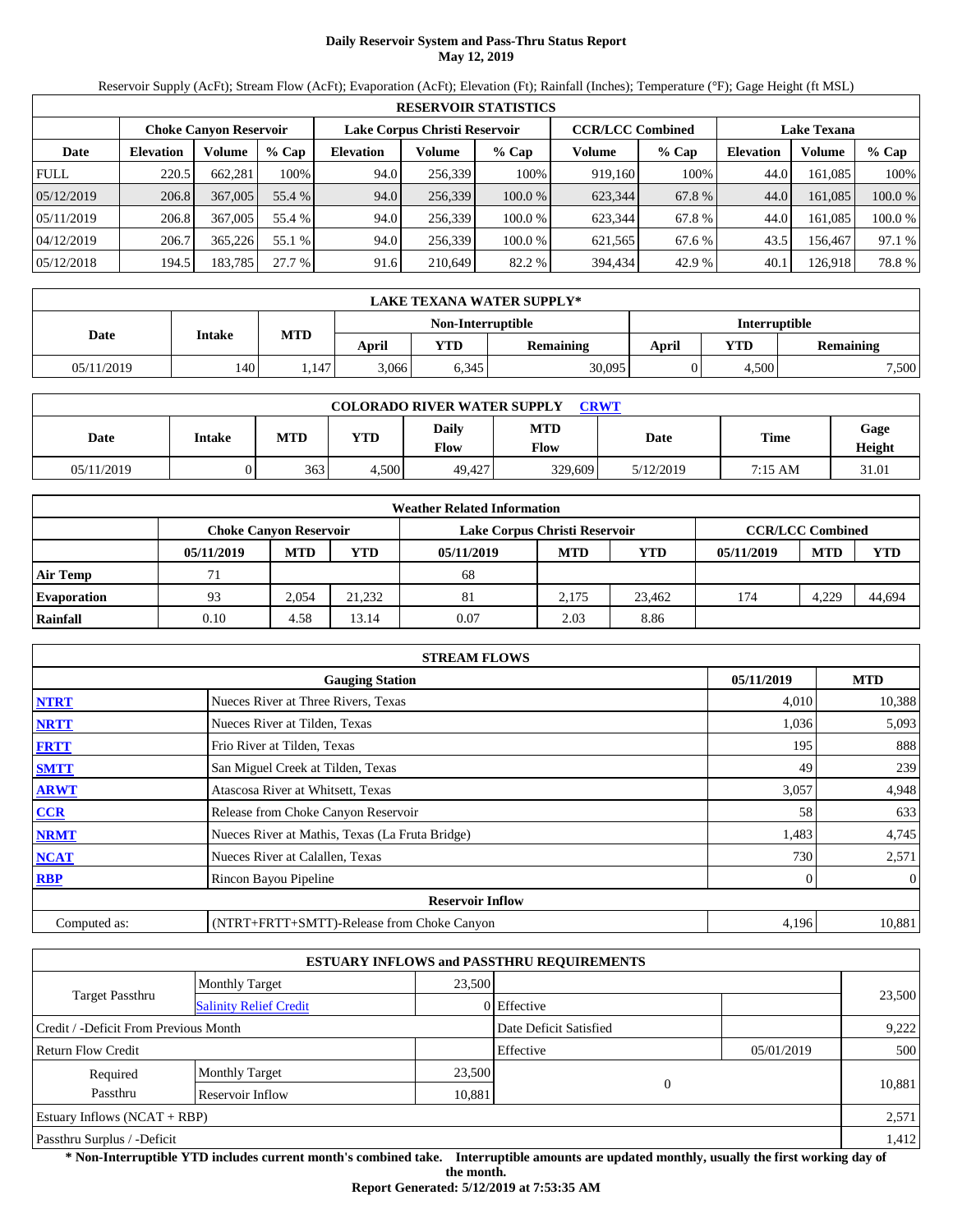# **Daily Reservoir System and Pass-Thru Status Report May 13, 2019**

Reservoir Supply (AcFt); Stream Flow (AcFt); Evaporation (AcFt); Elevation (Ft); Rainfall (Inches); Temperature (°F); Gage Height (ft MSL)

|             | <b>RESERVOIR STATISTICS</b> |                               |         |                  |                               |         |                         |         |                    |         |         |  |  |
|-------------|-----------------------------|-------------------------------|---------|------------------|-------------------------------|---------|-------------------------|---------|--------------------|---------|---------|--|--|
|             |                             | <b>Choke Canvon Reservoir</b> |         |                  | Lake Corpus Christi Reservoir |         | <b>CCR/LCC Combined</b> |         | <b>Lake Texana</b> |         |         |  |  |
| Date        | <b>Elevation</b>            | Volume                        | $%$ Cap | <b>Elevation</b> | Volume                        | $%$ Cap | Volume                  | $%$ Cap | <b>Elevation</b>   | Volume  | $%$ Cap |  |  |
| <b>FULL</b> | 220.5                       | 662.281                       | 100%    | 94.0             | 256.339                       | 100%    | 919.160                 | 100%    | 44.0               | 161.085 | 100%    |  |  |
| 05/13/2019  | 206.7                       | 365,226                       | 55.1 %  | 94.0             | 256,339                       | 100.0%  | 621,565                 | 67.6 %  | 44.0               | 161.085 | 100.0 % |  |  |
| 05/12/2019  | 206.8                       | 367,005                       | 55.4 %  | 94.0             | 256,339                       | 100.0 % | 623.344                 | 67.8 %  | 44.0               | 161.085 | 100.0 % |  |  |
| 04/13/2019  | 206.7                       | 365.226                       | 55.1 %  | 94.0             | 256.339                       | 100.0 % | 621,565                 | 67.6 %  | 43.4               | 155,551 | 96.6 %  |  |  |
| 05/13/2018  | 194.5                       | 183,785                       | 27.7 %  | 91.6             | 210.649                       | 82.2 %  | 394,434                 | 42.9 %  | 40.1               | 126,918 | 78.8%   |  |  |

|            | LAKE TEXANA WATER SUPPLY* |            |       |                   |                  |               |            |           |  |  |  |
|------------|---------------------------|------------|-------|-------------------|------------------|---------------|------------|-----------|--|--|--|
|            | Intake                    |            |       | Non-Interruptible |                  | Interruptible |            |           |  |  |  |
| Date       |                           | <b>MTD</b> | April | YTD               | <b>Remaining</b> | April         | <b>YTD</b> | Remaining |  |  |  |
| 05/12/2019 | 139                       | .287       | 3,066 | 6,345             | 30,095           |               | 4.500      | 7,500     |  |  |  |

| <b>COLORADO RIVER WATER SUPPLY</b><br><b>CRWT</b> |        |            |            |               |                    |           |         |                |  |  |  |
|---------------------------------------------------|--------|------------|------------|---------------|--------------------|-----------|---------|----------------|--|--|--|
| Date                                              | Intake | <b>MTD</b> | <b>YTD</b> | Daily<br>Flow | <b>MTD</b><br>Flow | Date      | Time    | Gage<br>Height |  |  |  |
| 05/12/2019                                        |        | 363        | 4.500      | 51.213        | 380,822            | 5/13/2019 | 7:15 AM | 26.55          |  |  |  |

|                    | <b>Weather Related Information</b> |            |            |                               |            |        |            |                         |            |  |  |
|--------------------|------------------------------------|------------|------------|-------------------------------|------------|--------|------------|-------------------------|------------|--|--|
|                    | <b>Choke Canvon Reservoir</b>      |            |            | Lake Corpus Christi Reservoir |            |        |            | <b>CCR/LCC Combined</b> |            |  |  |
|                    | 05/12/2019                         | <b>MTD</b> | <b>YTD</b> | 05/12/2019                    | <b>MTD</b> | YTD    | 05/12/2019 | <b>MTD</b>              | <b>YTD</b> |  |  |
| <b>Air Temp</b>    | 80                                 |            |            | 76                            |            |        |            |                         |            |  |  |
| <b>Evaporation</b> | 207                                | 2.261      | 21.439     | 161                           | 2.336      | 23.623 | 368        | 4.597                   | 45,062     |  |  |
| Rainfall           | 0.00                               | 4.58       | 13.14      | 0.00                          | 2.03       | 8.86   |            |                         |            |  |  |

|              | <b>STREAM FLOWS</b>                             |            |                |
|--------------|-------------------------------------------------|------------|----------------|
|              | <b>Gauging Station</b>                          | 05/12/2019 | <b>MTD</b>     |
| <b>NTRT</b>  | Nueces River at Three Rivers, Texas             | 3,375      | 13,762         |
| <b>NRTT</b>  | Nueces River at Tilden, Texas                   | 957        | 6,049          |
| <b>FRTT</b>  | Frio River at Tilden, Texas                     | 177        | 1,065          |
| <b>SMTT</b>  | San Miguel Creek at Tilden, Texas               | 18         | 257            |
| <b>ARWT</b>  | Atascosa River at Whitsett, Texas               | 1,032      | 5,981          |
| <b>CCR</b>   | Release from Choke Canyon Reservoir             | 58         | 691            |
| <b>NRMT</b>  | Nueces River at Mathis, Texas (La Fruta Bridge) | 1,973      | 6,718          |
| <b>NCAT</b>  | Nueces River at Calallen, Texas                 | 1,255      | 3,825          |
| <b>RBP</b>   | Rincon Bayou Pipeline                           |            | $\overline{0}$ |
|              | <b>Reservoir Inflow</b>                         |            |                |
| Computed as: | (NTRT+FRTT+SMTT)-Release from Choke Canyon      | 3,512      | 14,393         |

|                                       |                               |                        | <b>ESTUARY INFLOWS and PASSTHRU REQUIREMENTS</b> |            |          |  |
|---------------------------------------|-------------------------------|------------------------|--------------------------------------------------|------------|----------|--|
|                                       | <b>Monthly Target</b>         | 23,500                 |                                                  |            |          |  |
| Target Passthru                       | <b>Salinity Relief Credit</b> |                        | 0 Effective                                      |            | 23,500   |  |
| Credit / -Deficit From Previous Month |                               | Date Deficit Satisfied |                                                  | 9,222      |          |  |
| <b>Return Flow Credit</b>             |                               |                        | Effective                                        | 05/01/2019 | 500      |  |
| Required                              | <b>Monthly Target</b>         | 23,500                 | $\theta$                                         |            |          |  |
| Passthru                              | 14,393<br>Reservoir Inflow    |                        |                                                  |            | 14,393   |  |
| Estuary Inflows $(NCAT + RBP)$        |                               |                        |                                                  |            | 3,825    |  |
| Passthru Surplus / -Deficit           |                               |                        |                                                  |            | $-0.846$ |  |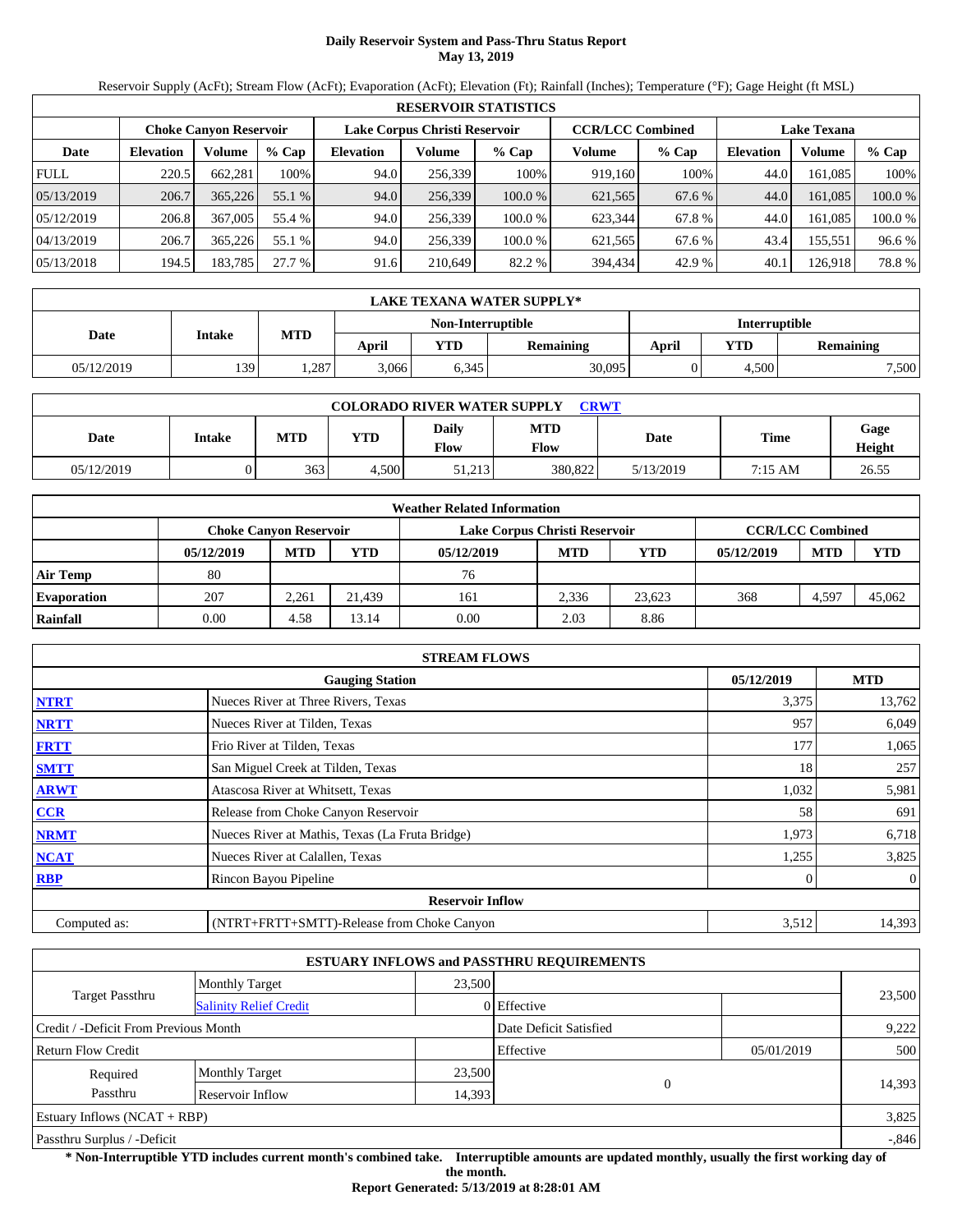# **Daily Reservoir System and Pass-Thru Status Report May 14, 2019**

Reservoir Supply (AcFt); Stream Flow (AcFt); Evaporation (AcFt); Elevation (Ft); Rainfall (Inches); Temperature (°F); Gage Height (ft MSL)

|             | <b>RESERVOIR STATISTICS</b> |                               |         |                  |                               |         |                         |         |                    |         |         |  |
|-------------|-----------------------------|-------------------------------|---------|------------------|-------------------------------|---------|-------------------------|---------|--------------------|---------|---------|--|
|             |                             | <b>Choke Canvon Reservoir</b> |         |                  | Lake Corpus Christi Reservoir |         | <b>CCR/LCC Combined</b> |         | <b>Lake Texana</b> |         |         |  |
| Date        | <b>Elevation</b>            | Volume                        | $%$ Cap | <b>Elevation</b> | Volume                        | $%$ Cap | Volume                  | $%$ Cap | <b>Elevation</b>   | Volume  | % Cap   |  |
| <b>FULL</b> | 220.5                       | 662.281                       | 100%    | 94.0             | 256,339                       | 100%    | 919.160                 | 100%    | 44.0               | 161.085 | 100%    |  |
| 05/14/2019  | 206.8                       | 367,005                       | 55.4 %  | 94.0             | 256,339                       | 100.0 % | 623,344                 | 67.8 %  | 44.0               | 161.085 | 100.0 % |  |
| 05/13/2019  | 206.7                       | 365,226                       | 55.1 %  | 94.0             | 256,339                       | 100.0 % | 621.565                 | 67.6 %  | 44.0               | 161.085 | 100.0 % |  |
| 04/14/2019  | 206.7                       | 365.226                       | 55.1 %  | 94.0             | 256,339                       | 100.0 % | 621,565                 | 67.6 %  | 43.4               | 155,551 | 96.6 %  |  |
| 05/14/2018  | 194.5                       | 183,785                       | 27.7 %  | 91.5             | 208,819                       | 81.5 %  | 392,604                 | 42.7 %  | 40.1               | 126,918 | 78.8%   |  |

|            | LAKE TEXANA WATER SUPPLY* |            |       |                   |                  |                      |       |                  |  |  |  |
|------------|---------------------------|------------|-------|-------------------|------------------|----------------------|-------|------------------|--|--|--|
|            | <b>Intake</b>             | <b>MTD</b> |       | Non-Interruptible |                  | <b>Interruptible</b> |       |                  |  |  |  |
| Date       |                           |            | April | <b>YTD</b>        | <b>Remaining</b> | April                | YTD   | <b>Remaining</b> |  |  |  |
| 05/13/2019 | 139                       | ,426       | 3,066 | 6,345             | 30,095           |                      | 4,500 | 7,500            |  |  |  |

| <b>COLORADO RIVER WATER SUPPLY</b><br><b>CRWT</b> |        |            |            |               |                           |           |         |                |  |  |  |
|---------------------------------------------------|--------|------------|------------|---------------|---------------------------|-----------|---------|----------------|--|--|--|
| Date                                              | Intake | <b>MTD</b> | <b>YTD</b> | Daily<br>Flow | <b>MTD</b><br><b>Flow</b> | Date      | Time    | Gage<br>Height |  |  |  |
| 05/13/2019                                        |        | 363        | 4.500      | 36,127        | 416.949                   | 5/14/2019 | 7:15 AM | 23.38          |  |  |  |

|                    | <b>Weather Related Information</b> |            |            |                               |            |        |            |                         |            |  |  |
|--------------------|------------------------------------|------------|------------|-------------------------------|------------|--------|------------|-------------------------|------------|--|--|
|                    | <b>Choke Canyon Reservoir</b>      |            |            | Lake Corpus Christi Reservoir |            |        |            | <b>CCR/LCC Combined</b> |            |  |  |
|                    | 05/13/2019                         | <b>MTD</b> | <b>YTD</b> | 05/13/2019                    | <b>MTD</b> | YTD    | 05/13/2019 | <b>MTD</b>              | <b>YTD</b> |  |  |
| <b>Air Temp</b>    | 78                                 |            |            | 79                            |            |        |            |                         |            |  |  |
| <b>Evaporation</b> | 145                                | 2.406      | 21,584     | 150                           | 2.486      | 23,773 | 295        | 4.892                   | 45,357     |  |  |
| Rainfall           | 0.00                               | 4.58       | 13.14      | 0.00                          | 2.03       | 8.86   |            |                         |            |  |  |

|              | <b>STREAM FLOWS</b>                             |       |                |  |  |  |  |  |
|--------------|-------------------------------------------------|-------|----------------|--|--|--|--|--|
|              | <b>Gauging Station</b>                          |       |                |  |  |  |  |  |
| <b>NTRT</b>  | Nueces River at Three Rivers, Texas             | 1,564 | 15,326         |  |  |  |  |  |
| <b>NRTT</b>  | Nueces River at Tilden, Texas                   | 550   | 6,599          |  |  |  |  |  |
| <b>FRTT</b>  | Frio River at Tilden, Texas                     | 143   | 1,208          |  |  |  |  |  |
| <b>SMTT</b>  | San Miguel Creek at Tilden, Texas               | 8     | 265            |  |  |  |  |  |
| <b>ARWT</b>  | Atascosa River at Whitsett, Texas               | 177   | 6,158          |  |  |  |  |  |
| <b>CCR</b>   | Release from Choke Canyon Reservoir             | 58    | 748            |  |  |  |  |  |
| <b>NRMT</b>  | Nueces River at Mathis, Texas (La Fruta Bridge) | 2,184 | 8,902          |  |  |  |  |  |
| <b>NCAT</b>  | Nueces River at Calallen, Texas                 | 1,636 | 5,461          |  |  |  |  |  |
| <b>RBP</b>   | Rincon Bayou Pipeline                           |       | $\overline{0}$ |  |  |  |  |  |
|              | <b>Reservoir Inflow</b>                         |       |                |  |  |  |  |  |
| Computed as: | (NTRT+FRTT+SMTT)-Release from Choke Canyon      | 1,658 | 16,051         |  |  |  |  |  |

|                                       |                               |        | <b>ESTUARY INFLOWS and PASSTHRU REQUIREMENTS</b> |            |          |
|---------------------------------------|-------------------------------|--------|--------------------------------------------------|------------|----------|
|                                       | <b>Monthly Target</b>         | 23,500 |                                                  |            |          |
| Target Passthru                       | <b>Salinity Relief Credit</b> |        | 0 Effective                                      |            | 23,500   |
| Credit / -Deficit From Previous Month |                               |        | Date Deficit Satisfied                           |            | 9,222    |
| <b>Return Flow Credit</b>             |                               |        | Effective                                        | 05/01/2019 | 500      |
| Required                              | <b>Monthly Target</b>         | 23,500 |                                                  |            |          |
| Passthru                              | Reservoir Inflow              | 16,051 |                                                  | $\Omega$   | 16,051   |
| Estuary Inflows $(NCAT + RBP)$        |                               |        |                                                  |            | 5,461    |
| Passthru Surplus / -Deficit           |                               |        |                                                  |            | $-0.868$ |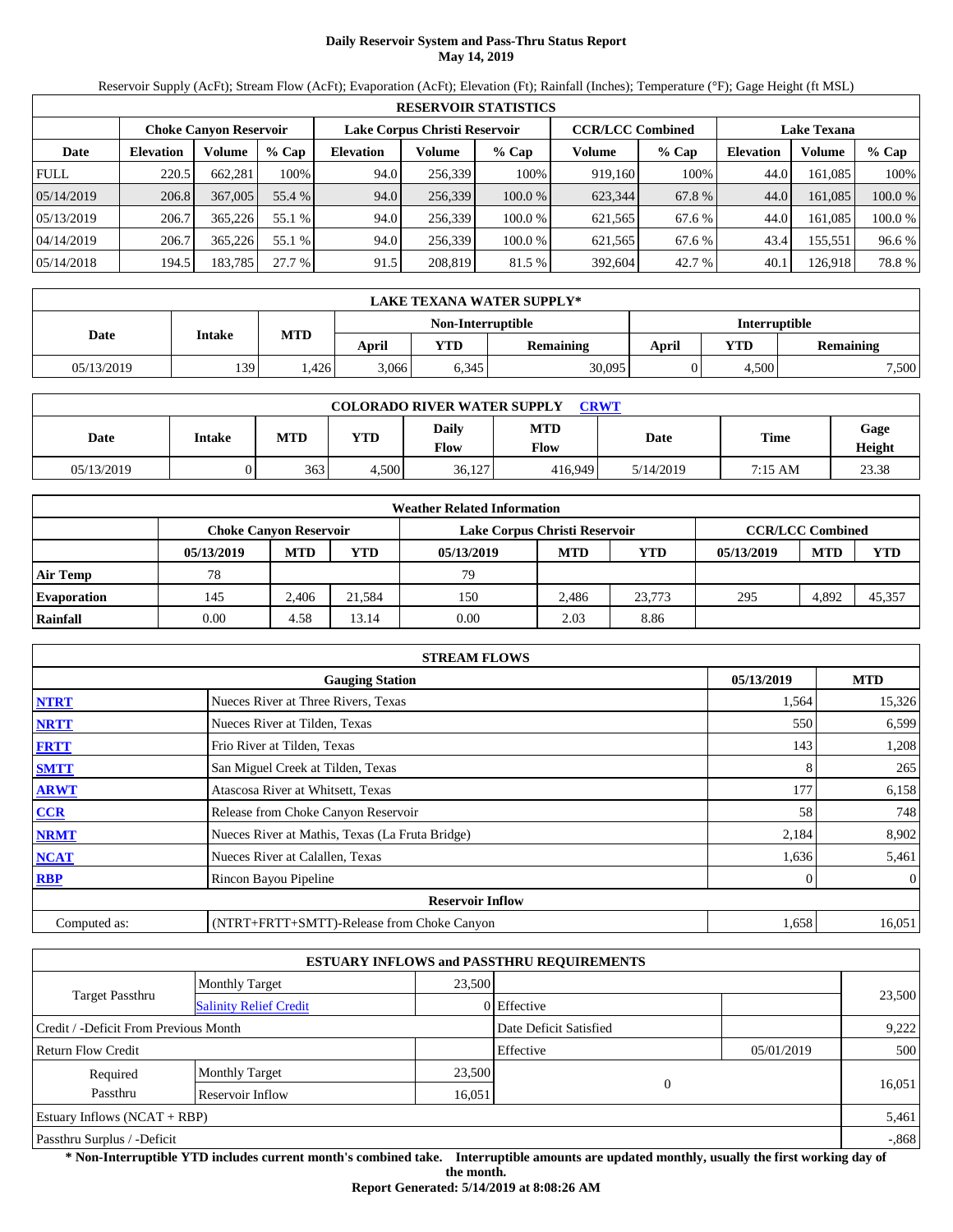# **Daily Reservoir System and Pass-Thru Status Report May 15, 2019**

Reservoir Supply (AcFt); Stream Flow (AcFt); Evaporation (AcFt); Elevation (Ft); Rainfall (Inches); Temperature (°F); Gage Height (ft MSL)

|             | <b>RESERVOIR STATISTICS</b> |                               |         |                  |                               |         |                         |         |                    |         |         |  |  |
|-------------|-----------------------------|-------------------------------|---------|------------------|-------------------------------|---------|-------------------------|---------|--------------------|---------|---------|--|--|
|             |                             | <b>Choke Canvon Reservoir</b> |         |                  | Lake Corpus Christi Reservoir |         | <b>CCR/LCC Combined</b> |         | <b>Lake Texana</b> |         |         |  |  |
| Date        | <b>Elevation</b>            | Volume                        | $%$ Cap | <b>Elevation</b> | Volume                        | $%$ Cap | Volume                  | $%$ Cap | <b>Elevation</b>   | Volume  | $%$ Cap |  |  |
| <b>FULL</b> | 220.5                       | 662.281                       | 100%    | 94.0             | 256,339                       | 100%    | 919.160                 | 100%    | 44.0               | 161.085 | 100%    |  |  |
| 05/15/2019  | 206.8                       | 367,005                       | 55.4 %  | 94.0             | 256,339                       | 100.0%  | 623,344                 | 67.8 %  | 44.0               | 161.085 | 100.0 % |  |  |
| 05/14/2019  | 206.8                       | 367,005                       | 55.4 %  | 94.0             | 256,339                       | 100.0 % | 623.344                 | 67.8 %  | 44.0               | 161.085 | 100.0 % |  |  |
| 04/15/2019  | 206.6                       | 363.453                       | 54.8 %  | 94.2             | 256,339                       | 100.0 % | 619.792                 | 67.4 %  | 43.3               | 154.639 | 96.0 %  |  |  |
| 05/15/2018  | 194.5                       | 183,785                       | 27.7 %  | 91.5             | 208,819                       | 81.5 %  | 392,604                 | 42.7 %  | 40.0               | 126,098 | 78.3 %  |  |  |

|            | LAKE TEXANA WATER SUPPLY* |            |       |                   |                  |               |       |                  |  |  |  |
|------------|---------------------------|------------|-------|-------------------|------------------|---------------|-------|------------------|--|--|--|
|            | Intake                    |            |       | Non-Interruptible |                  | Interruptible |       |                  |  |  |  |
| Date       |                           | <b>MTD</b> | April | <b>YTD</b>        | <b>Remaining</b> | April         | YTD   | <b>Remaining</b> |  |  |  |
| 05/14/2019 | 140                       | .566       | 3,066 | 6,345             | 30,095           |               | 4.500 | 7,500            |  |  |  |

| <b>COLORADO RIVER WATER SUPPLY</b><br><b>CRWT</b> |        |     |            |                      |                    |           |         |                |  |  |  |
|---------------------------------------------------|--------|-----|------------|----------------------|--------------------|-----------|---------|----------------|--|--|--|
| Date                                              | Intake | MTD | <b>YTD</b> | Daily<br><b>Flow</b> | <b>MTD</b><br>Flow | Date      | Time    | Gage<br>Height |  |  |  |
| 05/14/2019                                        |        | 363 | 4.500      | 30,569               | 447.518            | 5/15/2019 | 7:15 AM | 24.60          |  |  |  |

|                    |            |                        |            | <b>Weather Related Information</b> |            |            |                         |            |            |
|--------------------|------------|------------------------|------------|------------------------------------|------------|------------|-------------------------|------------|------------|
|                    |            | Choke Canvon Reservoir |            | Lake Corpus Christi Reservoir      |            |            | <b>CCR/LCC Combined</b> |            |            |
|                    | 05/14/2019 | <b>MTD</b>             | <b>YTD</b> | 05/14/2019                         | <b>MTD</b> | <b>YTD</b> | 05/14/2019              | <b>MTD</b> | <b>YTD</b> |
| <b>Air Temp</b>    | 84         |                        |            | 84                                 |            |            |                         |            |            |
| <b>Evaporation</b> | 218        | 2.624                  | 21.802     | 184                                | 2.670      | 23.957     | 402                     | 5.294      | 45.759     |
| Rainfall           | 0.00       | 4.58                   | 13.14      | 0.29                               | 2.32       | 9.15       |                         |            |            |

|              | <b>STREAM FLOWS</b>                             |            |                |
|--------------|-------------------------------------------------|------------|----------------|
|              | <b>Gauging Station</b>                          | 05/14/2019 | <b>MTD</b>     |
| <b>NTRT</b>  | Nueces River at Three Rivers, Texas             | 852        | 16,178         |
| <b>NRTT</b>  | Nueces River at Tilden, Texas                   | 490        | 7,089          |
| <b>FRTT</b>  | Frio River at Tilden, Texas                     | 107        | 1,315          |
| <b>SMTT</b>  | San Miguel Creek at Tilden, Texas               |            | 268            |
| <b>ARWT</b>  | Atascosa River at Whitsett, Texas               | 92         | 6,250          |
| <b>CCR</b>   | Release from Choke Canyon Reservoir             | 58         | 806            |
| <b>NRMT</b>  | Nueces River at Mathis, Texas (La Fruta Bridge) | 2,064      | 10,966         |
| <b>NCAT</b>  | Nueces River at Calallen, Texas                 | 1,816      | 7,277          |
| <b>RBP</b>   | Rincon Bayou Pipeline                           |            | $\overline{0}$ |
|              | <b>Reservoir Inflow</b>                         |            |                |
| Computed as: | (NTRT+FRTT+SMTT)-Release from Choke Canyon      | 904        | 16,955         |

|                                        |                               |                        | <b>ESTUARY INFLOWS and PASSTHRU REQUIREMENTS</b> |            |        |
|----------------------------------------|-------------------------------|------------------------|--------------------------------------------------|------------|--------|
|                                        | <b>Monthly Target</b>         | 23,500                 |                                                  |            |        |
| Target Passthru                        | <b>Salinity Relief Credit</b> |                        | 0 Effective                                      |            | 23,500 |
| Credit / -Deficit From Previous Month  |                               | Date Deficit Satisfied |                                                  | 9,222      |        |
| <b>Return Flow Credit</b>              |                               |                        | Effective                                        | 05/01/2019 | 500    |
| Required                               | <b>Monthly Target</b>         | 23,500                 |                                                  |            |        |
| Passthru<br>Reservoir Inflow<br>16,955 |                               |                        | $\theta$                                         |            | 16,955 |
| Estuary Inflows $(NCAT + RBP)$         |                               |                        |                                                  |            | 7,277  |
| Passthru Surplus / -Deficit            |                               |                        |                                                  |            | 44     |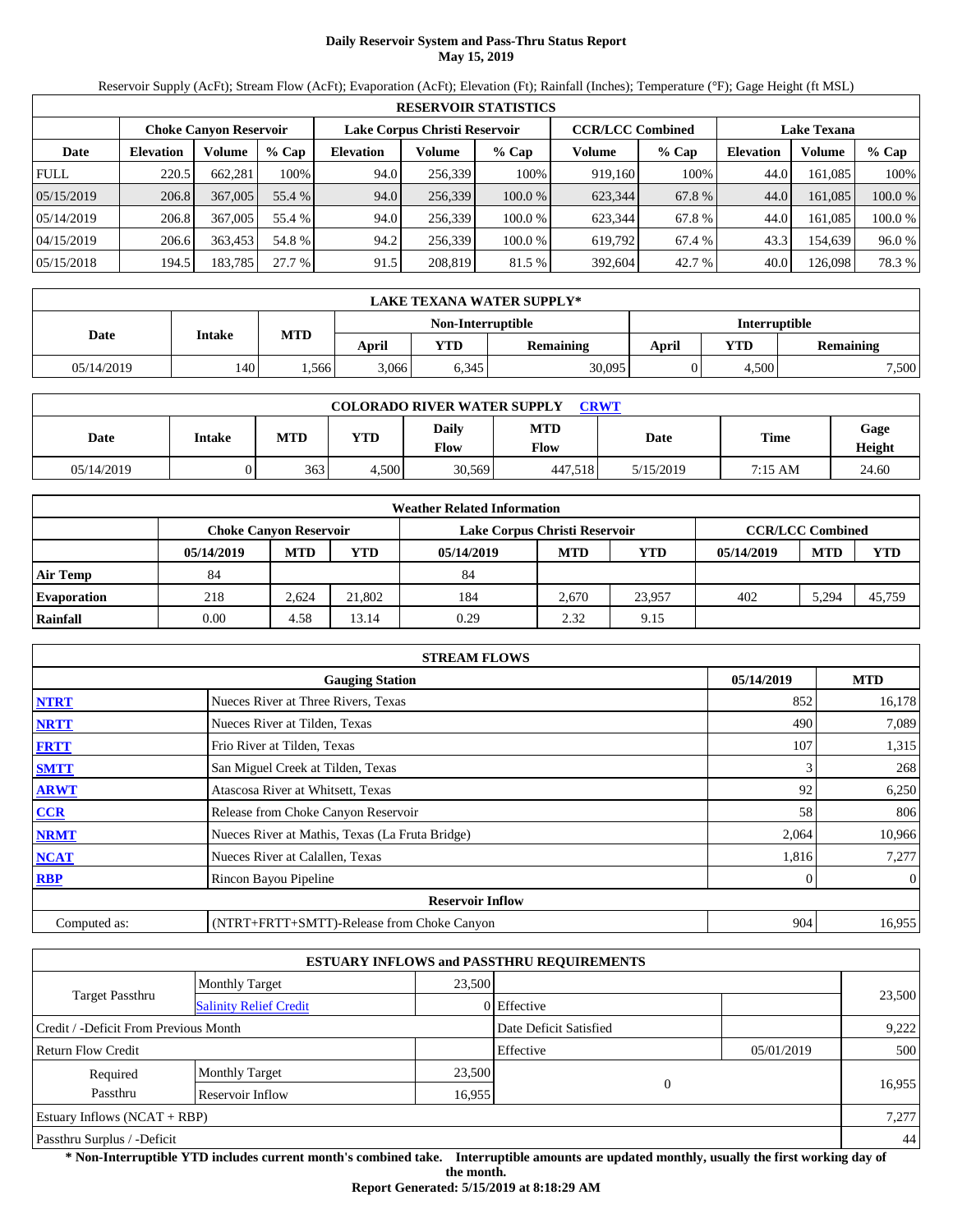# **Daily Reservoir System and Pass-Thru Status Report May 16, 2019**

Reservoir Supply (AcFt); Stream Flow (AcFt); Evaporation (AcFt); Elevation (Ft); Rainfall (Inches); Temperature (°F); Gage Height (ft MSL)

|             | <b>RESERVOIR STATISTICS</b> |                               |         |                  |                               |         |                         |         |                    |         |         |  |  |
|-------------|-----------------------------|-------------------------------|---------|------------------|-------------------------------|---------|-------------------------|---------|--------------------|---------|---------|--|--|
|             |                             | <b>Choke Canvon Reservoir</b> |         |                  | Lake Corpus Christi Reservoir |         | <b>CCR/LCC Combined</b> |         | <b>Lake Texana</b> |         |         |  |  |
| Date        | <b>Elevation</b>            | Volume                        | $%$ Cap | <b>Elevation</b> | Volume                        | $%$ Cap | Volume                  | $%$ Cap | <b>Elevation</b>   | Volume  | % Cap   |  |  |
| <b>FULL</b> | 220.5                       | 662.281                       | 100%    | 94.0             | 256,339                       | 100%    | 919.160                 | 100%    | 44.0               | 161.085 | 100%    |  |  |
| 05/16/2019  | 206.8                       | 367,005                       | 55.4 %  | 94.0             | 256,339                       | 100.0 % | 623,344                 | 67.8 %  | 44.0               | 161.085 | 100.0 % |  |  |
| 05/15/2019  | 206.8                       | 367,005                       | 55.4 %  | 94.0             | 256,339                       | 100.0 % | 623.344                 | 67.8 %  | 44.0               | 161.085 | 100.0 % |  |  |
| 04/16/2019  | 206.6                       | 363.453                       | 54.8%   | 94.0             | 256,339                       | 100.0 % | 619.792                 | 67.4 %  | 43.2               | 153.730 | 95.4 %  |  |  |
| 05/16/2018  | 194.6                       | 184.971                       | 27.9 %  | 91.5             | 208,819                       | 81.5 %  | 393,790                 | 42.8 %  | 40.0               | 126,098 | 78.3 %  |  |  |

|            | LAKE TEXANA WATER SUPPLY* |            |       |                   |                  |               |       |                  |  |  |  |
|------------|---------------------------|------------|-------|-------------------|------------------|---------------|-------|------------------|--|--|--|
|            | Intake                    | <b>MTD</b> |       | Non-Interruptible |                  | Interruptible |       |                  |  |  |  |
| Date       |                           |            | April | <b>YTD</b>        | <b>Remaining</b> | April         | YTD   | <b>Remaining</b> |  |  |  |
| 05/15/2019 | 140                       | ,706       | 3,066 | 6,345             | 30,095           |               | 4.500 | 7,500            |  |  |  |

| <b>COLORADO RIVER WATER SUPPLY</b><br><b>CRWT</b> |        |            |       |               |                    |           |         |                |  |  |  |
|---------------------------------------------------|--------|------------|-------|---------------|--------------------|-----------|---------|----------------|--|--|--|
| Date                                              | Intake | <b>MTD</b> | YTD   | Daily<br>Flow | <b>MTD</b><br>Flow | Date      | Time    | Gage<br>Height |  |  |  |
| 05/15/2019                                        |        | 363        | 4.500 | 34.738        | 482.256            | 5/16/2019 | 7:15 AM | 25.96          |  |  |  |

|                    | <b>Weather Related Information</b> |            |                         |            |            |        |            |            |            |  |  |
|--------------------|------------------------------------|------------|-------------------------|------------|------------|--------|------------|------------|------------|--|--|
|                    | <b>Choke Canvon Reservoir</b>      |            | <b>CCR/LCC Combined</b> |            |            |        |            |            |            |  |  |
|                    | 05/15/2019                         | <b>MTD</b> | <b>YTD</b>              | 05/15/2019 | <b>MTD</b> | YTD    | 05/15/2019 | <b>MTD</b> | <b>YTD</b> |  |  |
| <b>Air Temp</b>    | 85                                 |            |                         | 85         |            |        |            |            |            |  |  |
| <b>Evaporation</b> | 207                                | 2.831      | 22,009                  | 219        | 2.889      | 24,176 | 426        | 5.720      | 46.185     |  |  |
| Rainfall           | 0.00                               | 4.58       | 13.14                   | 0.00       | 2.32       | 9.15   |            |            |            |  |  |

|              | <b>STREAM FLOWS</b>                             |            |                |
|--------------|-------------------------------------------------|------------|----------------|
|              | <b>Gauging Station</b>                          | 05/15/2019 | <b>MTD</b>     |
| <b>NTRT</b>  | Nueces River at Three Rivers, Texas             | 673        | 16,851         |
| <b>NRTT</b>  | Nueces River at Tilden, Texas                   | 464        | 7,554          |
| <b>FRTT</b>  | Frio River at Tilden, Texas                     | 91         | 1,406          |
| <b>SMTT</b>  | San Miguel Creek at Tilden, Texas               |            | 269            |
| <b>ARWT</b>  | Atascosa River at Whitsett, Texas               | 63         | 6,313          |
| <b>CCR</b>   | Release from Choke Canyon Reservoir             | 58         | 863            |
| <b>NRMT</b>  | Nueces River at Mathis, Texas (La Fruta Bridge) | 1,814      | 12,781         |
| <b>NCAT</b>  | Nueces River at Calallen, Texas                 | 1,749      | 9,026          |
| <b>RBP</b>   | Rincon Bayou Pipeline                           |            | $\overline{0}$ |
|              | <b>Reservoir Inflow</b>                         |            |                |
| Computed as: | (NTRT+FRTT+SMTT)-Release from Choke Canyon      | 708        | 17,663         |

|                                       |                               |        | <b>ESTUARY INFLOWS and PASSTHRU REQUIREMENTS</b> |            |        |
|---------------------------------------|-------------------------------|--------|--------------------------------------------------|------------|--------|
|                                       | <b>Monthly Target</b>         | 23,500 |                                                  |            |        |
| Target Passthru                       | <b>Salinity Relief Credit</b> |        | 0 Effective                                      |            | 23,500 |
| Credit / -Deficit From Previous Month |                               |        | Date Deficit Satisfied                           |            | 9,222  |
| <b>Return Flow Credit</b>             |                               |        | Effective                                        | 05/01/2019 | 500    |
| Required                              | <b>Monthly Target</b>         | 23,500 |                                                  |            |        |
| Passthru                              | Reservoir Inflow              |        |                                                  | $\Omega$   | 17,663 |
| Estuary Inflows $(NCAT + RBP)$        |                               |        |                                                  |            | 9,026  |
| Passthru Surplus / -Deficit           |                               |        |                                                  |            | 1,085  |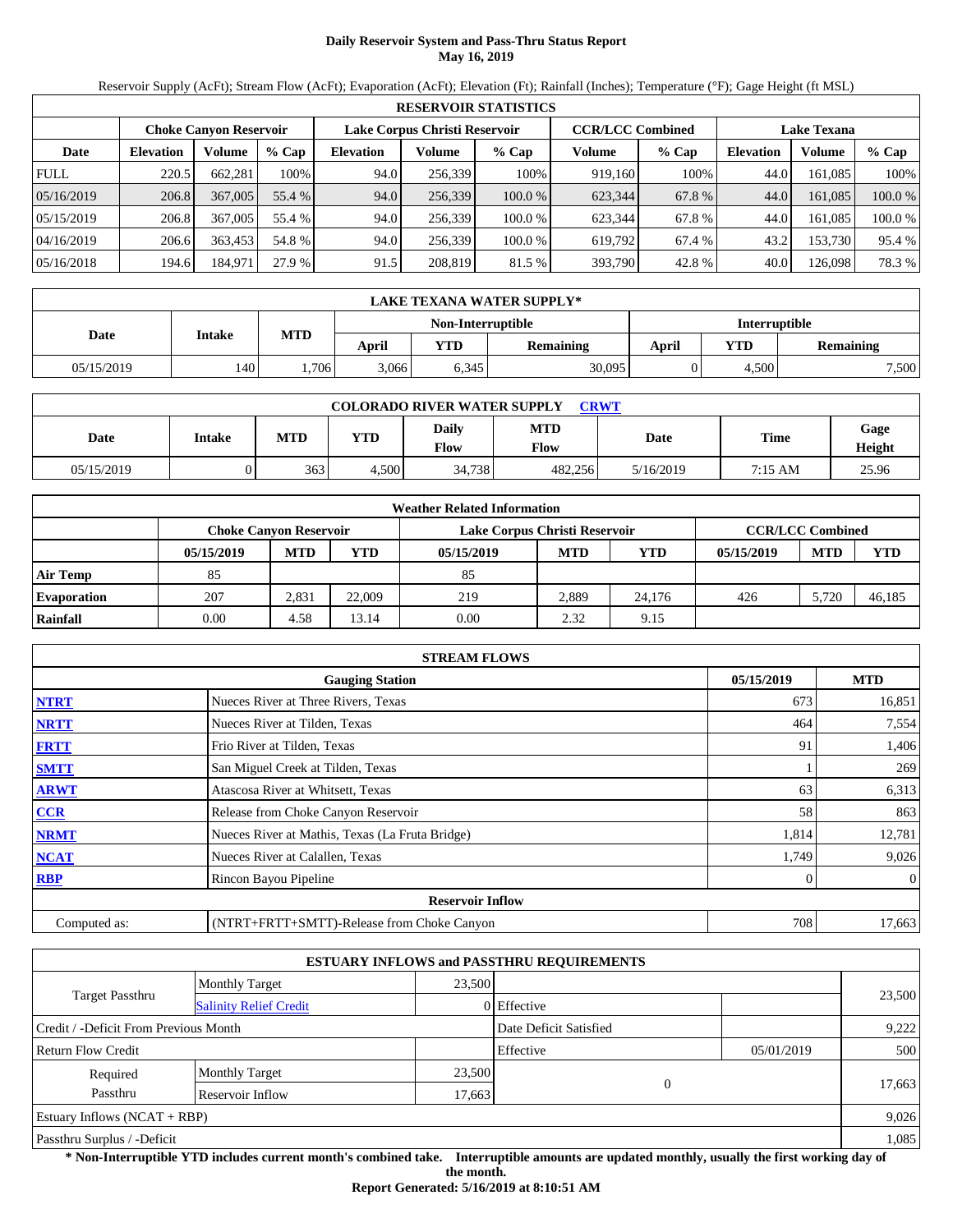# **Daily Reservoir System and Pass-Thru Status Report May 17, 2019**

Reservoir Supply (AcFt); Stream Flow (AcFt); Evaporation (AcFt); Elevation (Ft); Rainfall (Inches); Temperature (°F); Gage Height (ft MSL)

|             | <b>RESERVOIR STATISTICS</b> |                               |         |                  |                               |         |                         |         |                    |         |         |  |  |
|-------------|-----------------------------|-------------------------------|---------|------------------|-------------------------------|---------|-------------------------|---------|--------------------|---------|---------|--|--|
|             |                             | <b>Choke Canvon Reservoir</b> |         |                  | Lake Corpus Christi Reservoir |         | <b>CCR/LCC Combined</b> |         | <b>Lake Texana</b> |         |         |  |  |
| Date        | <b>Elevation</b>            | Volume                        | $%$ Cap | <b>Elevation</b> | Volume                        | $%$ Cap | Volume                  | $%$ Cap | <b>Elevation</b>   | Volume  | % Cap   |  |  |
| <b>FULL</b> | 220.5                       | 662.281                       | 100%    | 94.0             | 256.339                       | 100%    | 919.160                 | 100%    | 44.0               | 161.085 | 100%    |  |  |
| 05/17/2019  | 206.7                       | 365,226                       | 55.1 %  | 94.0             | 256,339                       | 100.0%  | 621,565                 | 67.6 %  | 44.0               | 161.085 | 100.0 % |  |  |
| 05/16/2019  | 206.8                       | 367,005                       | 55.4 %  | 94.0             | 256.339                       | 100.0 % | 623.344                 | 67.8 %  | 44.0               | 161.085 | 100.0 % |  |  |
| 04/17/2019  | 206.6                       | 363.453                       | 54.8 %  | 94.1             | 256,339                       | 100.0 % | 619.792                 | 67.4 %  | 43.2               | 153,730 | 95.4 %  |  |  |
| 05/17/2018  | 194.5                       | 183,785                       | 27.7 %  | 91.4             | 206,995                       | 80.8%   | 390,780                 | 42.5 %  | 39.9               | 125,280 | 77.8 %  |  |  |

|            | LAKE TEXANA WATER SUPPLY* |            |       |                   |                  |               |       |                  |  |  |  |
|------------|---------------------------|------------|-------|-------------------|------------------|---------------|-------|------------------|--|--|--|
|            | Intake                    |            |       | Non-Interruptible |                  | Interruptible |       |                  |  |  |  |
| Date       |                           | <b>MTD</b> | April | <b>YTD</b>        | <b>Remaining</b> | April         | YTD   | <b>Remaining</b> |  |  |  |
| 05/16/2019 | 140                       | .845       | 3,066 | 6,345             | 30,095           |               | 4.500 | 7,500            |  |  |  |

| <b>COLORADO RIVER WATER SUPPLY</b><br><b>CRWT</b> |        |            |            |                      |                    |           |         |                |  |  |  |
|---------------------------------------------------|--------|------------|------------|----------------------|--------------------|-----------|---------|----------------|--|--|--|
| Date                                              | Intake | <b>MTD</b> | <b>YTD</b> | Daily<br><b>Flow</b> | <b>MTD</b><br>Flow | Date      | Time    | Gage<br>Height |  |  |  |
| 05/16/2019                                        |        | 363        | 4.500      | 37.715               | 519.971            | 5/17/2019 | 7:15 AM | 26.11          |  |  |  |

|                    |                               |            |            | <b>Weather Related Information</b> |            |        |            |                         |            |
|--------------------|-------------------------------|------------|------------|------------------------------------|------------|--------|------------|-------------------------|------------|
|                    | <b>Choke Canvon Reservoir</b> |            |            | Lake Corpus Christi Reservoir      |            |        |            | <b>CCR/LCC Combined</b> |            |
|                    | 05/16/2019                    | <b>MTD</b> | <b>YTD</b> | 05/16/2019                         | <b>MTD</b> | YTD    | 05/16/2019 | <b>MTD</b>              | <b>YTD</b> |
| <b>Air Temp</b>    | 87                            |            |            | 87                                 |            |        |            |                         |            |
| <b>Evaporation</b> | 279                           | 3.110      | 22.288     | 253                                | 3.142      | 24.429 | 532        | 6.252                   | 46,717     |
| Rainfall           | 0.00                          | 4.58       | 13.14      | 0.00                               | 2.32       | 9.15   |            |                         |            |

|              | <b>STREAM FLOWS</b>                             |            |       |                |
|--------------|-------------------------------------------------|------------|-------|----------------|
|              | <b>Gauging Station</b>                          | 05/16/2019 |       | <b>MTD</b>     |
| <b>NTRT</b>  | Nueces River at Three Rivers, Texas             |            | 597   | 17,448         |
| <b>NRTT</b>  | Nueces River at Tilden, Texas                   |            | 395   | 7,949          |
| <b>FRTT</b>  | Frio River at Tilden, Texas                     |            | 80    | 1,486          |
| <b>SMTT</b>  | San Miguel Creek at Tilden, Texas               |            |       | 270            |
| <b>ARWT</b>  | Atascosa River at Whitsett, Texas               |            | 49    | 6,362          |
| <b>CCR</b>   | Release from Choke Canyon Reservoir             |            | 58    | 921            |
| <b>NRMT</b>  | Nueces River at Mathis, Texas (La Fruta Bridge) |            | 1,336 | 14,117         |
| <b>NCAT</b>  | Nueces River at Calallen, Texas                 |            | 1,624 | 10,650         |
| <b>RBP</b>   | Rincon Bayou Pipeline                           |            |       | $\overline{0}$ |
|              | <b>Reservoir Inflow</b>                         |            |       |                |
| Computed as: | (NTRT+FRTT+SMTT)-Release from Choke Canyon      |            | 620   | 18,283         |

|                                       |                               |                        | <b>ESTUARY INFLOWS and PASSTHRU REQUIREMENTS</b> |            |        |  |
|---------------------------------------|-------------------------------|------------------------|--------------------------------------------------|------------|--------|--|
|                                       | <b>Monthly Target</b>         | 23,500                 |                                                  |            |        |  |
| Target Passthru                       | <b>Salinity Relief Credit</b> |                        | 0 Effective                                      |            | 23,500 |  |
| Credit / -Deficit From Previous Month |                               | Date Deficit Satisfied |                                                  | 9,222      |        |  |
| <b>Return Flow Credit</b>             |                               |                        | Effective                                        | 05/01/2019 | 500    |  |
| Required                              | <b>Monthly Target</b>         | 23,500                 |                                                  |            |        |  |
| Passthru                              | Reservoir Inflow              | 18,283                 | $\theta$                                         |            | 18,283 |  |
| Estuary Inflows $(NCAT + RBP)$        |                               |                        |                                                  |            | 10,650 |  |
| Passthru Surplus / -Deficit           |                               |                        |                                                  |            | 2,089  |  |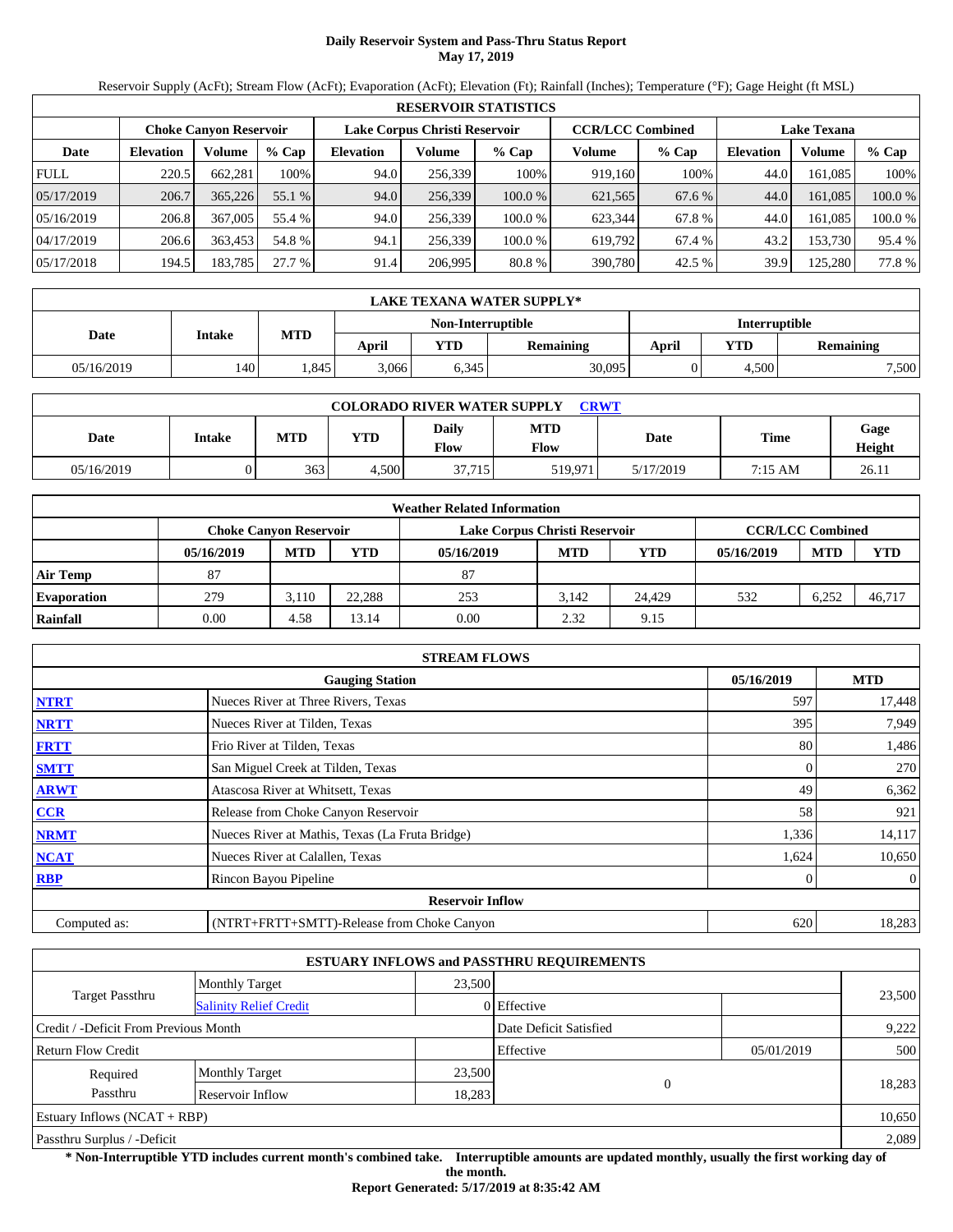# **Daily Reservoir System and Pass-Thru Status Report May 18, 2019**

Reservoir Supply (AcFt); Stream Flow (AcFt); Evaporation (AcFt); Elevation (Ft); Rainfall (Inches); Temperature (°F); Gage Height (ft MSL)

|             | <b>RESERVOIR STATISTICS</b> |                               |         |                  |                               |         |                         |         |                    |         |         |  |  |
|-------------|-----------------------------|-------------------------------|---------|------------------|-------------------------------|---------|-------------------------|---------|--------------------|---------|---------|--|--|
|             |                             | <b>Choke Canvon Reservoir</b> |         |                  | Lake Corpus Christi Reservoir |         | <b>CCR/LCC Combined</b> |         | <b>Lake Texana</b> |         |         |  |  |
| Date        | <b>Elevation</b>            | Volume                        | $%$ Cap | <b>Elevation</b> | Volume                        | $%$ Cap | Volume                  | $%$ Cap | <b>Elevation</b>   | Volume  | $%$ Cap |  |  |
| <b>FULL</b> | 220.5                       | 662.281                       | 100%    | 94.0             | 256.339                       | 100%    | 919.160                 | 100%    | 44.0               | 161.085 | 100%    |  |  |
| 05/18/2019  | 206.7                       | 365,226                       | 55.1 %  | 94.0             | 256,339                       | 100.0%  | 621,565                 | 67.6 %  | 44.0               | 161.085 | 100.0 % |  |  |
| 05/17/2019  | 206.7                       | 365,226                       | 55.1 %  | 94.0             | 256,339                       | 100.0 % | 621,565                 | 67.6 %  | 44.0               | 161.085 | 100.0 % |  |  |
| 04/18/2019  | 206.7                       | 365.226                       | 55.1 %  | 94.0             | 256.339                       | 100.0 % | 621,565                 | 67.6 %  | 43.3               | 154.639 | 96.0 %  |  |  |
| 05/18/2018  | 194.4                       | 182.602                       | 27.5 %  | 91.3             | 205,177                       | 80.0 %  | 387,779                 | 42.2 %  | 39.9               | 125,280 | 77.8 %  |  |  |

|            | LAKE TEXANA WATER SUPPLY* |            |       |                   |                  |               |       |                  |  |  |  |
|------------|---------------------------|------------|-------|-------------------|------------------|---------------|-------|------------------|--|--|--|
|            | Intake                    |            |       | Non-Interruptible |                  | Interruptible |       |                  |  |  |  |
| Date       |                           | <b>MTD</b> | April | <b>YTD</b>        | <b>Remaining</b> | April         | YTD   | <b>Remaining</b> |  |  |  |
| 05/17/2019 | 140                       | .985       | 3,066 | 6,345             | 30,095           |               | 4.500 | 7,500            |  |  |  |

| <b>COLORADO RIVER WATER SUPPLY</b><br><b>CRWT</b> |        |            |       |               |                    |           |             |                |  |  |  |
|---------------------------------------------------|--------|------------|-------|---------------|--------------------|-----------|-------------|----------------|--|--|--|
| Date                                              | Intake | <b>MTD</b> | YTD   | Daily<br>Flow | <b>MTD</b><br>Flow | Date      | <b>Time</b> | Gage<br>Height |  |  |  |
| 05/17/2019                                        |        | 363        | 4.500 | 37.715        | 557.686            | 5/18/2019 | 7:15 AM     | 25.72          |  |  |  |

|                    |                               |            |            | <b>Weather Related Information</b> |                         |        |            |            |        |
|--------------------|-------------------------------|------------|------------|------------------------------------|-------------------------|--------|------------|------------|--------|
|                    | <b>Choke Canyon Reservoir</b> |            |            | Lake Corpus Christi Reservoir      | <b>CCR/LCC Combined</b> |        |            |            |        |
|                    | 05/17/2019                    | <b>MTD</b> | <b>YTD</b> | 05/17/2019                         | <b>MTD</b>              | YTD    | 05/17/2019 | <b>MTD</b> | YTD    |
| Air Temp           | 87                            |            |            | 86                                 |                         |        |            |            |        |
| <b>Evaporation</b> | 279                           | 3,389      | 22.567     | 276                                | 3.418                   | 24,705 | 555        | 6.807      | 47,272 |
| Rainfall           | 0.00                          | 4.58       | 13.14      | 0.00                               | 2.32                    | 9.15   |            |            |        |

|              | <b>STREAM FLOWS</b>                             |            |                |
|--------------|-------------------------------------------------|------------|----------------|
|              | <b>Gauging Station</b>                          | 05/17/2019 | <b>MTD</b>     |
| <b>NTRT</b>  | Nueces River at Three Rivers, Texas             | 536        | 17,984         |
| <b>NRTT</b>  | Nueces River at Tilden, Texas                   | 357        | 8,306          |
| <b>FRTT</b>  | Frio River at Tilden, Texas                     | 74         | 1,560          |
| <b>SMTT</b>  | San Miguel Creek at Tilden, Texas               |            | 270            |
| <b>ARWT</b>  | Atascosa River at Whitsett, Texas               | 40         | 6,402          |
| <b>CCR</b>   | Release from Choke Canyon Reservoir             | 58         | 979            |
| <b>NRMT</b>  | Nueces River at Mathis, Texas (La Fruta Bridge) | 780        | 14,897         |
| <b>NCAT</b>  | Nueces River at Calallen, Texas                 | 1,233      | 11,882         |
| <b>RBP</b>   | Rincon Bayou Pipeline                           |            | $\overline{0}$ |
|              | <b>Reservoir Inflow</b>                         |            |                |
| Computed as: | (NTRT+FRTT+SMTT)-Release from Choke Canyon      | 553        | 18,836         |

|                                        |                               |        | <b>ESTUARY INFLOWS and PASSTHRU REQUIREMENTS</b> |            |        |  |
|----------------------------------------|-------------------------------|--------|--------------------------------------------------|------------|--------|--|
|                                        | <b>Monthly Target</b>         | 23,500 |                                                  |            |        |  |
| Target Passthru                        | <b>Salinity Relief Credit</b> |        | 0 Effective                                      |            | 23,500 |  |
| Credit / -Deficit From Previous Month  |                               |        | Date Deficit Satisfied                           |            | 9,222  |  |
| <b>Return Flow Credit</b>              |                               |        | Effective                                        | 05/01/2019 | 500    |  |
| Required                               | <b>Monthly Target</b>         | 23,500 |                                                  |            |        |  |
| Passthru<br>Reservoir Inflow<br>18,836 |                               |        | $\theta$                                         |            | 18,836 |  |
| Estuary Inflows $(NCAT + RBP)$         |                               |        |                                                  |            | 11,882 |  |
| Passthru Surplus / -Deficit            |                               |        |                                                  |            | 2,769  |  |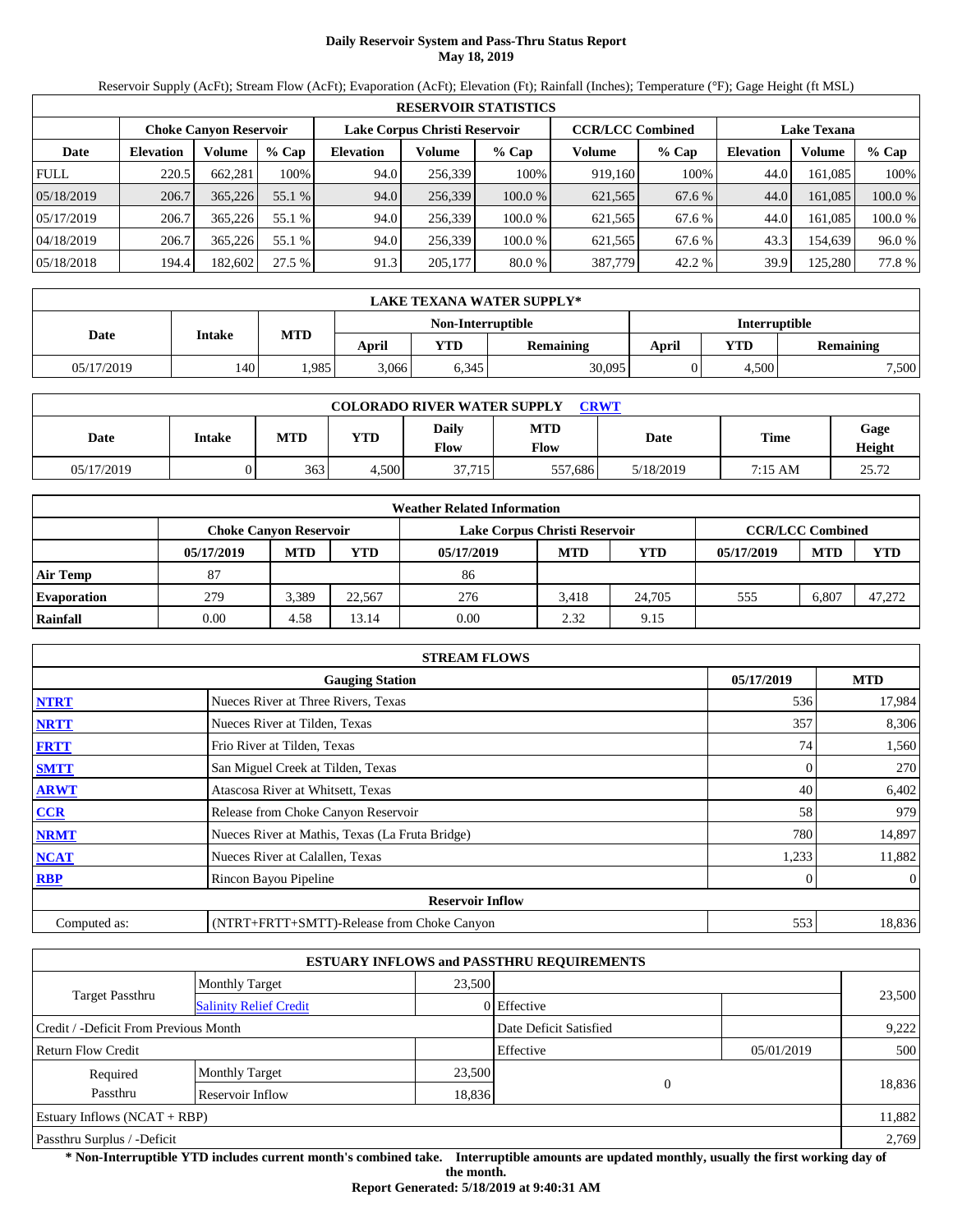# **Daily Reservoir System and Pass-Thru Status Report May 19, 2019**

Reservoir Supply (AcFt); Stream Flow (AcFt); Evaporation (AcFt); Elevation (Ft); Rainfall (Inches); Temperature (°F); Gage Height (ft MSL)

|             | <b>RESERVOIR STATISTICS</b> |                               |         |                               |         |         |                         |         |                    |         |         |  |  |
|-------------|-----------------------------|-------------------------------|---------|-------------------------------|---------|---------|-------------------------|---------|--------------------|---------|---------|--|--|
|             |                             | <b>Choke Canvon Reservoir</b> |         | Lake Corpus Christi Reservoir |         |         | <b>CCR/LCC Combined</b> |         | <b>Lake Texana</b> |         |         |  |  |
| Date        | <b>Elevation</b>            | Volume                        | $%$ Cap | <b>Elevation</b>              | Volume  | $%$ Cap | Volume                  | $%$ Cap | <b>Elevation</b>   | Volume  | $%$ Cap |  |  |
| <b>FULL</b> | 220.5                       | 662.281                       | 100%    | 94.0                          | 256.339 | 100%    | 919.160                 | 100%    | 44.0               | 161.085 | 100%    |  |  |
| 05/19/2019  | 206.8                       | 367,005                       | 55.4 %  | 94.0                          | 256,339 | 100.0%  | 623,344                 | 67.8 %  | 44.0               | 161.085 | 100.0 % |  |  |
| 05/18/2019  | 206.7                       | 365,226                       | 55.1 %  | 94.0                          | 256,339 | 100.0 % | 621,565                 | 67.6 %  | 44.0               | 161.085 | 100.0 % |  |  |
| 04/19/2019  | 206.6                       | 363.453                       | 54.8 %  | 94.0                          | 256.339 | 100.0 % | 619.792                 | 67.4 %  | 43.2               | 153,730 | 95.4 %  |  |  |
| 05/19/2018  | 194.4                       | 182.602                       | 27.5 %  | 91.3                          | 205,177 | 80.0 %  | 387,779                 | 42.2 %  | 39.8               | 124,467 | 77.3 %  |  |  |

|            | LAKE TEXANA WATER SUPPLY* |            |       |                   |                  |               |       |                  |  |  |  |
|------------|---------------------------|------------|-------|-------------------|------------------|---------------|-------|------------------|--|--|--|
|            | Intake                    | <b>MTD</b> |       | Non-Interruptible |                  | Interruptible |       |                  |  |  |  |
| Date       |                           |            | April | <b>YTD</b>        | <b>Remaining</b> | April         | YTD   | <b>Remaining</b> |  |  |  |
| 05/18/2019 | 139                       | 2,124      | 3,066 | 6,345             | 30,095           |               | 4.500 | 7,500            |  |  |  |

| <b>COLORADO RIVER WATER SUPPLY</b><br><b>CRWT</b> |        |            |            |               |                    |           |         |                |  |  |  |
|---------------------------------------------------|--------|------------|------------|---------------|--------------------|-----------|---------|----------------|--|--|--|
| Date                                              | Intake | <b>MTD</b> | <b>YTD</b> | Daily<br>Flow | <b>MTD</b><br>Flow | Date      | Time    | Gage<br>Height |  |  |  |
| 05/18/2019                                        |        | 363        | 4.500      | 36,326        | 594.011            | 5/19/2019 | 7:15 AM | 24.48          |  |  |  |

|                    |            |                        |            | <b>Weather Related Information</b> |                         |            |            |            |            |
|--------------------|------------|------------------------|------------|------------------------------------|-------------------------|------------|------------|------------|------------|
|                    |            | Choke Canvon Reservoir |            | Lake Corpus Christi Reservoir      | <b>CCR/LCC Combined</b> |            |            |            |            |
|                    | 05/18/2019 | <b>MTD</b>             | <b>YTD</b> | 05/18/2019                         | <b>MTD</b>              | <b>YTD</b> | 05/18/2019 | <b>MTD</b> | <b>YTD</b> |
| <b>Air Temp</b>    | 84         |                        |            | 87                                 |                         |            |            |            |            |
| <b>Evaporation</b> | 197        | 3.586                  | 22.764     | 345                                | 3.763                   | 25,050     | 542        | 7.349      | 47,814     |
| Rainfall           | 0.00       | 4.58                   | 13.14      | 0.00                               | 2.32                    | 9.15       |            |            |            |

|              | <b>STREAM FLOWS</b>                             |            |                |
|--------------|-------------------------------------------------|------------|----------------|
|              | 05/18/2019                                      | <b>MTD</b> |                |
| <b>NTRT</b>  | Nueces River at Three Rivers, Texas             | 496        | 18,480         |
| <b>NRTT</b>  | Nueces River at Tilden, Texas                   | 335        | 8,642          |
| <b>FRTT</b>  | Frio River at Tilden, Texas                     | 68         | 1,628          |
| <b>SMTT</b>  | San Miguel Creek at Tilden, Texas               |            | 270            |
| <b>ARWT</b>  | Atascosa River at Whitsett, Texas               | 34         | 6,435          |
| <b>CCR</b>   | Release from Choke Canyon Reservoir             | 58         | 1,036          |
| <b>NRMT</b>  | Nueces River at Mathis, Texas (La Fruta Bridge) | 347        | 15,244         |
| <b>NCAT</b>  | Nueces River at Calallen, Texas                 | 778        | 12,661         |
| <b>RBP</b>   | Rincon Bayou Pipeline                           |            | $\overline{0}$ |
|              | <b>Reservoir Inflow</b>                         |            |                |
| Computed as: | (NTRT+FRTT+SMTT)-Release from Choke Canyon      | 507        | 19,342         |

|                                       |                               |                        | <b>ESTUARY INFLOWS and PASSTHRU REQUIREMENTS</b> |            |        |  |
|---------------------------------------|-------------------------------|------------------------|--------------------------------------------------|------------|--------|--|
|                                       | <b>Monthly Target</b>         | 23,500                 |                                                  |            |        |  |
| Target Passthru                       | <b>Salinity Relief Credit</b> |                        | 0 Effective                                      |            | 23,500 |  |
| Credit / -Deficit From Previous Month |                               | Date Deficit Satisfied |                                                  | 9,222      |        |  |
| <b>Return Flow Credit</b>             |                               |                        | Effective                                        | 05/01/2019 | 500    |  |
| Required                              | <b>Monthly Target</b>         | 23,500                 |                                                  |            |        |  |
| Passthru                              | Reservoir Inflow              | 19,342                 | $\Omega$                                         |            | 19,342 |  |
| Estuary Inflows $(NCAT + RBP)$        |                               |                        |                                                  |            | 12,661 |  |
| Passthru Surplus / -Deficit           |                               |                        |                                                  |            |        |  |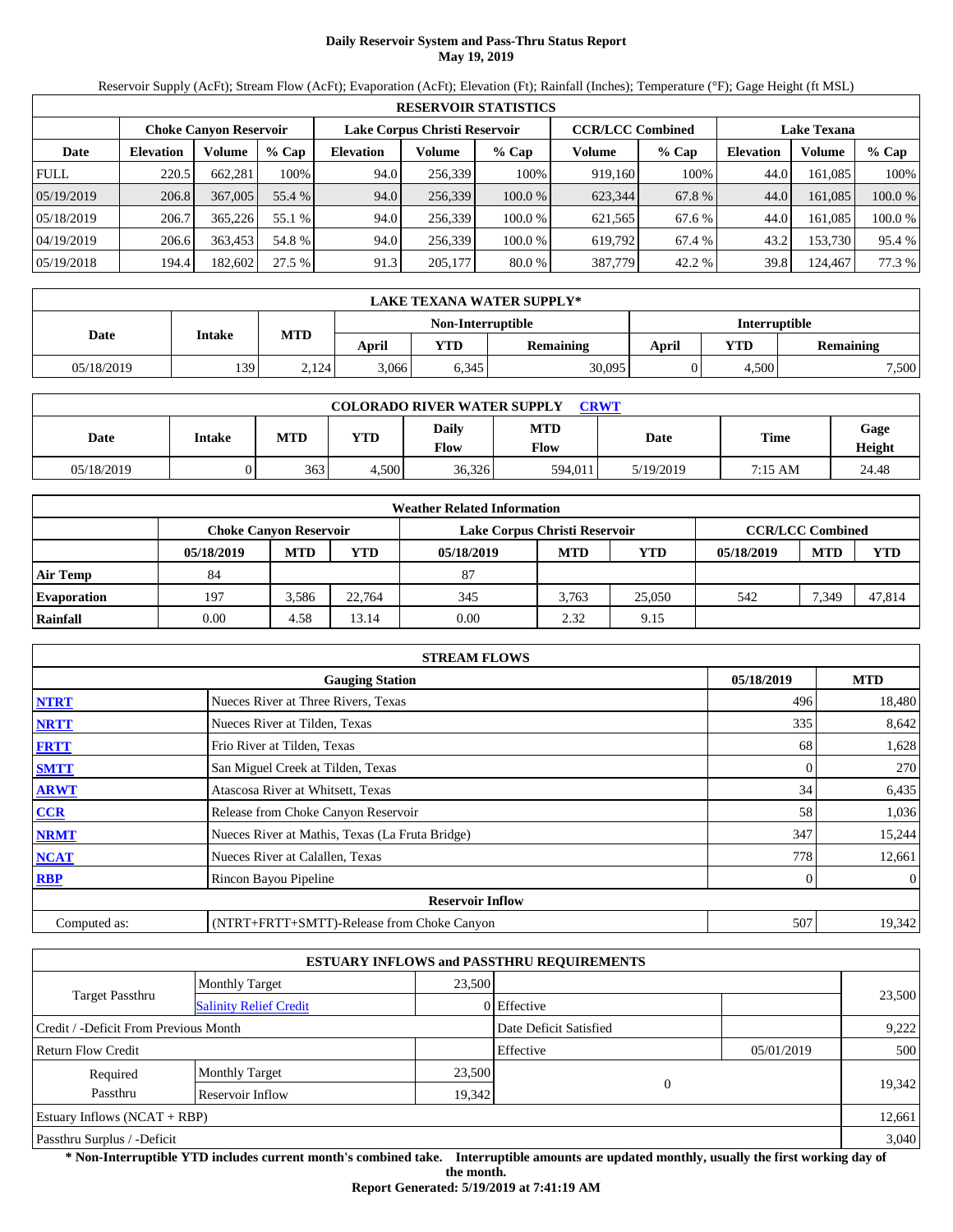# **Daily Reservoir System and Pass-Thru Status Report May 20, 2019**

Reservoir Supply (AcFt); Stream Flow (AcFt); Evaporation (AcFt); Elevation (Ft); Rainfall (Inches); Temperature (°F); Gage Height (ft MSL)

|             | <b>RESERVOIR STATISTICS</b> |                               |         |                  |                               |         |                         |         |                    |         |         |  |  |
|-------------|-----------------------------|-------------------------------|---------|------------------|-------------------------------|---------|-------------------------|---------|--------------------|---------|---------|--|--|
|             |                             | <b>Choke Canvon Reservoir</b> |         |                  | Lake Corpus Christi Reservoir |         | <b>CCR/LCC Combined</b> |         | <b>Lake Texana</b> |         |         |  |  |
| Date        | <b>Elevation</b>            | Volume                        | $%$ Cap | <b>Elevation</b> | Volume                        | $%$ Cap | Volume                  | $%$ Cap | <b>Elevation</b>   | Volume  | $%$ Cap |  |  |
| <b>FULL</b> | 220.5                       | 662.281                       | 100%    | 94.0             | 256.339                       | 100%    | 919.160                 | 100%    | 44.0               | 161.085 | 100%    |  |  |
| 05/20/2019  | 206.7                       | 365,226                       | 55.1 %  | 94.0             | 256,339                       | 100.0%  | 621,565                 | 67.6 %  | 43.9               | 160.156 | 99.4 %  |  |  |
| 05/19/2019  | 206.8                       | 367,005                       | 55.4 %  | 94.0             | 256,339                       | 100.0 % | 623.344                 | 67.8 %  | 44.0               | 161.085 | 100.0 % |  |  |
| 04/20/2019  | 206.6                       | 363.453                       | 54.8 %  | 94.0             | 256.339                       | 100.0 % | 619.792                 | 67.4 %  | 43.2               | 153,730 | 95.4 %  |  |  |
| 05/20/2018  | 194.4                       | 182.602                       | 27.5 %  | 91.3             | 205,177                       | 80.0 %  | 387,779                 | 42.2 %  | 39.8               | 124,467 | 77.3 %  |  |  |

|            | LAKE TEXANA WATER SUPPLY* |            |       |                   |                  |               |       |                  |  |  |  |
|------------|---------------------------|------------|-------|-------------------|------------------|---------------|-------|------------------|--|--|--|
|            | Intake                    | <b>MTD</b> |       | Non-Interruptible |                  | Interruptible |       |                  |  |  |  |
| Date       |                           |            | April | <b>YTD</b>        | <b>Remaining</b> | April         | YTD   | <b>Remaining</b> |  |  |  |
| 05/19/2019 | 139                       | 2,263      | 3,066 | 6,345             | 30,095           |               | 4.500 | 7,500            |  |  |  |

| <b>COLORADO RIVER WATER SUPPLY</b><br><b>CRWT</b> |        |            |            |               |                    |           |         |                |  |  |  |
|---------------------------------------------------|--------|------------|------------|---------------|--------------------|-----------|---------|----------------|--|--|--|
| Date                                              | Intake | <b>MTD</b> | <b>YTD</b> | Daily<br>Flow | <b>MTD</b><br>Flow | Date      | Time    | Gage<br>Height |  |  |  |
| 05/19/2019                                        |        | 363        | 4.500      | 31.760        | 625.771            | 5/20/2019 | 7:15 AM | 22.37          |  |  |  |

|                    | <b>Weather Related Information</b> |            |            |                               |                         |        |            |            |            |  |  |
|--------------------|------------------------------------|------------|------------|-------------------------------|-------------------------|--------|------------|------------|------------|--|--|
|                    | <b>Choke Canvon Reservoir</b>      |            |            | Lake Corpus Christi Reservoir | <b>CCR/LCC Combined</b> |        |            |            |            |  |  |
|                    | 05/19/2019                         | <b>MTD</b> | <b>YTD</b> | 05/19/2019                    | <b>MTD</b>              | YTD    | 05/19/2019 | <b>MTD</b> | <b>YTD</b> |  |  |
| <b>Air Temp</b>    | 87                                 |            |            | 87                            |                         |        |            |            |            |  |  |
| <b>Evaporation</b> | 238                                | 3.824      | 23,002     | 322                           | 4.085                   | 25,372 | 560        | 7.909      | 48,374     |  |  |
| Rainfall           | 0.00                               | 4.58       | 13.14      | 0.00                          | 2.32                    | 9.15   |            |            |            |  |  |

|              | <b>STREAM FLOWS</b>                             |          |                |  |  |  |  |  |
|--------------|-------------------------------------------------|----------|----------------|--|--|--|--|--|
|              | <b>Gauging Station</b>                          |          |                |  |  |  |  |  |
| <b>NTRT</b>  | Nueces River at Three Rivers, Texas             | 431      | 18,911         |  |  |  |  |  |
| <b>NRTT</b>  | Nueces River at Tilden, Texas                   | 331      | 8,973          |  |  |  |  |  |
| <b>FRTT</b>  | Frio River at Tilden, Texas                     | 61       | 1,689          |  |  |  |  |  |
| <b>SMTT</b>  | San Miguel Creek at Tilden, Texas               | $\Omega$ | 270            |  |  |  |  |  |
| <b>ARWT</b>  | Atascosa River at Whitsett, Texas               | 29       | 6,464          |  |  |  |  |  |
| <b>CCR</b>   | Release from Choke Canyon Reservoir             | 58       | 1,094          |  |  |  |  |  |
| <b>NRMT</b>  | Nueces River at Mathis, Texas (La Fruta Bridge) | 343      | 15,587         |  |  |  |  |  |
| <b>NCAT</b>  | Nueces River at Calallen, Texas                 | 413      | 13,073         |  |  |  |  |  |
| <b>RBP</b>   | Rincon Bayou Pipeline                           | $\Omega$ | $\overline{0}$ |  |  |  |  |  |
|              | <b>Reservoir Inflow</b>                         |          |                |  |  |  |  |  |
| Computed as: | (NTRT+FRTT+SMTT)-Release from Choke Canyon      | 435      | 19,777         |  |  |  |  |  |

|                                       |                               |                        | <b>ESTUARY INFLOWS and PASSTHRU REQUIREMENTS</b> |            |        |  |
|---------------------------------------|-------------------------------|------------------------|--------------------------------------------------|------------|--------|--|
|                                       | <b>Monthly Target</b>         | 23,500                 |                                                  |            |        |  |
| <b>Target Passthru</b>                | <b>Salinity Relief Credit</b> |                        | 0 Effective                                      |            | 23,500 |  |
| Credit / -Deficit From Previous Month |                               | Date Deficit Satisfied |                                                  | 9,222      |        |  |
| <b>Return Flow Credit</b>             |                               |                        | Effective                                        | 05/01/2019 | 500    |  |
| Required                              | <b>Monthly Target</b>         | 23,500                 |                                                  |            |        |  |
| Passthru                              | Reservoir Inflow              | 19,777                 | $\Omega$                                         |            | 19,777 |  |
| Estuary Inflows $(NCAT + RBP)$        |                               |                        |                                                  | 13,073     |        |  |
| Passthru Surplus / -Deficit           |                               |                        |                                                  |            |        |  |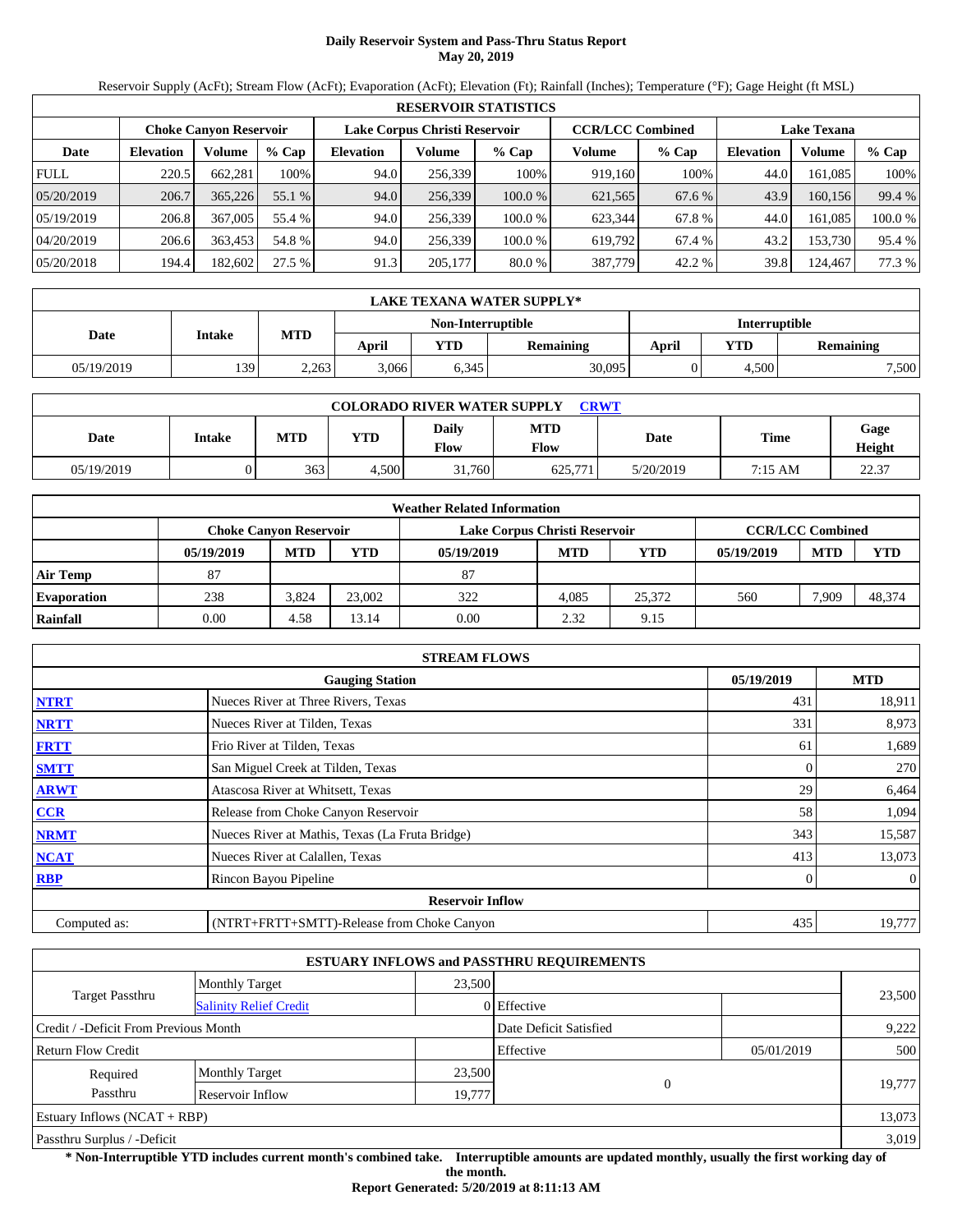# **Daily Reservoir System and Pass-Thru Status Report May 21, 2019**

Reservoir Supply (AcFt); Stream Flow (AcFt); Evaporation (AcFt); Elevation (Ft); Rainfall (Inches); Temperature (°F); Gage Height (ft MSL)

|             | <b>RESERVOIR STATISTICS</b> |                               |         |                  |                               |         |                         |         |                    |         |        |  |
|-------------|-----------------------------|-------------------------------|---------|------------------|-------------------------------|---------|-------------------------|---------|--------------------|---------|--------|--|
|             |                             | <b>Choke Canyon Reservoir</b> |         |                  | Lake Corpus Christi Reservoir |         | <b>CCR/LCC Combined</b> |         | <b>Lake Texana</b> |         |        |  |
| Date        | <b>Elevation</b>            | Volume                        | $%$ Cap | <b>Elevation</b> | Volume                        | $%$ Cap | Volume                  | $%$ Cap | Elevation          | Volume  | % Cap  |  |
| <b>FULL</b> | 220.5                       | 662.281                       | 100%    | 94.0             | 256,339                       | 100%    | 919.160                 | 100%    | 44.0               | 161,085 | 100%   |  |
| 05/21/2019  | 206.6                       | 363,453                       | 54.8 %  | 94.0             | 256,339                       | 100.0 % | 619,792                 | 67.4 %  | 43.9               | 160.156 | 99.4 % |  |
| 05/20/2019  | 206.7                       | 365,226                       | 55.1 %  | 94.0             | 256.339                       | 100.0 % | 621,565                 | 67.6 %  | 43.9               | 160,156 | 99.4 % |  |
| 04/21/2019  | 206.5                       | 361.685                       | 54.6 %  | 94.0             | 256,339                       | 100.0 % | 618,024                 | 67.2 %  | 43.2               | 153,730 | 95.4 % |  |
| 05/21/2018  | 194.6                       | 184,971                       | 27.9 %  | 91.4             | 206,995                       | 80.8%   | 391,966                 | 42.6 %  | 39.8               | 124,467 | 77.3 % |  |

|            | LAKE TEXANA WATER SUPPLY* |            |       |                   |                  |                      |       |                  |  |  |  |
|------------|---------------------------|------------|-------|-------------------|------------------|----------------------|-------|------------------|--|--|--|
|            | <b>Intake</b>             |            |       | Non-Interruptible |                  | <b>Interruptible</b> |       |                  |  |  |  |
| Date       |                           | <b>MTD</b> | April | <b>YTD</b>        | <b>Remaining</b> | April                | YTD   | <b>Remaining</b> |  |  |  |
| 05/20/2019 | 139                       | 2,403      | 3,066 | 6,345             | 30,095           |                      | 4,500 | 7,500            |  |  |  |

| <b>COLORADO RIVER WATER SUPPLY</b><br><b>CRWT</b> |        |            |       |               |                    |           |         |                |  |  |  |
|---------------------------------------------------|--------|------------|-------|---------------|--------------------|-----------|---------|----------------|--|--|--|
| Date                                              | Intake | <b>MTD</b> | YTD   | Daily<br>Flow | <b>MTD</b><br>Flow | Date      | Time    | Gage<br>Height |  |  |  |
| 05/20/2019                                        |        | 363        | 4.500 | 24.813        | 650.584            | 5/21/2019 | 7:15 AM | 18.15          |  |  |  |

|                    |                               |            |            | <b>Weather Related Information</b> |            |        |            |                         |            |
|--------------------|-------------------------------|------------|------------|------------------------------------|------------|--------|------------|-------------------------|------------|
|                    | <b>Choke Canvon Reservoir</b> |            |            | Lake Corpus Christi Reservoir      |            |        |            | <b>CCR/LCC Combined</b> |            |
|                    | 05/20/2019                    | <b>MTD</b> | <b>YTD</b> | 05/20/2019                         | <b>MTD</b> | YTD    | 05/20/2019 | <b>MTD</b>              | <b>YTD</b> |
| <b>Air Temp</b>    | 89                            |            |            | 88                                 |            |        |            |                         |            |
| <b>Evaporation</b> | 402                           | 4.226      | 23.404     | 391                                | 4.476      | 25,763 | 793        | 8.702                   | 49,167     |
| Rainfall           | 0.00                          | 4.58       | 13.14      | 0.00                               | 2.32       | 9.15   |            |                         |            |

|              | <b>STREAM FLOWS</b>                             |            |                |
|--------------|-------------------------------------------------|------------|----------------|
|              | <b>Gauging Station</b>                          | 05/20/2019 | <b>MTD</b>     |
| <b>NTRT</b>  | Nueces River at Three Rivers, Texas             | 419        | 19,330         |
| <b>NRTT</b>  | Nueces River at Tilden, Texas                   | 349        | 9,323          |
| <b>FRTT</b>  | Frio River at Tilden, Texas                     | 52         | 1,741          |
| <b>SMTT</b>  | San Miguel Creek at Tilden, Texas               |            | 270            |
| <b>ARWT</b>  | Atascosa River at Whitsett, Texas               | 26         | 6,490          |
| <b>CCR</b>   | Release from Choke Canyon Reservoir             | 58         | 1,151          |
| <b>NRMT</b>  | Nueces River at Mathis, Texas (La Fruta Bridge) | 337        | 15,925         |
| <b>NCAT</b>  | Nueces River at Calallen, Texas                 | 331        | 13,405         |
| <b>RBP</b>   | Rincon Bayou Pipeline                           |            | $\overline{0}$ |
|              | <b>Reservoir Inflow</b>                         |            |                |
| Computed as: | (NTRT+FRTT+SMTT)-Release from Choke Canyon      | 413        | 20,190         |

|                                       |                               |        | <b>ESTUARY INFLOWS and PASSTHRU REQUIREMENTS</b> |          |            |        |  |
|---------------------------------------|-------------------------------|--------|--------------------------------------------------|----------|------------|--------|--|
|                                       | <b>Monthly Target</b>         | 23,500 |                                                  |          |            |        |  |
| Target Passthru                       | <b>Salinity Relief Credit</b> |        | 0 Effective                                      |          |            | 23,500 |  |
| Credit / -Deficit From Previous Month |                               |        | Date Deficit Satisfied                           |          |            | 9,222  |  |
| <b>Return Flow Credit</b>             |                               |        | Effective                                        |          | 05/01/2019 | 500    |  |
| Required                              | <b>Monthly Target</b>         | 23,500 |                                                  |          |            |        |  |
| Passthru                              | Reservoir Inflow              | 20,190 |                                                  | $\Omega$ |            | 20,190 |  |
| Estuary Inflows $(NCAT + RBP)$        |                               |        |                                                  |          |            | 13,405 |  |
| Passthru Surplus / -Deficit           |                               |        |                                                  |          |            | 2,937  |  |

**\* Non-Interruptible YTD includes current month's combined take. Interruptible amounts are updated monthly, usually the first working day of the month.** 

**Report Generated: 5/21/2019 at 8:18:52 AM**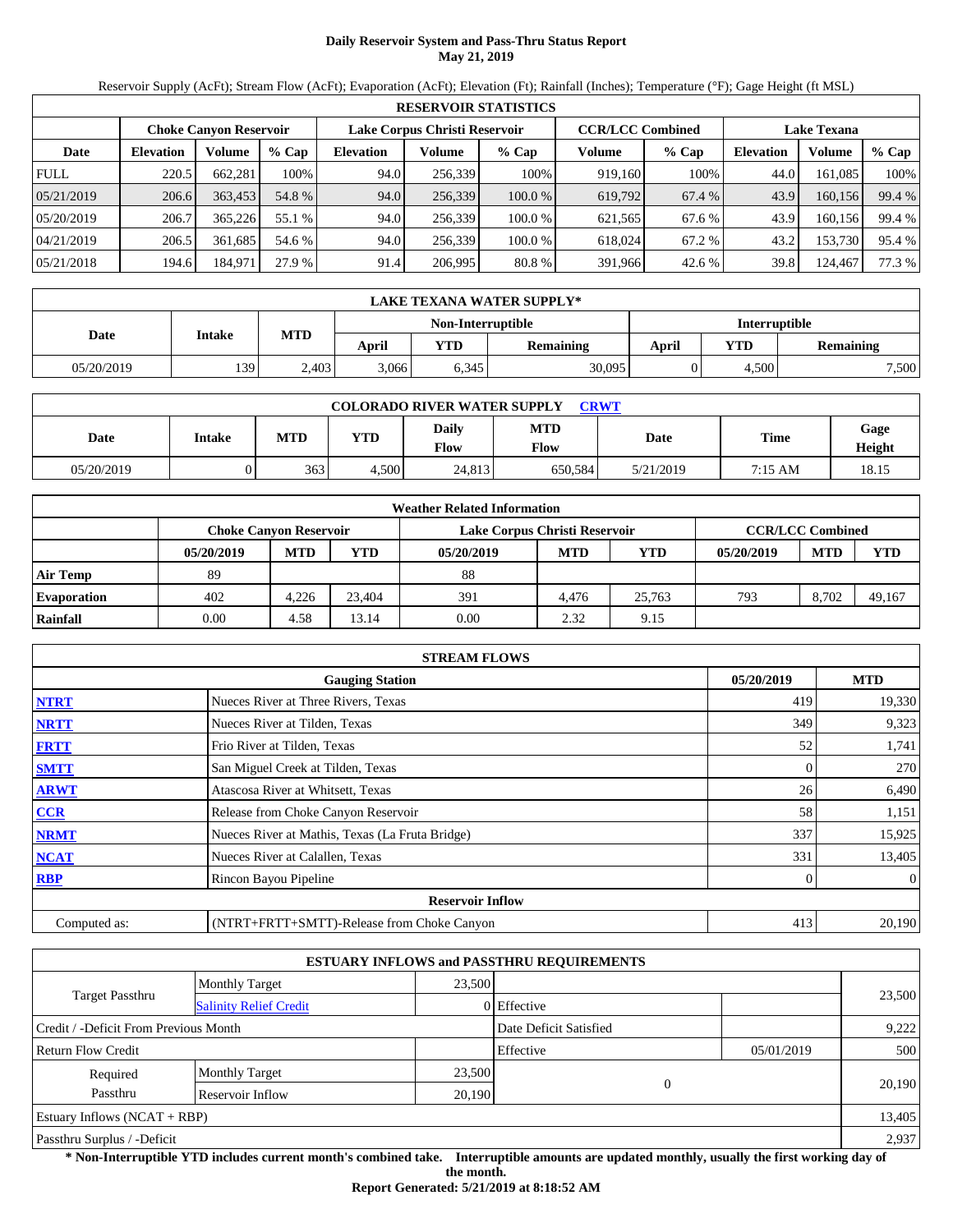# **Daily Reservoir System and Pass-Thru Status Report May 22, 2019**

Reservoir Supply (AcFt); Stream Flow (AcFt); Evaporation (AcFt); Elevation (Ft); Rainfall (Inches); Temperature (°F); Gage Height (ft MSL)

|             | <b>RESERVOIR STATISTICS</b> |                               |         |                               |         |         |                         |         |                    |         |        |  |
|-------------|-----------------------------|-------------------------------|---------|-------------------------------|---------|---------|-------------------------|---------|--------------------|---------|--------|--|
|             |                             | <b>Choke Canyon Reservoir</b> |         | Lake Corpus Christi Reservoir |         |         | <b>CCR/LCC Combined</b> |         | <b>Lake Texana</b> |         |        |  |
| Date        | <b>Elevation</b>            | Volume                        | $%$ Cap | <b>Elevation</b>              | Volume  | $%$ Cap | Volume                  | $%$ Cap | Elevation          | Volume  | % Cap  |  |
| <b>FULL</b> | 220.5                       | 662,281                       | 100%    | 94.0                          | 256,339 | 100%    | 919.160                 | 100%    | 44.0               | 161,085 | 100%   |  |
| 05/22/2019  | 206.6                       | 363,453                       | 54.8 %  | 94.0                          | 256,339 | 100.0 % | 619,792                 | 67.4 %  | 43.9               | 160,156 | 99.4 % |  |
| 05/21/2019  | 206.6                       | 363,453                       | 54.8 %  | 94.0                          | 256,339 | 100.0 % | 619.792                 | 67.4 %  | 43.9               | 160.156 | 99.4 % |  |
| 04/22/2019  | 206.5                       | 361,685                       | 54.6 %  | 94.0                          | 256,339 | 100.0 % | 618,024                 | 67.2 %  | 43.2               | 153,730 | 95.4 % |  |
| 05/22/2018  | 194.6                       | 184,971                       | 27.9 %  | 91.3                          | 205,177 | 80.0 %  | 390,148                 | 42.4 %  | 39.8               | 124,467 | 77.3 % |  |

|            | LAKE TEXANA WATER SUPPLY* |            |       |                   |                  |               |       |                  |  |  |  |
|------------|---------------------------|------------|-------|-------------------|------------------|---------------|-------|------------------|--|--|--|
|            | <b>Intake</b>             |            |       | Non-Interruptible |                  | Interruptible |       |                  |  |  |  |
| Date       |                           | <b>MTD</b> | April | <b>YTD</b>        | <b>Remaining</b> | April         | YTD   | <b>Remaining</b> |  |  |  |
| 05/21/2019 | 140                       | 2,543      | 3,066 | 6,345             | 30,095           |               | 4,500 | 7,500            |  |  |  |

| <b>COLORADO RIVER WATER SUPPLY</b><br><b>CRWT</b> |        |            |       |               |                    |           |             |                |  |  |  |
|---------------------------------------------------|--------|------------|-------|---------------|--------------------|-----------|-------------|----------------|--|--|--|
| Date                                              | Intake | <b>MTD</b> | YTD   | Daily<br>Flow | <b>MTD</b><br>Flow | Date      | <b>Time</b> | Gage<br>Height |  |  |  |
| 05/21/2019                                        |        | 363        | 4.500 | 15.860        | 666.444            | 5/22/2019 | 7:15 AM     | 16.56          |  |  |  |

|                    |                               |            |            | <b>Weather Related Information</b> |            |            |            |                         |            |
|--------------------|-------------------------------|------------|------------|------------------------------------|------------|------------|------------|-------------------------|------------|
|                    | <b>Choke Canyon Reservoir</b> |            |            | Lake Corpus Christi Reservoir      |            |            |            | <b>CCR/LCC Combined</b> |            |
|                    | 05/21/2019                    | <b>MTD</b> | <b>YTD</b> | 05/21/2019                         | <b>MTD</b> | <b>YTD</b> | 05/21/2019 | <b>MTD</b>              | <b>YTD</b> |
| <b>Air Temp</b>    | 88                            |            |            | 90                                 |            |            |            |                         |            |
| <b>Evaporation</b> | 289                           | 4.515      | 23.693     | 345                                | 4.821      | 26,108     | 634        | 9.336                   | 49,801     |
| Rainfall           | 0.00                          | 4.58       | 13.14      | 0.00                               | 2.32       | 9.15       |            |                         |            |

|              | <b>STREAM FLOWS</b>                             |            |                  |
|--------------|-------------------------------------------------|------------|------------------|
|              | <b>Gauging Station</b>                          | 05/21/2019 | <b>MTD</b>       |
| <b>NTRT</b>  | Nueces River at Three Rivers, Texas             | 423        | 19,753           |
| <b>NRTT</b>  | Nueces River at Tilden, Texas                   | 379        | 9,702            |
| <b>FRTT</b>  | Frio River at Tilden, Texas                     | 48         | 1,789            |
| <b>SMTT</b>  | San Miguel Creek at Tilden, Texas               |            | 270              |
| <b>ARWT</b>  | Atascosa River at Whitsett, Texas               | 23         | 6,513            |
| CCR          | Release from Choke Canyon Reservoir             | 58         | 1,209            |
| <b>NRMT</b>  | Nueces River at Mathis, Texas (La Fruta Bridge) | 353        | 16,278           |
| <b>NCAT</b>  | Nueces River at Calallen, Texas                 | 302        | 13,707           |
| <b>RBP</b>   | Rincon Bayou Pipeline                           |            | $\boldsymbol{0}$ |
|              | <b>Reservoir Inflow</b>                         |            |                  |
| Computed as: | (NTRT+FRTT+SMTT)-Release from Choke Canyon      | 413        | 20,603           |

|                                       |                               |        | <b>ESTUARY INFLOWS and PASSTHRU REQUIREMENTS</b> |            |        |  |
|---------------------------------------|-------------------------------|--------|--------------------------------------------------|------------|--------|--|
|                                       | <b>Monthly Target</b>         | 23,500 |                                                  |            |        |  |
| Target Passthru                       | <b>Salinity Relief Credit</b> |        | 0 Effective                                      |            | 23,500 |  |
| Credit / -Deficit From Previous Month |                               |        | Date Deficit Satisfied                           |            | 9,222  |  |
| <b>Return Flow Credit</b>             |                               |        | Effective                                        | 05/01/2019 | 500    |  |
| Required                              | <b>Monthly Target</b>         | 23,500 |                                                  |            |        |  |
| Passthru                              | Reservoir Inflow              | 20,603 |                                                  | $\Omega$   | 20,603 |  |
| Estuary Inflows $(NCAT + RBP)$        |                               |        |                                                  |            | 13,707 |  |
| Passthru Surplus / -Deficit           |                               |        |                                                  |            | 2,826  |  |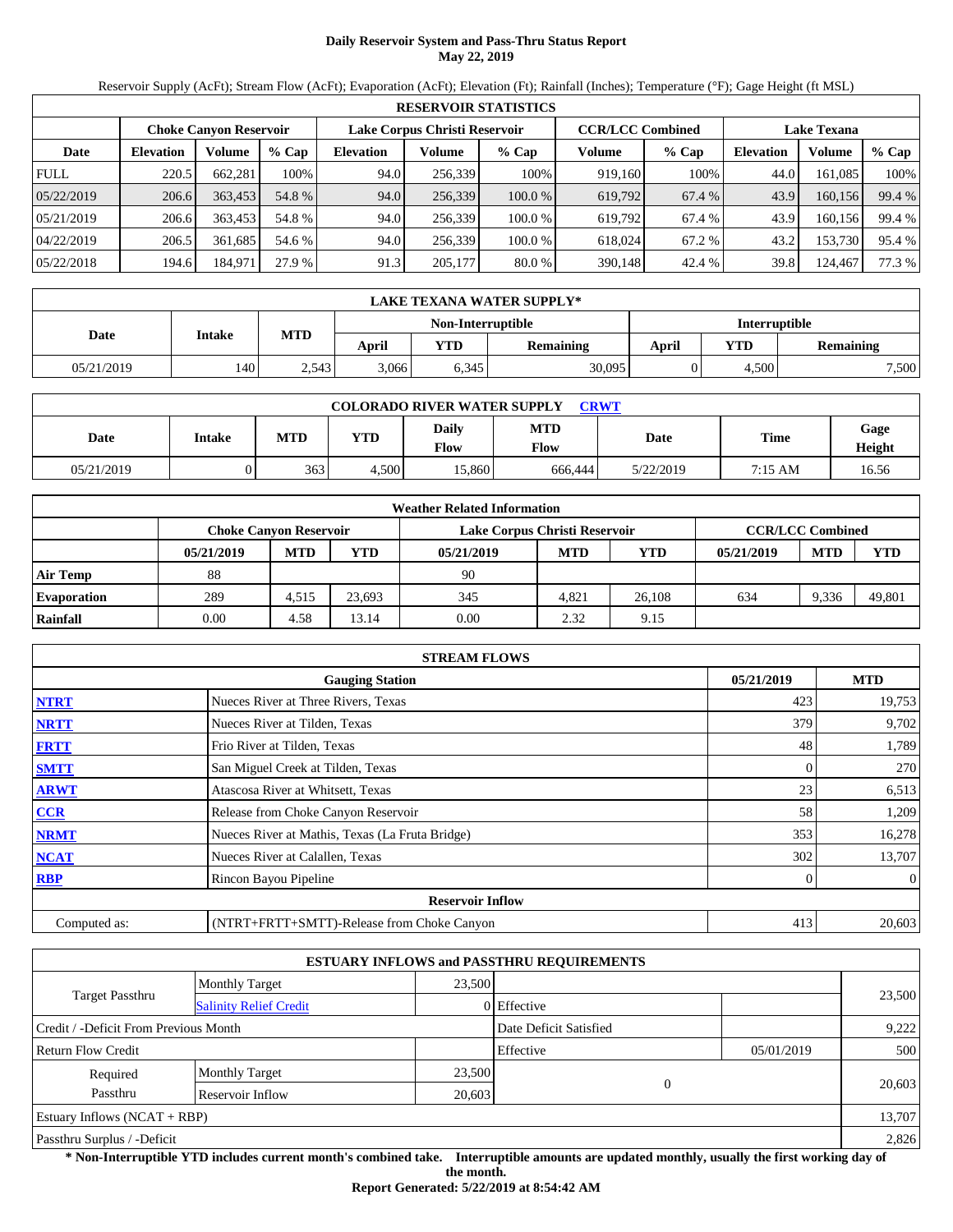# **Daily Reservoir System and Pass-Thru Status Report May 23, 2019**

Reservoir Supply (AcFt); Stream Flow (AcFt); Evaporation (AcFt); Elevation (Ft); Rainfall (Inches); Temperature (°F); Gage Height (ft MSL)

|             | <b>RESERVOIR STATISTICS</b>   |         |         |                  |                               |         |         |                         |                    |         |        |  |  |
|-------------|-------------------------------|---------|---------|------------------|-------------------------------|---------|---------|-------------------------|--------------------|---------|--------|--|--|
|             | <b>Choke Canyon Reservoir</b> |         |         |                  | Lake Corpus Christi Reservoir |         |         | <b>CCR/LCC Combined</b> | <b>Lake Texana</b> |         |        |  |  |
| Date        | <b>Elevation</b>              | Volume  | $%$ Cap | <b>Elevation</b> | Volume                        | $%$ Cap | Volume  | $%$ Cap                 | <b>Elevation</b>   | Volume  | % Cap  |  |  |
| <b>FULL</b> | 220.5                         | 662,281 | 100%    | 94.0             | 256,339                       | 100%    | 919.160 | 100%                    | 44.0               | 161,085 | 100%   |  |  |
| 05/23/2019  | 206.6                         | 363,453 | 54.8 %  | 94.0             | 256,339                       | 100.0 % | 619,792 | 67.4 %                  | 43.9               | 160,156 | 99.4 % |  |  |
| 05/22/2019  | 206.6                         | 363,453 | 54.8 %  | 94.0             | 256,339                       | 100.0 % | 619.792 | 67.4 %                  | 43.9               | 160.156 | 99.4 % |  |  |
| 04/23/2019  | 206.6                         | 363,453 | 54.8 %  | 94.0             | 256,339                       | 100.0 % | 619,792 | 67.4 %                  | 43.1               | 152,823 | 94.9 % |  |  |
| 05/23/2018  | 194.5                         | 183,785 | 27.7%   | 91.3             | 205,177                       | 80.0 %  | 388,962 | 42.3 %                  | 39.7               | 123,656 | 76.8%  |  |  |

|            | LAKE TEXANA WATER SUPPLY* |            |       |                          |                  |               |            |                  |  |  |  |
|------------|---------------------------|------------|-------|--------------------------|------------------|---------------|------------|------------------|--|--|--|
|            | Intake                    | <b>MTD</b> |       | <b>Non-Interruptible</b> |                  | Interruptible |            |                  |  |  |  |
| Date       |                           |            | April | <b>YTD</b>               | <b>Remaining</b> | April         | <b>YTD</b> | <b>Remaining</b> |  |  |  |
| 05/22/2019 | 95                        | 2,638      | 3,066 | 6,345                    | 30,095           |               | 4.500      | 7,500            |  |  |  |

| <b>COLORADO RIVER WATER SUPPLY</b><br><b>CRWT</b> |        |            |            |               |                           |           |             |                |  |  |  |
|---------------------------------------------------|--------|------------|------------|---------------|---------------------------|-----------|-------------|----------------|--|--|--|
| Date                                              | Intake | <b>MTD</b> | <b>YTD</b> | Daily<br>Flow | <b>MTD</b><br><b>Flow</b> | Date      | <b>Time</b> | Gage<br>Height |  |  |  |
| 05/22/2019                                        | 45     | 407        | 4.544      | 13.101        | 679.545                   | 5/23/2019 | 7:15 AM     | 15.30          |  |  |  |

|                    |                               |            |        | <b>Weather Related Information</b> |                         |        |            |            |        |
|--------------------|-------------------------------|------------|--------|------------------------------------|-------------------------|--------|------------|------------|--------|
|                    | <b>Choke Canvon Reservoir</b> |            |        | Lake Corpus Christi Reservoir      | <b>CCR/LCC Combined</b> |        |            |            |        |
|                    | 05/22/2019                    | <b>MTD</b> | YTD    | 05/22/2019                         | <b>MTD</b>              | YTD    | 05/22/2019 | <b>MTD</b> | YTD    |
| Air Temp           | 89                            |            |        | 88                                 |                         |        |            |            |        |
| <b>Evaporation</b> | 361                           | 4.876      | 24.054 | 564                                | 5.385                   | 26,672 | 925        | 10.261     | 50,726 |
| Rainfall           | 0.00                          | 4.58       | 13.14  | 0.00                               | 2.32                    | 9.15   |            |            |        |

|              | <b>STREAM FLOWS</b>                             |            |                |
|--------------|-------------------------------------------------|------------|----------------|
|              | <b>Gauging Station</b>                          | 05/22/2019 | <b>MTD</b>     |
| <b>NTRT</b>  | Nueces River at Three Rivers, Texas             | 439        | 20,191         |
| <b>NRTT</b>  | Nueces River at Tilden, Texas                   | 403        | 10,105         |
| <b>FRTT</b>  | Frio River at Tilden, Texas                     | 55         | 1,844          |
| <b>SMTT</b>  | San Miguel Creek at Tilden, Texas               | $\Omega$   | 270            |
| <b>ARWT</b>  | Atascosa River at Whitsett, Texas               | 22         | 6,535          |
| CCR          | Release from Choke Canyon Reservoir             | 58         | 1,266          |
| <b>NRMT</b>  | Nueces River at Mathis, Texas (La Fruta Bridge) | 335        | 16,614         |
| <b>NCAT</b>  | Nueces River at Calallen, Texas                 | 316        | 14,022         |
| <b>RBP</b>   | Rincon Bayou Pipeline                           | $\Omega$   | $\overline{0}$ |
|              | <b>Reservoir Inflow</b>                         |            |                |
| Computed as: | (NTRT+FRTT+SMTT)-Release from Choke Canyon      | 436        | 21,039         |

|                                                  |                       |        | <b>ESTUARY INFLOWS and PASSTHRU REQUIREMENTS</b> |            |        |  |
|--------------------------------------------------|-----------------------|--------|--------------------------------------------------|------------|--------|--|
|                                                  | <b>Monthly Target</b> | 23,500 |                                                  |            |        |  |
| Target Passthru<br><b>Salinity Relief Credit</b> |                       |        | 0 Effective                                      |            | 23,500 |  |
| Credit / -Deficit From Previous Month            |                       |        | Date Deficit Satisfied                           |            | 9,222  |  |
| <b>Return Flow Credit</b>                        |                       |        | Effective                                        | 05/01/2019 | 500    |  |
| Required                                         | <b>Monthly Target</b> | 23,500 |                                                  |            |        |  |
| Passthru<br>Reservoir Inflow                     |                       |        | 21,039                                           | $\Omega$   | 21,039 |  |
| Estuary Inflows $(NCAT + RBP)$                   |                       |        |                                                  |            | 14,022 |  |
| Passthru Surplus / -Deficit                      |                       |        |                                                  |            | 2,706  |  |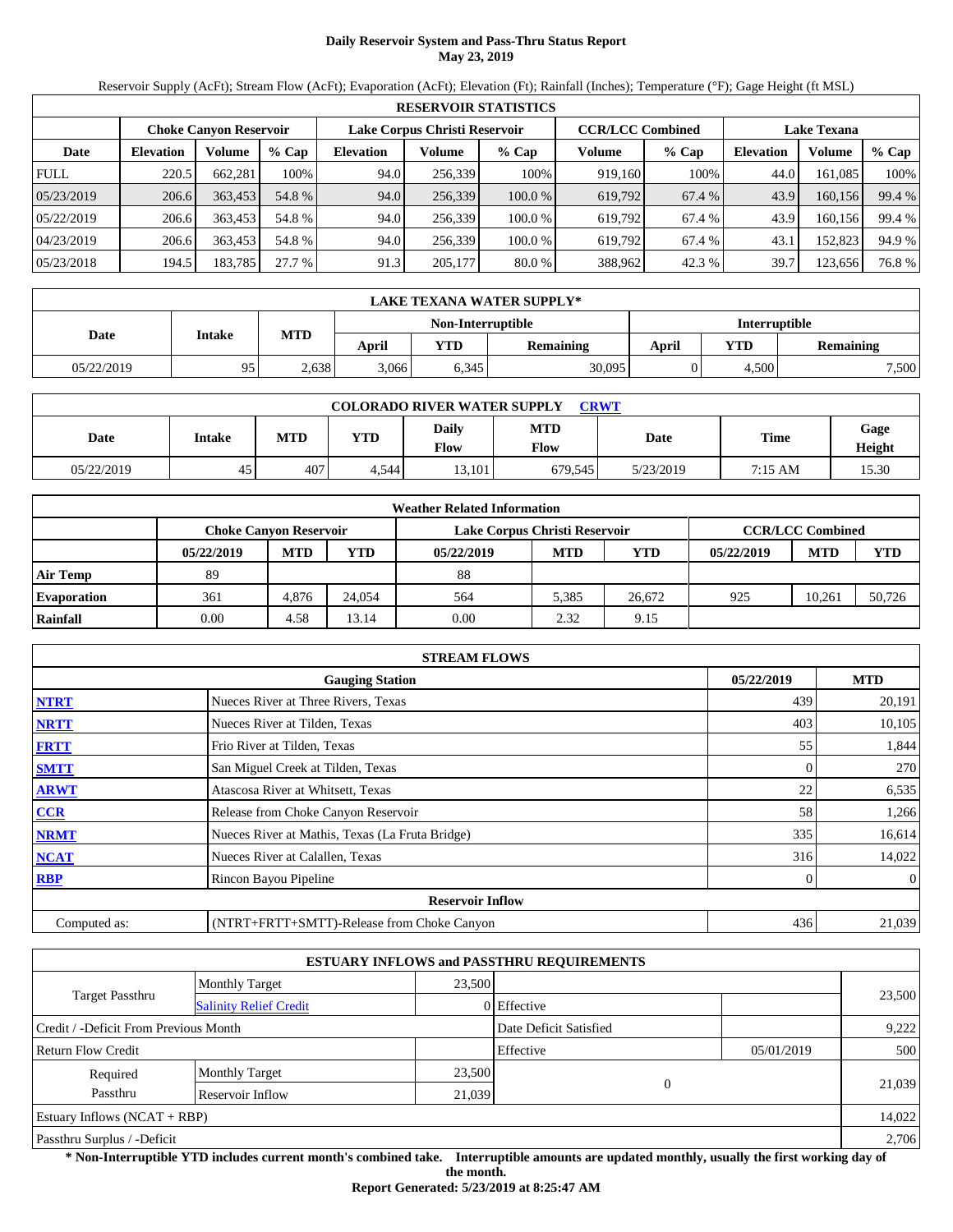# **Daily Reservoir System and Pass-Thru Status Report May 24, 2019**

Reservoir Supply (AcFt); Stream Flow (AcFt); Evaporation (AcFt); Elevation (Ft); Rainfall (Inches); Temperature (°F); Gage Height (ft MSL)

|             | <b>RESERVOIR STATISTICS</b> |                               |         |                               |         |         |                         |         |                    |         |        |  |  |
|-------------|-----------------------------|-------------------------------|---------|-------------------------------|---------|---------|-------------------------|---------|--------------------|---------|--------|--|--|
|             |                             | <b>Choke Canyon Reservoir</b> |         | Lake Corpus Christi Reservoir |         |         | <b>CCR/LCC Combined</b> |         | <b>Lake Texana</b> |         |        |  |  |
| Date        | <b>Elevation</b>            | Volume                        | $%$ Cap | <b>Elevation</b>              | Volume  | $%$ Cap | Volume                  | $%$ Cap | <b>Elevation</b>   | Volume  | % Cap  |  |  |
| <b>FULL</b> | 220.5                       | 662.281                       | 100%    | 94.0                          | 256,339 | 100%    | 919,160                 | 100%    | 44.0               | 161.085 | 100%   |  |  |
| 05/24/2019  | 206.6                       | 363,453                       | 54.8 %  | 94.0                          | 256,339 | 100.0 % | 619,792                 | 67.4 %  | 43.9               | 160.156 | 99.4 % |  |  |
| 05/23/2019  | 206.6                       | 363,453                       | 54.8 %  | 94.0                          | 256,339 | 100.0 % | 619.792                 | 67.4 %  | 43.9               | 160.156 | 99.4 % |  |  |
| 04/24/2019  | 206.5                       | 361,685                       | 54.6 %  | 94.0                          | 256,339 | 100.0%  | 618.024                 | 67.2 %  | 43.1               | 152,823 | 94.9 % |  |  |
| 05/24/2018  | 194.5                       | 183,785                       | 27.7 %  | 91.3                          | 205,177 | 80.0 %  | 388,962                 | 42.3 %  | 39.7               | 123,656 | 76.8%  |  |  |

|            | LAKE TEXANA WATER SUPPLY* |            |       |                   |                  |                      |       |                  |  |  |  |
|------------|---------------------------|------------|-------|-------------------|------------------|----------------------|-------|------------------|--|--|--|
|            | <b>Intake</b>             |            |       | Non-Interruptible |                  | <b>Interruptible</b> |       |                  |  |  |  |
| Date       |                           | <b>MTD</b> | April | <b>YTD</b>        | <b>Remaining</b> | April                | YTD   | <b>Remaining</b> |  |  |  |
| 05/23/2019 | 72                        | 2,709      | 3,066 | 6,345             | 30,095           |                      | 4,500 | 7,500            |  |  |  |

| <b>COLORADO RIVER WATER SUPPLY</b><br><b>CRWT</b> |        |            |            |               |                           |           |         |                |  |  |  |
|---------------------------------------------------|--------|------------|------------|---------------|---------------------------|-----------|---------|----------------|--|--|--|
| Date                                              | Intake | <b>MTD</b> | <b>YTD</b> | Daily<br>Flow | <b>MTD</b><br><b>Flow</b> | Date      | Time    | Gage<br>Height |  |  |  |
| 05/23/2019                                        | 68     | 475        | 4.612      | 10.004        | 689.549                   | 5/24/2019 | 7:15 AM | 13.47          |  |  |  |

|                    | <b>Weather Related Information</b> |            |        |                               |                         |        |            |            |            |  |  |  |
|--------------------|------------------------------------|------------|--------|-------------------------------|-------------------------|--------|------------|------------|------------|--|--|--|
|                    | <b>Choke Canvon Reservoir</b>      |            |        | Lake Corpus Christi Reservoir | <b>CCR/LCC Combined</b> |        |            |            |            |  |  |  |
|                    | 05/23/2019                         | <b>MTD</b> | YTD    | 05/23/2019                    | <b>MTD</b>              | YTD    | 05/23/2019 | <b>MTD</b> | <b>YTD</b> |  |  |  |
| <b>Air Temp</b>    | 90                                 |            |        | 90                            |                         |        |            |            |            |  |  |  |
| <b>Evaporation</b> | 402                                | 5.278      | 24.456 | 219                           | 5.604                   | 26.891 | 621        | 10.882     | 51,347     |  |  |  |
| Rainfall           | 0.00                               | 4.58       | 3.14   | 0.00                          | 2.32                    | 9.15   |            |            |            |  |  |  |

|              | <b>STREAM FLOWS</b>                             |            |                |
|--------------|-------------------------------------------------|------------|----------------|
|              | <b>Gauging Station</b>                          | 05/23/2019 | <b>MTD</b>     |
| <b>NTRT</b>  | Nueces River at Three Rivers, Texas             | 459        | 20,650         |
| <b>NRTT</b>  | Nueces River at Tilden, Texas                   | 413        | 10,518         |
| <b>FRTT</b>  | Frio River at Tilden, Texas                     | 57         | 1,901          |
| <b>SMTT</b>  | San Miguel Creek at Tilden, Texas               |            | 270            |
| <b>ARWT</b>  | Atascosa River at Whitsett, Texas               | 20         | 6,555          |
| CCR          | Release from Choke Canyon Reservoir             | 58         | 1,324          |
| <b>NRMT</b>  | Nueces River at Mathis, Texas (La Fruta Bridge) | 333        | 16,947         |
| <b>NCAT</b>  | Nueces River at Calallen, Texas                 | 286        | 14,308         |
| <b>RBP</b>   | Rincon Bayou Pipeline                           |            | $\overline{0}$ |
|              | <b>Reservoir Inflow</b>                         |            |                |
| Computed as: | (NTRT+FRTT+SMTT)-Release from Choke Canyon      | 458        | 21,497         |

|                                       |                               |        | <b>ESTUARY INFLOWS and PASSTHRU REQUIREMENTS</b> |            |        |
|---------------------------------------|-------------------------------|--------|--------------------------------------------------|------------|--------|
|                                       | <b>Monthly Target</b>         | 23,500 |                                                  |            |        |
| Target Passthru                       | <b>Salinity Relief Credit</b> |        | 0 Effective                                      |            | 23,500 |
| Credit / -Deficit From Previous Month |                               |        | Date Deficit Satisfied                           |            | 9,222  |
| Return Flow Credit                    |                               |        | Effective                                        | 05/01/2019 | 500    |
| Required                              | <b>Monthly Target</b>         | 23,500 | $\theta$                                         |            |        |
| Passthru                              | Reservoir Inflow<br>21,497    |        |                                                  |            | 21,497 |
| Estuary Inflows $(NCAT + RBP)$        |                               |        |                                                  |            | 14,308 |
| Passthru Surplus / -Deficit           |                               |        |                                                  |            | 2,533  |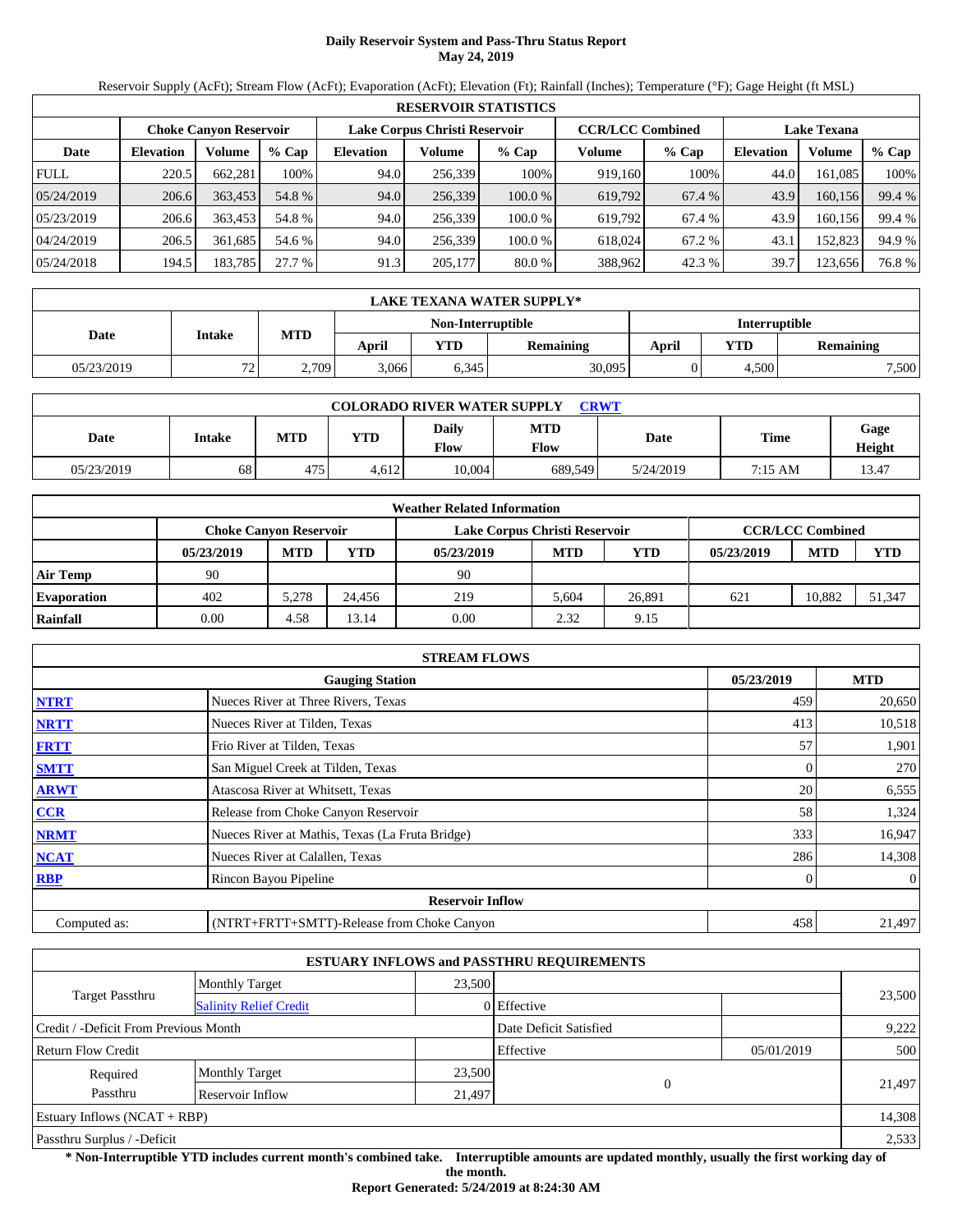# **Daily Reservoir System and Pass-Thru Status Report May 25, 2019**

Reservoir Supply (AcFt); Stream Flow (AcFt); Evaporation (AcFt); Elevation (Ft); Rainfall (Inches); Temperature (°F); Gage Height (ft MSL)

|             | <b>RESERVOIR STATISTICS</b> |                               |         |                  |                               |         |                         |         |                    |         |        |  |  |
|-------------|-----------------------------|-------------------------------|---------|------------------|-------------------------------|---------|-------------------------|---------|--------------------|---------|--------|--|--|
|             |                             | <b>Choke Canyon Reservoir</b> |         |                  | Lake Corpus Christi Reservoir |         | <b>CCR/LCC Combined</b> |         | <b>Lake Texana</b> |         |        |  |  |
| Date        | <b>Elevation</b>            | Volume                        | $%$ Cap | <b>Elevation</b> | Volume                        | $%$ Cap | Volume                  | $%$ Cap | <b>Elevation</b>   | Volume  | % Cap  |  |  |
| <b>FULL</b> | 220.5                       | 662,281                       | 100%    | 94.0             | 256,339                       | 100%    | 919.160                 | 100%    | 44.0               | 161,085 | 100%   |  |  |
| 05/25/2019  | 206.7                       | 363,453                       | 54.8 %  | 94.0             | 256,339                       | 100.0 % | 619,792                 | 67.4 %  | 43.9               | 160,156 | 99.4 % |  |  |
| 05/24/2019  | 206.6                       | 363,453                       | 54.8 %  | 94.0             | 256,339                       | 100.0 % | 619.792                 | 67.4 %  | 43.9               | 160.156 | 99.4 % |  |  |
| 04/25/2019  | 206.6                       | 363,453                       | 54.8 %  | 94.0             | 256,339                       | 100.0 % | 619,792                 | 67.4 %  | 43.1               | 152,823 | 94.9 % |  |  |
| 05/25/2018  | 194.5                       | 183,785                       | 27.7 %  | 91.2             | 203,365                       | 79.3 %  | 387,150                 | 42.1 %  | 39.7               | 123,656 | 76.8%  |  |  |

|            | LAKE TEXANA WATER SUPPLY* |            |       |                   |                  |                      |                  |       |  |  |  |
|------------|---------------------------|------------|-------|-------------------|------------------|----------------------|------------------|-------|--|--|--|
|            |                           |            |       | Non-Interruptible |                  | <b>Interruptible</b> |                  |       |  |  |  |
| Date       | <b>Intake</b>             | <b>MTD</b> | April | <b>YTD</b>        | <b>Remaining</b> | April                | YTD<br>Remaining |       |  |  |  |
| 05/24/2019 | 71                        | 2,781      | 3,066 | 6,345             | 30,095           |                      | 4,500            | 7,500 |  |  |  |

| <b>COLORADO RIVER WATER SUPPLY</b><br><b>CRWT</b> |        |            |            |               |                    |           |         |                |  |  |  |
|---------------------------------------------------|--------|------------|------------|---------------|--------------------|-----------|---------|----------------|--|--|--|
| Date                                              | Intake | <b>MTD</b> | <b>YTD</b> | Daily<br>Flow | <b>MTD</b><br>Flow | Date      | Time    | Gage<br>Height |  |  |  |
| 05/24/2019                                        | 68     | 543        | 4.680      | 8,357         | 697,906            | 5/25/2019 | 7:15 AM | 14.54          |  |  |  |

|                    |                               |            |        | <b>Weather Related Information</b> |            |            |            |                         |            |
|--------------------|-------------------------------|------------|--------|------------------------------------|------------|------------|------------|-------------------------|------------|
|                    | <b>Choke Canvon Reservoir</b> |            |        | Lake Corpus Christi Reservoir      |            |            |            | <b>CCR/LCC Combined</b> |            |
|                    | 05/24/2019                    | <b>MTD</b> | YTD    | 05/24/2019                         | <b>MTD</b> | <b>YTD</b> | 05/24/2019 | <b>MTD</b>              | <b>YTD</b> |
| <b>Air Temp</b>    | 89                            |            |        | 89                                 |            |            |            |                         |            |
| <b>Evaporation</b> | 382                           | 5.660      | 24.838 | 368                                | 5.972      | 27.259     | 750        | 11.632                  | 52,097     |
| Rainfall           | 0.00                          | 4.58       | 13.14  | 0.00                               | 2.32       | 9.15       |            |                         |            |

|              | <b>STREAM FLOWS</b>                             |            |                |
|--------------|-------------------------------------------------|------------|----------------|
|              | <b>Gauging Station</b>                          | 05/24/2019 | <b>MTD</b>     |
| <b>NTRT</b>  | Nueces River at Three Rivers, Texas             | 464        | 21,114         |
| <b>NRTT</b>  | Nueces River at Tilden, Texas                   | 41         | 10,928         |
| <b>FRTT</b>  | Frio River at Tilden, Texas                     | 52         | 1,953          |
| <b>SMTT</b>  | San Miguel Creek at Tilden, Texas               |            | 270            |
| <b>ARWT</b>  | Atascosa River at Whitsett, Texas               | 19         | 6,575          |
| CCR          | Release from Choke Canyon Reservoir             | 58         | 1,382          |
| <b>NRMT</b>  | Nueces River at Mathis, Texas (La Fruta Bridge) | 333        | 17,281         |
| <b>NCAT</b>  | Nueces River at Calallen, Texas                 | 282        | 14,590         |
| <b>RBP</b>   | Rincon Bayou Pipeline                           |            | $\overline{0}$ |
|              | <b>Reservoir Inflow</b>                         |            |                |
| Computed as: | (NTRT+FRTT+SMTT)-Release from Choke Canyon      | 459        | 21,956         |

|                                                  |                       |        | <b>ESTUARY INFLOWS and PASSTHRU REQUIREMENTS</b> |            |        |  |  |
|--------------------------------------------------|-----------------------|--------|--------------------------------------------------|------------|--------|--|--|
|                                                  | <b>Monthly Target</b> | 23,500 |                                                  |            |        |  |  |
| Target Passthru<br><b>Salinity Relief Credit</b> |                       |        | 0 Effective                                      |            | 23,500 |  |  |
| Credit / -Deficit From Previous Month            |                       |        | Date Deficit Satisfied                           |            | 9,222  |  |  |
| <b>Return Flow Credit</b>                        |                       |        | Effective                                        | 05/01/2019 | 500    |  |  |
| Required                                         | <b>Monthly Target</b> | 23,500 | $\Omega$                                         |            |        |  |  |
| Passthru                                         | Reservoir Inflow      |        |                                                  |            | 21,956 |  |  |
| Estuary Inflows $(NCAT + RBP)$                   |                       |        |                                                  |            | 14,590 |  |  |
| Passthru Surplus / -Deficit                      |                       |        |                                                  |            |        |  |  |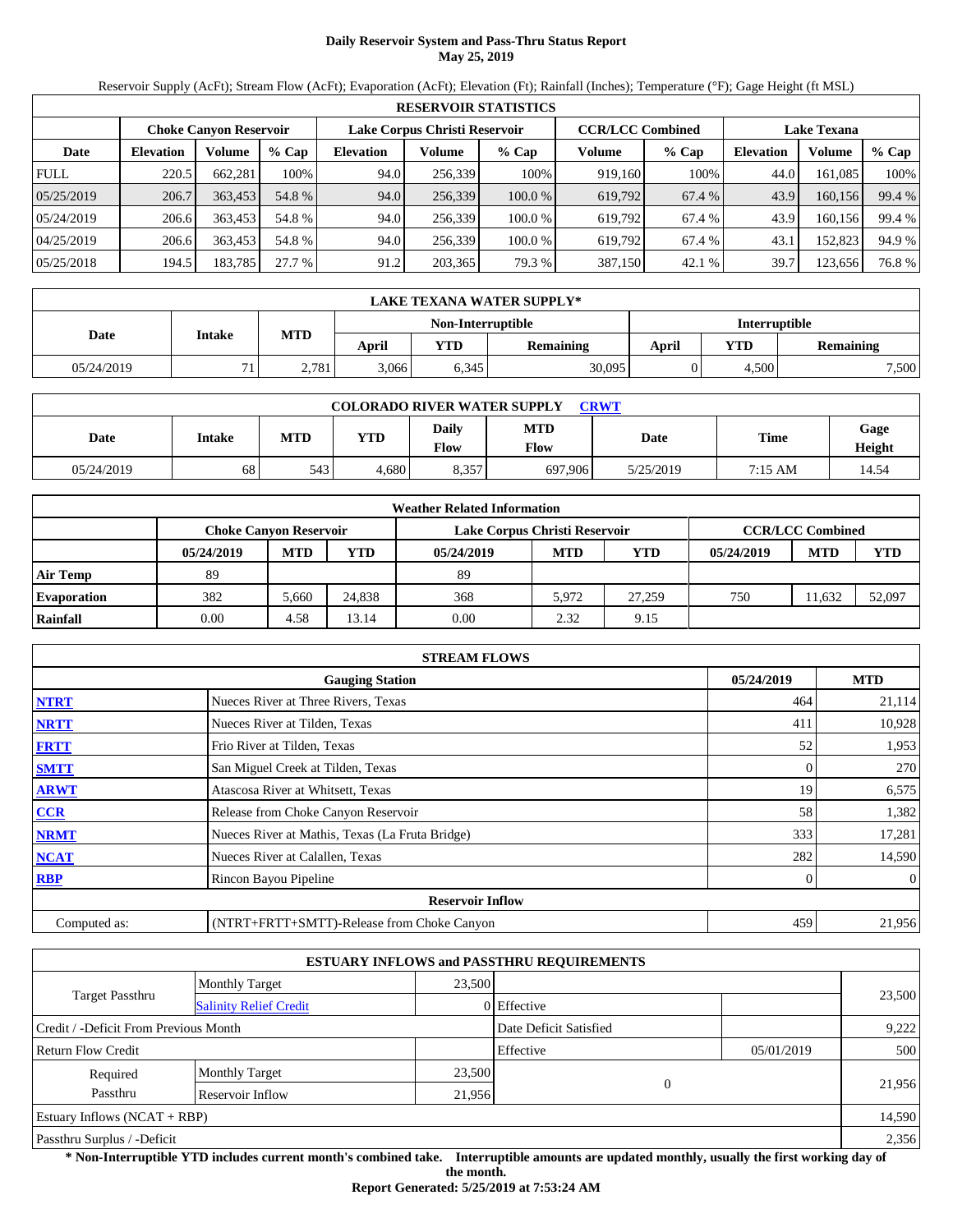# **Daily Reservoir System and Pass-Thru Status Report May 26, 2019**

Reservoir Supply (AcFt); Stream Flow (AcFt); Evaporation (AcFt); Elevation (Ft); Rainfall (Inches); Temperature (°F); Gage Height (ft MSL)

|             | <b>RESERVOIR STATISTICS</b> |                               |         |                               |         |         |                         |         |                    |         |        |  |  |
|-------------|-----------------------------|-------------------------------|---------|-------------------------------|---------|---------|-------------------------|---------|--------------------|---------|--------|--|--|
|             |                             | <b>Choke Canyon Reservoir</b> |         | Lake Corpus Christi Reservoir |         |         | <b>CCR/LCC Combined</b> |         | <b>Lake Texana</b> |         |        |  |  |
| Date        | <b>Elevation</b>            | Volume                        | $%$ Cap | <b>Elevation</b>              | Volume  | $%$ Cap | Volume                  | $%$ Cap | <b>Elevation</b>   | Volume  | % Cap  |  |  |
| <b>FULL</b> | 220.5                       | 662,281                       | 100%    | 94.0                          | 256,339 | 100%    | 919.160                 | 100%    | 44.0               | 161,085 | 100%   |  |  |
| 05/26/2019  | 206.6                       | 363,453                       | 39.7 %  | 94.0                          | 256.339 | 100.0 % | 519.792                 | 56.6 %  | 43.8               | 159,229 | 98.8%  |  |  |
| 05/25/2019  | 206.7                       | 363.453                       | 54.8 %  | 94.0                          | 256,339 | 100.0 % | 619.792                 | 67.4 %  | 43.9               | 160.156 | 99.4 % |  |  |
| 04/26/2019  | 206.6                       | 363,453                       | 54.8 %  | 94.0                          | 256,339 | 100.0 % | 619.792                 | 67.4 %  | 43.1               | 152,823 | 94.9 % |  |  |
| 05/26/2018  | 194.5                       | 183,785                       | 27.7 %  | 91.2                          | 203,365 | 79.3 %  | 387,150                 | 42.1 %  | 39.7               | 123,656 | 76.8%  |  |  |

|            | LAKE TEXANA WATER SUPPLY* |            |       |                   |                  |                      |                  |       |  |  |  |
|------------|---------------------------|------------|-------|-------------------|------------------|----------------------|------------------|-------|--|--|--|
|            |                           |            |       | Non-Interruptible |                  | <b>Interruptible</b> |                  |       |  |  |  |
| Date       | <b>Intake</b>             | <b>MTD</b> | April | <b>YTD</b>        | <b>Remaining</b> | April                | YTD<br>Remaining |       |  |  |  |
| 05/25/2019 | 71                        | 2,852      | 3,066 | 6,345             | 30,095           |                      | 4,500            | 7,500 |  |  |  |

| <b>COLORADO RIVER WATER SUPPLY</b><br><b>CRWT</b> |        |            |            |               |                    |           |         |                |  |  |  |
|---------------------------------------------------|--------|------------|------------|---------------|--------------------|-----------|---------|----------------|--|--|--|
| Date                                              | Intake | <b>MTD</b> | <b>YTD</b> | Daily<br>Flow | <b>MTD</b><br>Flow | Date      | Time    | Gage<br>Height |  |  |  |
| 05/25/2019                                        | 68     | 611        | 4.748      | 8,972         | 706.878            | 5/26/2019 | 7:15 AM | 13.38          |  |  |  |

|                    | <b>Weather Related Information</b> |            |        |                               |            |        |            |                         |            |  |  |  |
|--------------------|------------------------------------|------------|--------|-------------------------------|------------|--------|------------|-------------------------|------------|--|--|--|
|                    | <b>Choke Canvon Reservoir</b>      |            |        | Lake Corpus Christi Reservoir |            |        |            | <b>CCR/LCC Combined</b> |            |  |  |  |
|                    | 05/25/2019                         | <b>MTD</b> | YTD    | 05/25/2019                    | <b>MTD</b> | YTD    | 05/25/2019 | <b>MTD</b>              | <b>YTD</b> |  |  |  |
| <b>Air Temp</b>    | 89                                 |            |        | 88                            |            |        |            |                         |            |  |  |  |
| <b>Evaporation</b> | 392                                | 6.052      | 25.230 | 483                           | 6.455      | 27.742 | 875        | 12.507                  | 52.972     |  |  |  |
| Rainfall           | 0.00                               | 4.58       | 3.14   | 0.00                          | 2.32       | 9.15   |            |                         |            |  |  |  |

|              | <b>STREAM FLOWS</b>                             |            |                |
|--------------|-------------------------------------------------|------------|----------------|
|              | <b>Gauging Station</b>                          | 05/25/2019 | <b>MTD</b>     |
| <b>NTRT</b>  | Nueces River at Three Rivers, Texas             | 461        | 21,575         |
| <b>NRTT</b>  | Nueces River at Tilden, Texas                   | 407        | 11,335         |
| <b>FRTT</b>  | Frio River at Tilden, Texas                     | 48         | 2,001          |
| <b>SMTT</b>  | San Miguel Creek at Tilden, Texas               |            | 270            |
| <b>ARWT</b>  | Atascosa River at Whitsett, Texas               | 18         | 6,593          |
| CCR          | Release from Choke Canyon Reservoir             | 58         | 1,439          |
| <b>NRMT</b>  | Nueces River at Mathis, Texas (La Fruta Bridge) | 333        | 17,614         |
| <b>NCAT</b>  | Nueces River at Calallen, Texas                 | 264        | 14,854         |
| <b>RBP</b>   | Rincon Bayou Pipeline                           |            | $\overline{0}$ |
|              | <b>Reservoir Inflow</b>                         |            |                |
| Computed as: | (NTRT+FRTT+SMTT)-Release from Choke Canyon      | 451        | 22,407         |

|                                                  |                       |        | <b>ESTUARY INFLOWS and PASSTHRU REQUIREMENTS</b> |            |        |
|--------------------------------------------------|-----------------------|--------|--------------------------------------------------|------------|--------|
|                                                  | <b>Monthly Target</b> | 23,500 |                                                  |            |        |
| Target Passthru<br><b>Salinity Relief Credit</b> |                       |        | 0 Effective                                      |            | 23,500 |
| Credit / -Deficit From Previous Month            |                       |        | Date Deficit Satisfied                           |            | 9,222  |
| Return Flow Credit                               |                       |        | Effective                                        | 05/01/2019 | 500    |
| Required                                         | <b>Monthly Target</b> | 23,500 |                                                  |            |        |
| Passthru                                         | Reservoir Inflow      | 22,407 | $\Omega$                                         |            | 22,407 |
| Estuary Inflows $(NCAT + RBP)$                   |                       |        |                                                  |            | 14,854 |
| Passthru Surplus / -Deficit                      |                       |        |                                                  |            | 2,169  |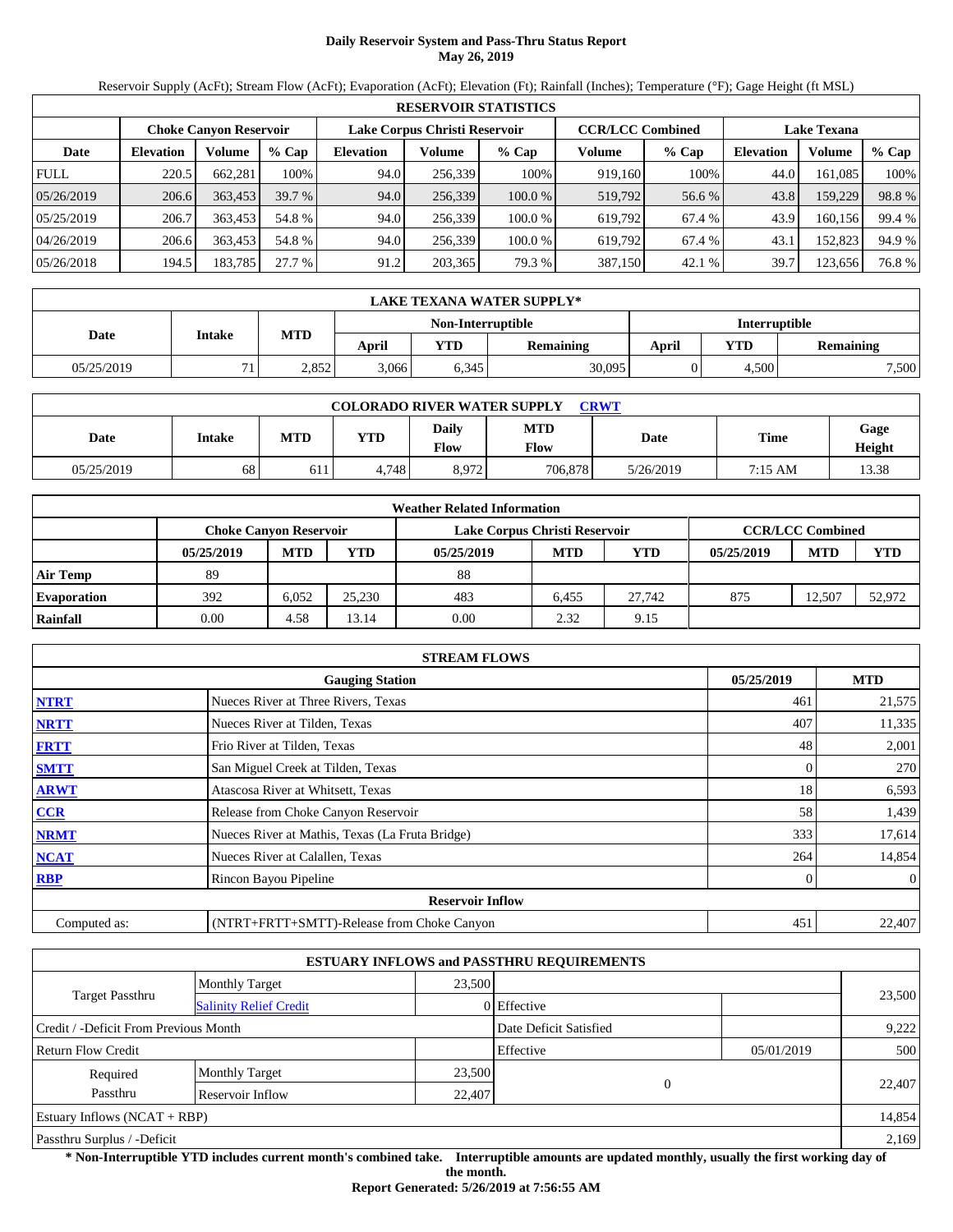# **Daily Reservoir System and Pass-Thru Status Report May 27, 2019**

Reservoir Supply (AcFt); Stream Flow (AcFt); Evaporation (AcFt); Elevation (Ft); Rainfall (Inches); Temperature (°F); Gage Height (ft MSL)

|             | <b>RESERVOIR STATISTICS</b> |                               |         |                               |         |         |                         |         |                    |         |        |  |  |
|-------------|-----------------------------|-------------------------------|---------|-------------------------------|---------|---------|-------------------------|---------|--------------------|---------|--------|--|--|
|             |                             | <b>Choke Canyon Reservoir</b> |         | Lake Corpus Christi Reservoir |         |         | <b>CCR/LCC Combined</b> |         | <b>Lake Texana</b> |         |        |  |  |
| Date        | <b>Elevation</b>            | Volume                        | $%$ Cap | <b>Elevation</b>              | Volume  | $%$ Cap | Volume                  | $%$ Cap | <b>Elevation</b>   | Volume  | % Cap  |  |  |
| <b>FULL</b> | 220.5                       | 662.281                       | 100%    | 94.0                          | 256,339 | 100%    | 919,160                 | 100%    | 44.0               | 161.085 | 100%   |  |  |
| 05/27/2019  | 206.6                       | 363,453                       | 54.8 %  | 94.0                          | 256,339 | 100.0%  | 619.792                 | 67.4 %  | 43.8               | 159,229 | 98.8%  |  |  |
| 05/26/2019  | 206.6                       | 263.453                       | 39.7 %  | 94.0                          | 256,339 | 100.0%  | 519,792                 | 56.6 %  | 43.8               | 159.229 | 98.8%  |  |  |
| 04/27/2019  | 206.6                       | 363,453                       | 54.8 %  | 94.0                          | 256.339 | 100.0 % | 619.792                 | 67.4 %  | 43.2               | 153,730 | 95.4 % |  |  |
| 05/27/2018  | 194.4                       | 182,602                       | 27.5 %  | 91.2                          | 203,365 | 79.3 %  | 385,967                 | 42.0 %  | 39.7               | 123,656 | 76.8%  |  |  |

|            | LAKE TEXANA WATER SUPPLY* |            |       |                   |                  |                      |       |           |  |  |  |
|------------|---------------------------|------------|-------|-------------------|------------------|----------------------|-------|-----------|--|--|--|
|            | <b>Intake</b>             |            |       | Non-Interruptible |                  | <b>Interruptible</b> |       |           |  |  |  |
| Date       |                           | <b>MTD</b> | April | <b>YTD</b>        | <b>Remaining</b> | April                | YTD   | Remaining |  |  |  |
| 05/26/2019 | 71                        | 2,923      | 3,066 | 6,345             | 30,095           |                      | 4,500 | 7,500     |  |  |  |

| <b>COLORADO RIVER WATER SUPPLY</b><br><b>CRWT</b> |        |            |            |               |                    |           |         |                |  |  |  |
|---------------------------------------------------|--------|------------|------------|---------------|--------------------|-----------|---------|----------------|--|--|--|
| Date                                              | Intake | <b>MTD</b> | <b>YTD</b> | Daily<br>Flow | <b>MTD</b><br>Flow | Date      | Time    | Gage<br>Height |  |  |  |
| 05/26/2019                                        | 68     | 679        | 4.816      | 7.285         | 714.163            | 5/27/2019 | 7:15 AM | 12.87          |  |  |  |

|                    | <b>Weather Related Information</b> |            |        |                               |            |        |            |                         |            |  |  |  |  |
|--------------------|------------------------------------|------------|--------|-------------------------------|------------|--------|------------|-------------------------|------------|--|--|--|--|
|                    | <b>Choke Canvon Reservoir</b>      |            |        | Lake Corpus Christi Reservoir |            |        |            | <b>CCR/LCC Combined</b> |            |  |  |  |  |
|                    | 05/26/2019                         | <b>MTD</b> | YTD    | 05/26/2019                    | <b>MTD</b> | YTD    | 05/26/2019 | <b>MTD</b>              | <b>YTD</b> |  |  |  |  |
| <b>Air Temp</b>    | 90                                 |            |        | 88                            |            |        |            |                         |            |  |  |  |  |
| <b>Evaporation</b> | 371                                | 6.423      | 25.601 | 391                           | 6.846      | 28.133 | 762        | 13.269                  | 53,734     |  |  |  |  |
| Rainfall           | 0.00                               | 4.58       | 3.14   | 0.00                          | 2.32       | 9.15   |            |                         |            |  |  |  |  |

|              | <b>STREAM FLOWS</b>                             |            |                |
|--------------|-------------------------------------------------|------------|----------------|
|              | <b>Gauging Station</b>                          | 05/26/2019 | <b>MTD</b>     |
| <b>NTRT</b>  | Nueces River at Three Rivers, Texas             | 455        | 22,030         |
| <b>NRTT</b>  | Nueces River at Tilden, Texas                   | 395        | 11,730         |
| <b>FRTT</b>  | Frio River at Tilden, Texas                     | 47         | 2,048          |
| <b>SMTT</b>  | San Miguel Creek at Tilden, Texas               | 0          | 270            |
| <b>ARWT</b>  | Atascosa River at Whitsett, Texas               | 19         | 6,612          |
| <b>CCR</b>   | Release from Choke Canyon Reservoir             | 58         | 1,497          |
| <b>NRMT</b>  | Nueces River at Mathis, Texas (La Fruta Bridge) | 335        | 17,950         |
| <b>NCAT</b>  | Nueces River at Calallen, Texas                 | 258        | 15,112         |
| <b>RBP</b>   | Rincon Bayou Pipeline                           |            | $\overline{0}$ |
|              | <b>Reservoir Inflow</b>                         |            |                |
| Computed as: | (NTRT+FRTT+SMTT)-Release from Choke Canyon      | 444        | 22,851         |

|                                       |                               |        | <b>ESTUARY INFLOWS and PASSTHRU REQUIREMENTS</b> |          |            |        |
|---------------------------------------|-------------------------------|--------|--------------------------------------------------|----------|------------|--------|
|                                       | <b>Monthly Target</b>         | 23,500 |                                                  |          |            | 23,500 |
| Target Passthru                       | <b>Salinity Relief Credit</b> |        | 0 Effective                                      |          |            |        |
| Credit / -Deficit From Previous Month |                               |        | Date Deficit Satisfied                           |          |            | 9,222  |
| <b>Return Flow Credit</b>             |                               |        | Effective                                        |          | 05/01/2019 | 500    |
| Required                              | <b>Monthly Target</b>         | 23,500 |                                                  |          |            |        |
| Passthru<br>Reservoir Inflow          |                               |        | 22,851                                           | $\Omega$ |            | 22,851 |
| Estuary Inflows $(NCAT + RBP)$        |                               |        |                                                  |          |            | 15,112 |
| Passthru Surplus / -Deficit           |                               |        |                                                  |          |            | 1,983  |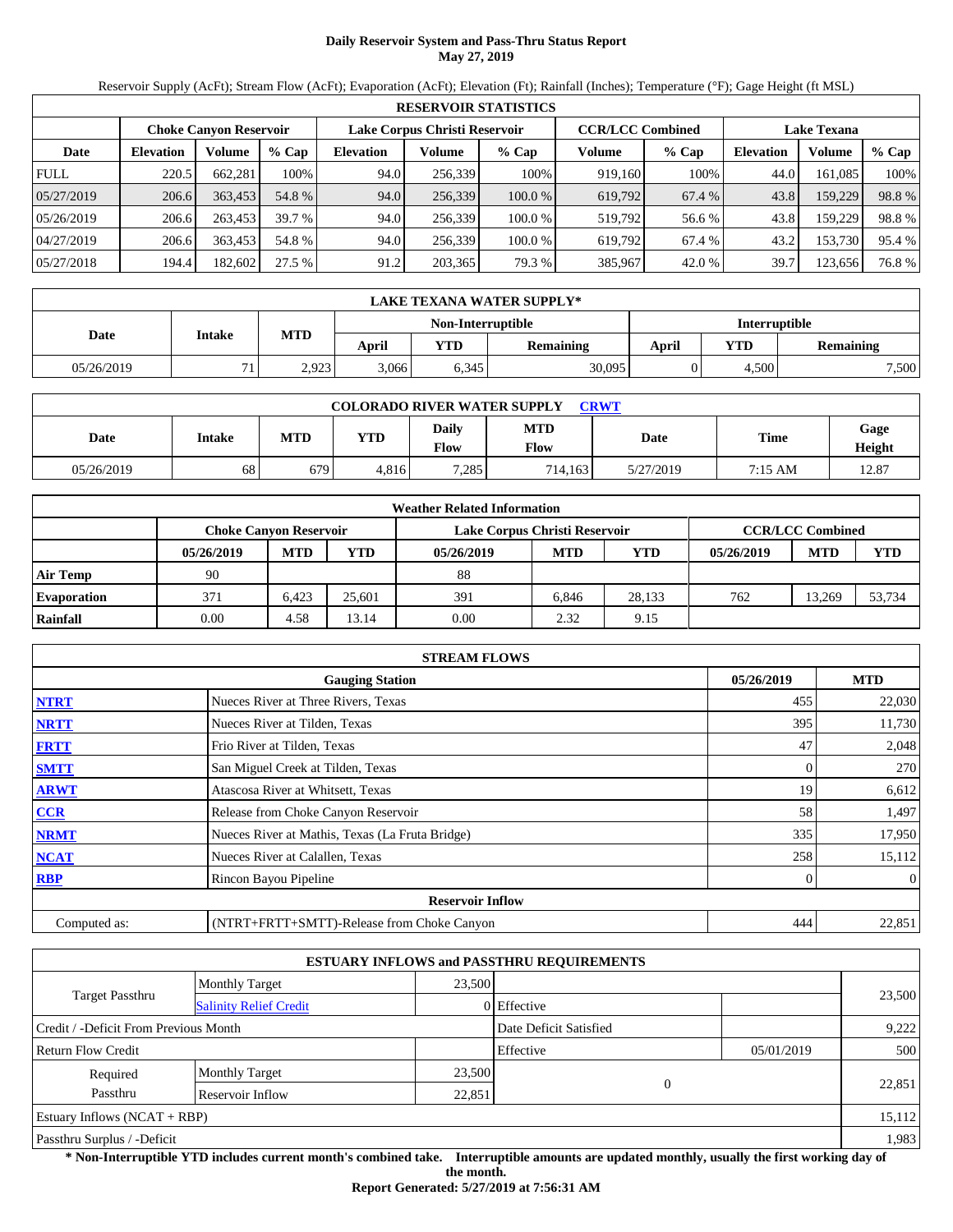# **Daily Reservoir System and Pass-Thru Status Report May 28, 2019**

Reservoir Supply (AcFt); Stream Flow (AcFt); Evaporation (AcFt); Elevation (Ft); Rainfall (Inches); Temperature (°F); Gage Height (ft MSL)

|             | <b>RESERVOIR STATISTICS</b> |                               |         |                               |         |         |                         |         |                    |         |        |  |  |
|-------------|-----------------------------|-------------------------------|---------|-------------------------------|---------|---------|-------------------------|---------|--------------------|---------|--------|--|--|
|             |                             | <b>Choke Canyon Reservoir</b> |         | Lake Corpus Christi Reservoir |         |         | <b>CCR/LCC Combined</b> |         | <b>Lake Texana</b> |         |        |  |  |
| Date        | <b>Elevation</b>            | Volume                        | $%$ Cap | <b>Elevation</b>              | Volume  | $%$ Cap | Volume                  | $%$ Cap | <b>Elevation</b>   | Volume  | % Cap  |  |  |
| <b>FULL</b> | 220.5                       | 662.281                       | 100%    | 94.0                          | 256,339 | 100%    | 919.160                 | 100%    | 44.0               | 161.085 | 100%   |  |  |
| 05/28/2019  | 206.5                       | 361.685                       | 54.6 %  | 94.0                          | 256,339 | 100.0%  | 618,024                 | 67.2 %  | 43.8               | 159,229 | 98.8%  |  |  |
| 05/27/2019  | 206.6                       | 363.453                       | 54.8 %  | 94.0                          | 256,339 | 100.0%  | 619.792                 | 67.4 %  | 43.8               | 159.229 | 98.8%  |  |  |
| 04/28/2019  | 206.6                       | 363,453                       | 54.8 %  | 94.0                          | 256.339 | 100.0 % | 619.792                 | 67.4 %  | 43.2               | 153,730 | 95.4 % |  |  |
| 05/28/2018  | 194.4                       | 182,602                       | 27.5 %  | 91.1                          | 201,561 | 78.6 %  | 384,163                 | 41.8%   | 39.7               | 123,656 | 76.8%  |  |  |

|            | LAKE TEXANA WATER SUPPLY* |            |       |                   |                  |               |       |                  |  |  |  |
|------------|---------------------------|------------|-------|-------------------|------------------|---------------|-------|------------------|--|--|--|
|            | <b>Intake</b>             |            |       | Non-Interruptible |                  | Interruptible |       |                  |  |  |  |
| Date       |                           | <b>MTD</b> | April | <b>YTD</b>        | <b>Remaining</b> | April         | YTD   | <b>Remaining</b> |  |  |  |
| 05/27/2019 | 71                        | 2,994      | 3,066 | 6,345             | 30,095           |               | 4,500 | 7,500            |  |  |  |

| <b>COLORADO RIVER WATER SUPPLY</b><br><b>CRWT</b> |        |            |            |               |                    |           |         |                |  |  |  |
|---------------------------------------------------|--------|------------|------------|---------------|--------------------|-----------|---------|----------------|--|--|--|
| Date                                              | Intake | <b>MTD</b> | <b>YTD</b> | Daily<br>Flow | <b>MTD</b><br>Flow | Date      | Time    | Gage<br>Height |  |  |  |
| 05/27/2019                                        | 68     | 747        | 4.883      | 6.928         | 721,091            | 5/28/2019 | 7:15 AM | 13.48          |  |  |  |

|                    | <b>Weather Related Information</b> |            |        |                               |            |        |            |                         |            |  |  |  |  |
|--------------------|------------------------------------|------------|--------|-------------------------------|------------|--------|------------|-------------------------|------------|--|--|--|--|
|                    | <b>Choke Canvon Reservoir</b>      |            |        | Lake Corpus Christi Reservoir |            |        |            | <b>CCR/LCC Combined</b> |            |  |  |  |  |
|                    | 05/27/2019                         | <b>MTD</b> | YTD    | 05/27/2019                    | <b>MTD</b> | YTD    | 05/27/2019 | <b>MTD</b>              | <b>YTD</b> |  |  |  |  |
| <b>Air Temp</b>    | 90                                 |            |        | 90                            |            |        |            |                         |            |  |  |  |  |
| <b>Evaporation</b> | 370                                | 6.793      | 25.971 | 276                           | 7.122      | 28.409 | 646        | 13.915                  | 54,380     |  |  |  |  |
| Rainfall           | 0.00                               | 4.58       | 3.14   | 0.00                          | 2.32       | 9.15   |            |                         |            |  |  |  |  |

|              | <b>STREAM FLOWS</b>                             |            |                |
|--------------|-------------------------------------------------|------------|----------------|
|              | <b>Gauging Station</b>                          | 05/27/2019 | <b>MTD</b>     |
| <b>NTRT</b>  | Nueces River at Three Rivers, Texas             | 449        | 22,478         |
| <b>NRTT</b>  | Nueces River at Tilden, Texas                   | 379        | 12,109         |
| <b>FRTT</b>  | Frio River at Tilden, Texas                     | 46         | 2,094          |
| <b>SMTT</b>  | San Miguel Creek at Tilden, Texas               | 0          | 270            |
| <b>ARWT</b>  | Atascosa River at Whitsett, Texas               | 15         | 6,627          |
| <b>CCR</b>   | Release from Choke Canyon Reservoir             | 58         | 1,554          |
| <b>NRMT</b>  | Nueces River at Mathis, Texas (La Fruta Bridge) | 333        | 18,283         |
| <b>NCAT</b>  | Nueces River at Calallen, Texas                 | 270        | 15,382         |
| <b>RBP</b>   | Rincon Bayou Pipeline                           |            | $\overline{0}$ |
|              | <b>Reservoir Inflow</b>                         |            |                |
| Computed as: | (NTRT+FRTT+SMTT)-Release from Choke Canyon      | 437        | 23,288         |

|                                        |                               |        | <b>ESTUARY INFLOWS and PASSTHRU REQUIREMENTS</b> |            |        |  |
|----------------------------------------|-------------------------------|--------|--------------------------------------------------|------------|--------|--|
|                                        | <b>Monthly Target</b>         | 23,500 |                                                  |            |        |  |
| Target Passthru                        | <b>Salinity Relief Credit</b> |        | 0 Effective                                      |            | 23,500 |  |
| Credit / -Deficit From Previous Month  |                               |        | Date Deficit Satisfied                           |            | 9,222  |  |
| <b>Return Flow Credit</b>              |                               |        | Effective                                        | 05/01/2019 | 500    |  |
| Required                               | <b>Monthly Target</b>         | 23,500 |                                                  |            |        |  |
| Passthru<br>23,288<br>Reservoir Inflow |                               |        | $\theta$                                         |            | 23,288 |  |
| Estuary Inflows $(NCAT + RBP)$         |                               |        |                                                  |            | 15,382 |  |
| Passthru Surplus / -Deficit            |                               |        |                                                  |            | 1,816  |  |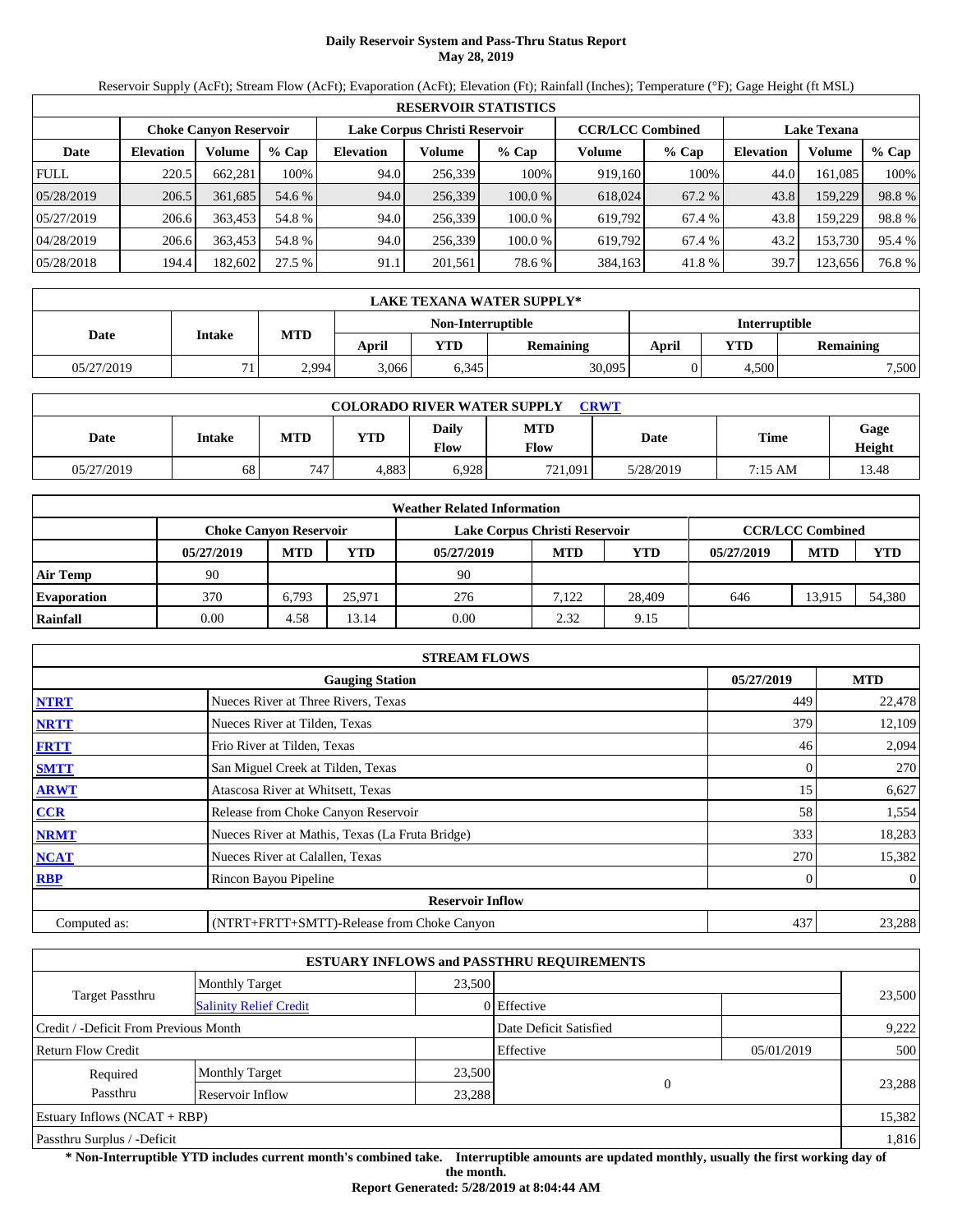# **Daily Reservoir System and Pass-Thru Status Report May 29, 2019**

Reservoir Supply (AcFt); Stream Flow (AcFt); Evaporation (AcFt); Elevation (Ft); Rainfall (Inches); Temperature (°F); Gage Height (ft MSL)

|             | <b>RESERVOIR STATISTICS</b> |                               |         |                  |                               |         |                         |         |                    |         |        |  |
|-------------|-----------------------------|-------------------------------|---------|------------------|-------------------------------|---------|-------------------------|---------|--------------------|---------|--------|--|
|             |                             | <b>Choke Canyon Reservoir</b> |         |                  | Lake Corpus Christi Reservoir |         | <b>CCR/LCC Combined</b> |         | <b>Lake Texana</b> |         |        |  |
| Date        | <b>Elevation</b>            | Volume                        | $%$ Cap | <b>Elevation</b> | Volume                        | $%$ Cap | Volume                  | $%$ Cap | <b>Elevation</b>   | Volume  | % Cap  |  |
| <b>FULL</b> | 220.5                       | 662.281                       | 100%    | 94.0             | 256,339                       | 100%    | 919,160                 | 100%    | 44.0               | 161.085 | 100%   |  |
| 05/29/2019  | 206.5                       | 361,685                       | 54.6 %  | 94.0             | 256,339                       | 100.0 % | 618,024                 | 67.2 %  | 43.6               | 158,306 | 98.3%  |  |
| 05/28/2019  | 206.5                       | 361.685                       | 54.6 %  | 94.0             | 256,339                       | 100.0 % | 618,024                 | 67.2 %  | 43.8               | 159.229 | 98.8%  |  |
| 04/29/2019  | 206.6                       | 363,453                       | 54.8 %  | 94.0             | 256,339                       | 100.0 % | 619,792                 | 67.4 %  | 43.2               | 153,730 | 95.4 % |  |
| 05/29/2018  | 194.4                       | 182,602                       | 27.5 %  | 91.1             | 201,561                       | 78.6 %  | 384,163                 | 41.8%   | 39.7               | 123,656 | 76.8%  |  |

|            | LAKE TEXANA WATER SUPPLY* |            |       |                   |                  |               |       |                  |  |  |  |
|------------|---------------------------|------------|-------|-------------------|------------------|---------------|-------|------------------|--|--|--|
|            | <b>Intake</b>             |            |       | Non-Interruptible |                  | Interruptible |       |                  |  |  |  |
| Date       |                           | <b>MTD</b> | April | <b>YTD</b>        | <b>Remaining</b> | April         | YTD   | <b>Remaining</b> |  |  |  |
| 05/28/2019 | 72                        | 3,066      | 3,066 | 6,345             | 30,095           |               | 4,500 | 7,500            |  |  |  |

| <b>COLORADO RIVER WATER SUPPLY</b><br><b>CRWT</b> |        |            |            |               |                    |           |         |                |  |  |  |
|---------------------------------------------------|--------|------------|------------|---------------|--------------------|-----------|---------|----------------|--|--|--|
| Date                                              | Intake | <b>MTD</b> | <b>YTD</b> | Daily<br>Flow | <b>MTD</b><br>Flow | Date      | Time    | Gage<br>Height |  |  |  |
| 05/28/2019                                        | 68     | 815        | 4.951      | 7.980         | 729,071            | 5/29/2019 | 7:15 AM | 13.97          |  |  |  |

|                    |                               |            |        | <b>Weather Related Information</b> |            |            |            |                         |            |
|--------------------|-------------------------------|------------|--------|------------------------------------|------------|------------|------------|-------------------------|------------|
|                    | <b>Choke Canyon Reservoir</b> |            |        | Lake Corpus Christi Reservoir      |            |            |            | <b>CCR/LCC Combined</b> |            |
|                    | 05/28/2019                    | <b>MTD</b> | YTD    | 05/28/2019                         | <b>MTD</b> | <b>YTD</b> | 05/28/2019 | <b>MTD</b>              | <b>YTD</b> |
| <b>Air Temp</b>    | 92                            |            |        | 91                                 |            |            |            |                         |            |
| <b>Evaporation</b> | 329                           | 7.122      | 26.300 | 472                                | 7.594      | 28.881     | 801        | 14.716                  | 55.181     |
| Rainfall           | 0.00                          | 4.58       | 13.14  | 0.00                               | 2.32       | 9.15       |            |                         |            |

|              | <b>STREAM FLOWS</b>                             |            |                |
|--------------|-------------------------------------------------|------------|----------------|
|              | <b>Gauging Station</b>                          | 05/28/2019 | <b>MTD</b>     |
| <b>NTRT</b>  | Nueces River at Three Rivers, Texas             | 433        | 22,911         |
| <b>NRTT</b>  | Nueces River at Tilden, Texas                   | 357        | 12,467         |
| <b>FRTT</b>  | Frio River at Tilden, Texas                     | 42         | 2,136          |
| <b>SMTT</b>  | San Miguel Creek at Tilden, Texas               | 0          | 270            |
| <b>ARWT</b>  | Atascosa River at Whitsett, Texas               | 14         | 6,640          |
| <b>CCR</b>   | Release from Choke Canyon Reservoir             | 58         | 1,612          |
| <b>NRMT</b>  | Nueces River at Mathis, Texas (La Fruta Bridge) | 333        | 18,617         |
| <b>NCAT</b>  | Nueces River at Calallen, Texas                 | 276        | 15,658         |
| <b>RBP</b>   | Rincon Bayou Pipeline                           |            | $\overline{0}$ |
|              | <b>Reservoir Inflow</b>                         |            |                |
| Computed as: | (NTRT+FRTT+SMTT)-Release from Choke Canyon      | 417        | 23,705         |

|                                                  |                       |        | <b>ESTUARY INFLOWS and PASSTHRU REQUIREMENTS</b> |            |        |
|--------------------------------------------------|-----------------------|--------|--------------------------------------------------|------------|--------|
|                                                  | <b>Monthly Target</b> | 23,500 |                                                  |            |        |
| Target Passthru<br><b>Salinity Relief Credit</b> |                       |        | 0 Effective                                      |            | 23,500 |
| Credit / -Deficit From Previous Month            |                       |        | Date Deficit Satisfied                           |            | 9,222  |
| <b>Return Flow Credit</b>                        |                       |        | Effective                                        | 05/01/2019 | 500    |
| Required                                         | <b>Monthly Target</b> | 23,500 |                                                  |            |        |
| Passthru<br>Reservoir Inflow                     |                       |        | 23,705                                           | $\Omega$   | 23,500 |
| Estuary Inflows $(NCAT + RBP)$                   |                       |        |                                                  |            | 15,658 |
| Passthru Surplus / -Deficit                      |                       |        |                                                  |            | 1,880  |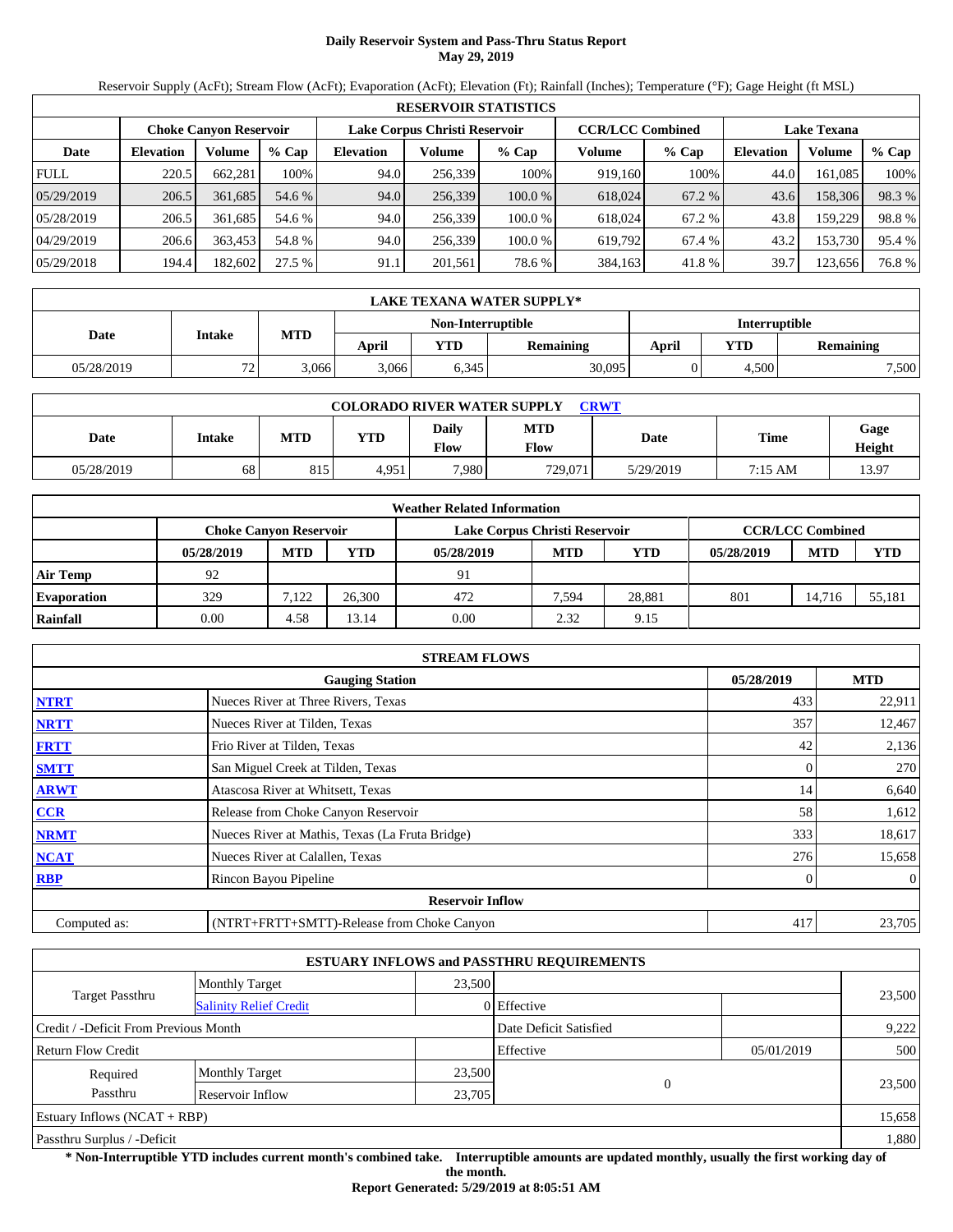# **Daily Reservoir System and Pass-Thru Status Report May 30, 2019**

Reservoir Supply (AcFt); Stream Flow (AcFt); Evaporation (AcFt); Elevation (Ft); Rainfall (Inches); Temperature (°F); Gage Height (ft MSL)

|             | <b>RESERVOIR STATISTICS</b>   |         |         |                  |                               |         |         |                         |                    |         |        |  |  |
|-------------|-------------------------------|---------|---------|------------------|-------------------------------|---------|---------|-------------------------|--------------------|---------|--------|--|--|
|             | <b>Choke Canyon Reservoir</b> |         |         |                  | Lake Corpus Christi Reservoir |         |         | <b>CCR/LCC Combined</b> | <b>Lake Texana</b> |         |        |  |  |
| Date        | <b>Elevation</b>              | Volume  | $%$ Cap | <b>Elevation</b> | Volume                        | $%$ Cap | Volume  | $%$ Cap                 | <b>Elevation</b>   | Volume  | % Cap  |  |  |
| <b>FULL</b> | 220.5                         | 662.281 | 100%    | 94.0             | 256,339                       | 100%    | 919.160 | 100%                    | 44.0               | 161.085 | 100%   |  |  |
| 05/30/2019  | 206.5                         | 361.685 | 54.6 %  | 94.0             | 256,339                       | 100.0%  | 618,024 | 67.2 %                  | 43.6               | 158.306 | 98.3%  |  |  |
| 05/29/2019  | 206.5                         | 361.685 | 54.6 %  | 94.0             | 256,339                       | 100.0%  | 618,024 | 67.2 %                  | 43.7               | 158,306 | 98.3%  |  |  |
| 04/30/2019  | 206.5                         | 361.685 | 54.6 %  | 94.0             | 256.339                       | 100.0 % | 618.024 | 67.2 %                  | 43.1               | 152.823 | 94.9 % |  |  |
| 05/30/2018  | 194.3                         | 181,425 | 27.4 %  | 91.0             | 199.764                       | 77.9 %  | 381,189 | 41.5 %                  | 39.6               | 122,849 | 76.3 % |  |  |

|            | LAKE TEXANA WATER SUPPLY* |            |       |                   |                  |               |       |                  |  |  |  |
|------------|---------------------------|------------|-------|-------------------|------------------|---------------|-------|------------------|--|--|--|
|            | <b>Intake</b>             |            |       | Non-Interruptible |                  | Interruptible |       |                  |  |  |  |
| Date       |                           | <b>MTD</b> | April | <b>YTD</b>        | <b>Remaining</b> | April         | YTD   | <b>Remaining</b> |  |  |  |
| 05/29/2019 | 73<br>ر_.                 | 3,139      | 3,066 | 6,345             | 30,095           |               | 4,500 | 7,500            |  |  |  |

| <b>COLORADO RIVER WATER SUPPLY</b><br><b>CRWT</b> |        |            |            |               |                    |           |         |                |  |  |  |
|---------------------------------------------------|--------|------------|------------|---------------|--------------------|-----------|---------|----------------|--|--|--|
| Date                                              | Intake | <b>MTD</b> | <b>YTD</b> | Daily<br>Flow | <b>MTD</b><br>Flow | Date      | Time    | Gage<br>Height |  |  |  |
| 05/29/2019                                        | 68     | 882        | 5.019      | 8,615         | 737.686            | 5/30/2019 | 7:15 AM | 13.94          |  |  |  |

|                    | <b>Weather Related Information</b> |                               |        |                               |            |        |            |                         |            |  |  |
|--------------------|------------------------------------|-------------------------------|--------|-------------------------------|------------|--------|------------|-------------------------|------------|--|--|
|                    |                                    | <b>Choke Canvon Reservoir</b> |        | Lake Corpus Christi Reservoir |            |        |            | <b>CCR/LCC Combined</b> |            |  |  |
|                    | 05/29/2019                         | <b>MTD</b>                    | YTD    | 05/29/2019                    | <b>MTD</b> | YTD    | 05/29/2019 | <b>MTD</b>              | <b>YTD</b> |  |  |
| <b>Air Temp</b>    | 90                                 |                               |        | 89                            |            |        |            |                         |            |  |  |
| <b>Evaporation</b> | 360                                | 7.482                         | 26.660 | 403                           | 7.997      | 29.284 | 763        | 15.479                  | 55,944     |  |  |
| Rainfall           | 0.00                               | 4.58                          | 3.14   | 0.00                          | 2.32       | 9.15   |            |                         |            |  |  |

|              | <b>STREAM FLOWS</b>                             |            |                |
|--------------|-------------------------------------------------|------------|----------------|
|              | <b>Gauging Station</b>                          | 05/29/2019 | <b>MTD</b>     |
| <b>NTRT</b>  | Nueces River at Three Rivers, Texas             | 415        | 23,326         |
| <b>NRTT</b>  | Nueces River at Tilden, Texas                   | 330        | 12,796         |
| <b>FRTT</b>  | Frio River at Tilden, Texas                     | 38         | 2,174          |
| <b>SMTT</b>  | San Miguel Creek at Tilden, Texas               | 0          | 270            |
| <b>ARWT</b>  | Atascosa River at Whitsett, Texas               | 13         | 6,653          |
| <b>CCR</b>   | Release from Choke Canyon Reservoir             | 58         | 1,669          |
| <b>NRMT</b>  | Nueces River at Mathis, Texas (La Fruta Bridge) | 300        | 18,916         |
| <b>NCAT</b>  | Nueces River at Calallen, Texas                 | 272        | 15,930         |
| <b>RBP</b>   | Rincon Bayou Pipeline                           |            | $\overline{0}$ |
|              | <b>Reservoir Inflow</b>                         |            |                |
| Computed as: | (NTRT+FRTT+SMTT)-Release from Choke Canyon      | 395        | 24,100         |

|                                                  |                       |        | <b>ESTUARY INFLOWS and PASSTHRU REQUIREMENTS</b> |            |        |
|--------------------------------------------------|-----------------------|--------|--------------------------------------------------|------------|--------|
|                                                  | <b>Monthly Target</b> | 23,500 |                                                  |            |        |
| Target Passthru<br><b>Salinity Relief Credit</b> |                       |        | 0 Effective                                      |            | 23,500 |
| Credit / -Deficit From Previous Month            |                       |        | Date Deficit Satisfied                           |            | 9,222  |
| <b>Return Flow Credit</b>                        |                       |        | Effective                                        | 05/01/2019 | 500    |
| Required                                         | <b>Monthly Target</b> | 23,500 |                                                  |            |        |
| Passthru<br>Reservoir Inflow                     |                       |        | 24,100                                           | $\Omega$   | 23,500 |
| Estuary Inflows $(NCAT + RBP)$                   |                       |        |                                                  | 15,930     |        |
| Passthru Surplus / -Deficit                      |                       |        |                                                  |            | 2,152  |